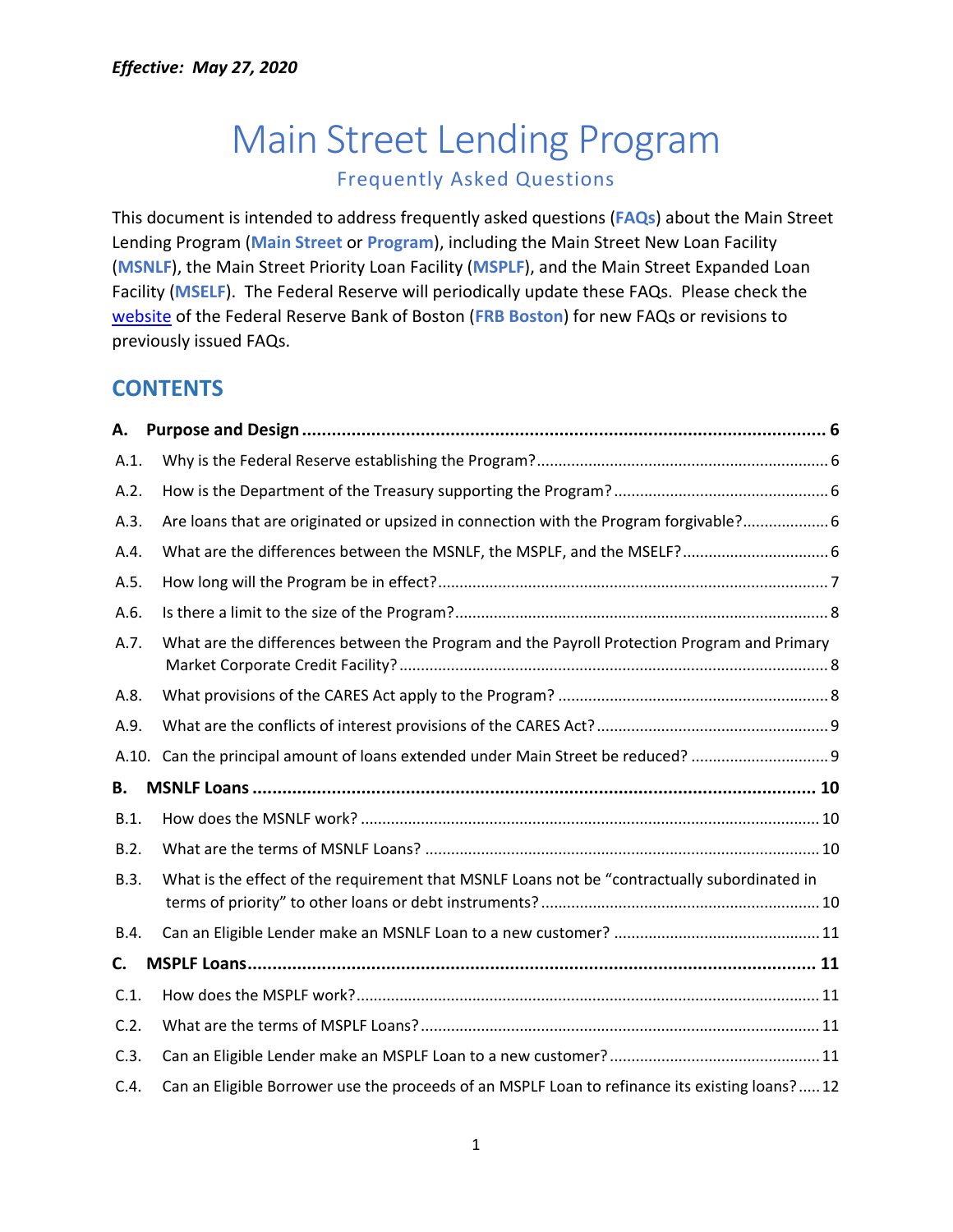| C.5.  | Why are Eligible Lenders required to retain 15% of MSPLF Loans, rather than only 5% in the other                                                                                                      |
|-------|-------------------------------------------------------------------------------------------------------------------------------------------------------------------------------------------------------|
| C.6.  | What does it mean for an MSPLF Loan to be "senior to or pari passu with, in terms of priority and<br>security, the Eligible Borrower's other loans or debt instruments, other than mortgage debt"? 12 |
| D.    |                                                                                                                                                                                                       |
| D.1.  |                                                                                                                                                                                                       |
| D.2.  |                                                                                                                                                                                                       |
| D.3.  | Under the MSELF, can an Eligible Lender sell a participation in an upsized tranche of a loan that                                                                                                     |
| D.4.  | Does the Eligible Lender for the MSELF Upsized Tranche need to be the same Eligible Lender that                                                                                                       |
| D.5.  | If an existing multi-lender facility loan does not have an "opening" or "accordion" clause, can it                                                                                                    |
| D.6.  | What requirements exist for the loan underlying an MSELF Upsized Tranche?  16                                                                                                                         |
| D.7.  | Why is the minimum loan size for an MSELF Upsized Tranche \$10 million, rather than \$500,000 in                                                                                                      |
| D.8.  | Can the Eligible Lender that sells a participation to the Main Street SPV share its 5% retention of<br>the MSELF Upsized Tranche with other members of a multi-lender facility? 17                    |
| D.9.  | What if no EBITDA methodology was used when originating or amending the loan underlying an                                                                                                            |
|       | D.10. How can the "pass" criterion be satisfied if the loan underlying an upsized tranche was originated                                                                                              |
| D.11. | What debt is "pari passu in priority with the Eligible Loan and equivalent in secured status (i.e.,<br>secured or unsecured)" for purposes of the maximum loan size limitation applicable to an MSELF |
|       | D.12. What does it mean for an MSELF Upsized Tranche to be "senior to or pari passu with, in terms of<br>priority and security, the Eligible Borrower's other loans or debt instruments, other than   |
| E.    |                                                                                                                                                                                                       |
| E.1.  |                                                                                                                                                                                                       |
| E.2.  |                                                                                                                                                                                                       |
| E.3.  | How should a Business count employees for purposes of determining eligibility under the                                                                                                               |
| E.4.  | How should a Business calculate 2019 revenues for purposes of determining eligibility under the                                                                                                       |
| E.5.  | Which entities are a Business's affiliates for purposes of the employee and revenue eligibility                                                                                                       |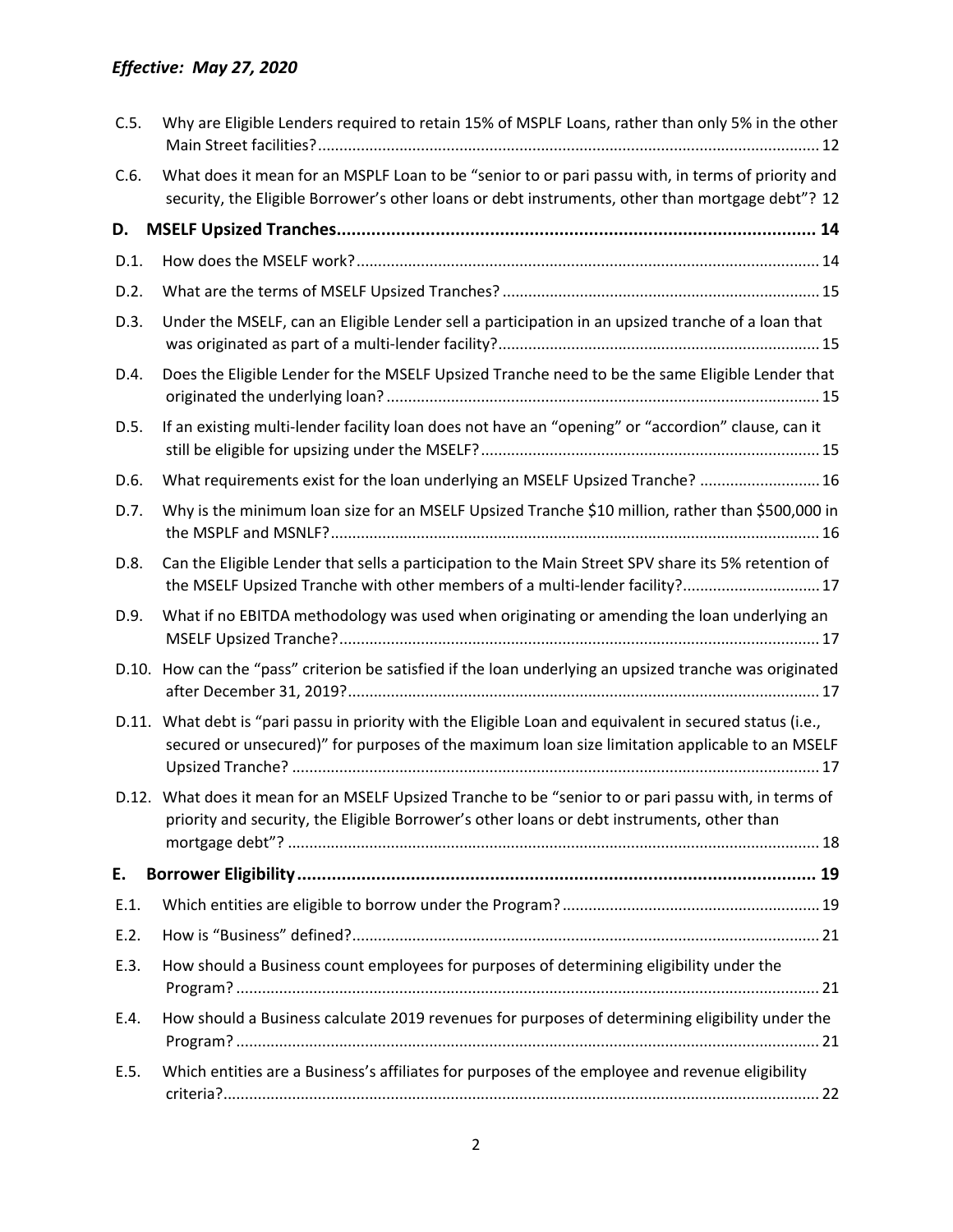| E.6.    |                                                                                                                                                                                                        |  |
|---------|--------------------------------------------------------------------------------------------------------------------------------------------------------------------------------------------------------|--|
| E.7.    | Will an alternative underwriting metric be developed for asset-based borrowers?  22                                                                                                                    |  |
| E.8.    |                                                                                                                                                                                                        |  |
| E.9.    | Can a U.S. company that is a subsidiary of a foreign company qualify as an Eligible Borrower?23                                                                                                        |  |
| E.10.   | Can an otherwise eligible business borrow if its affiliate has already borrowed under a Main                                                                                                           |  |
|         |                                                                                                                                                                                                        |  |
|         | E.12. Is a portfolio company of a private equity fund eligible to borrow under the Program?  24                                                                                                        |  |
| F.      |                                                                                                                                                                                                        |  |
| F.1.    |                                                                                                                                                                                                        |  |
| F.2.    |                                                                                                                                                                                                        |  |
| F.3.    | Do Eligible Borrowers qualify automatically for a loan under the Program?  25                                                                                                                          |  |
| G.      |                                                                                                                                                                                                        |  |
| $G.1$ . |                                                                                                                                                                                                        |  |
| G.2.    | How will "existing outstanding and undrawn available debt" be calculated?  26                                                                                                                          |  |
| G.3.    |                                                                                                                                                                                                        |  |
| G.4.    |                                                                                                                                                                                                        |  |
| G.5.    |                                                                                                                                                                                                        |  |
| G.6.    |                                                                                                                                                                                                        |  |
| G.7.    |                                                                                                                                                                                                        |  |
| G.8.    | What constitutes "commercially reasonable efforts" to maintain payroll and retain employees?27                                                                                                         |  |
| G.9.    |                                                                                                                                                                                                        |  |
| G.10.   | Can an Eligible Borrower receive a loan if its maximum loan size under a facility's term sheet test                                                                                                    |  |
|         | G.11. How can an Eligible Borrower determine if its existing loans had an internal risk rating equivalent<br>to a "pass" in the FFIEC's supervisory rating system on December 31, 2019?  28            |  |
|         | G.12. Can a Lender charge a Borrower additional fees above the Main Street origination fee and/or an                                                                                                   |  |
|         | G.13. What methodology should be used to adjust EBITDA if an Eligible Lender has used a range of<br>methods in the past with respect to a single Eligible Borrower or similarly situated borrowers? 29 |  |
|         | G.14. For purposes of adjusting EBITDA, how does an Eligible Lender identify "similarly situated                                                                                                       |  |
|         | G.15. Why is the Federal Reserve allowing adjustments to EBITDA for purposes of Main Street when it<br>has noted supervisory concerns with these adjustments in the past? Is there a limit to how      |  |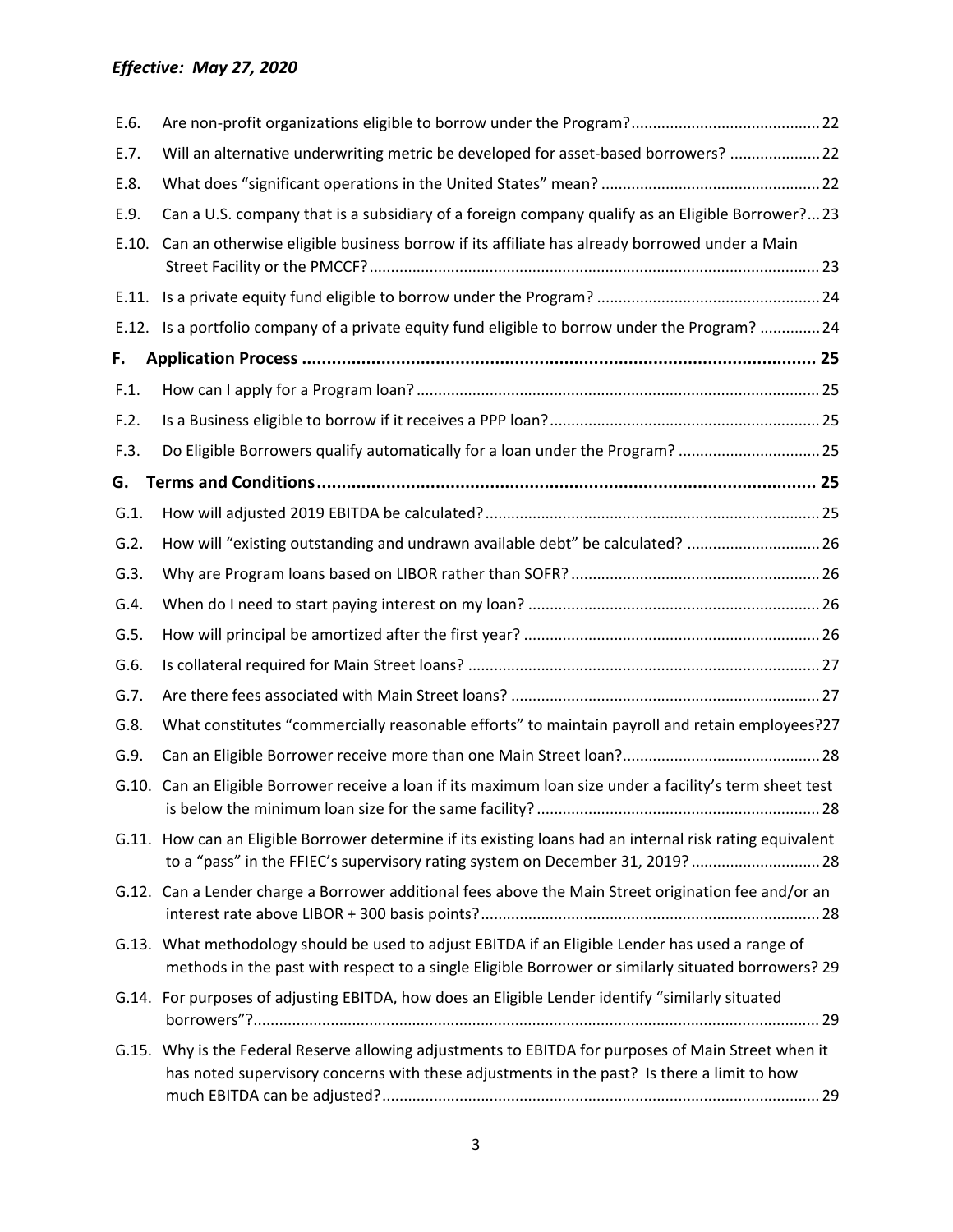| Н.   |                                                                                                                                                                                               |
|------|-----------------------------------------------------------------------------------------------------------------------------------------------------------------------------------------------|
| H.1. | Are the required certifications and covenants under the three Main Street facilities the same?.30                                                                                             |
| H.2. | What compensation, stock repurchase and capital distributions restrictions apply? 30                                                                                                          |
| H.3. | What restrictions are placed on the Eligible Borrower's ability to repay existing debt? 30                                                                                                    |
| H.4. | Is an Eligible Lender permitted to accept partial repayment of an Eligible Borrower's existing line                                                                                           |
| H.5. | What restrictions are placed on an Eligible Lender's ability to cancel or reduce any existing                                                                                                 |
| H.6. | What is the Eligible Lender's role in verifying certifications and covenants?32                                                                                                               |
| H.7. | What debt and interest payments are considered "mandatory and due"?32                                                                                                                         |
| H.8. | Can an Eligible Borrower receive an MSNLF Loan or an MSELF Upsized Tranche if its existing debt<br>arrangements require prepayment of an amount that is not de minimis upon the incurrence of |
| H.9. | How must a Main Street borrower demonstrate that it is "unable to secure adequate credit                                                                                                      |
| I.   |                                                                                                                                                                                               |
| 1.1. | Which financial institutions are eligible to make loans under the Program?33                                                                                                                  |
| 1.2. | How should an Eligible Lender evaluate an Eligible Borrower's creditworthiness? 33                                                                                                            |
| 1.3. |                                                                                                                                                                                               |
| 1.4. | Will standard loan documents be provided for Main Street loans, or should Eligible Lenders use                                                                                                |
| 1.5. | How should an Eligible Lender account for the transfer of an undivided participation interest in                                                                                              |
| J.   |                                                                                                                                                                                               |
| J.1. | What loan documentation is required to sell a participation to the Main Street SPV under the                                                                                                  |
| J.2. | What loan-level information will the SPV collect for credit monitoring purposes? 35                                                                                                           |
| J.3. | Is there a limit to the volume of participations the Main Street SPV can purchase from a single                                                                                               |
| J.4. | Under the Loan Participation Agreement, when can the Main Street SPV sell its loan participation                                                                                              |
| J.5. | What role will the Main Street SPV play in the event an Eligible Borrower enters distress? 36                                                                                                 |
| J.6. | How will the Main Street SPV approach decision-making with respect to its voting rights under                                                                                                 |
| J.7. | Will the Main Street SPV assert special administrative priority under Section 507(a)(2) of the<br>Bankruptcy Code for its claims against an Eligible Borrower in bankruptcy proceedings?37    |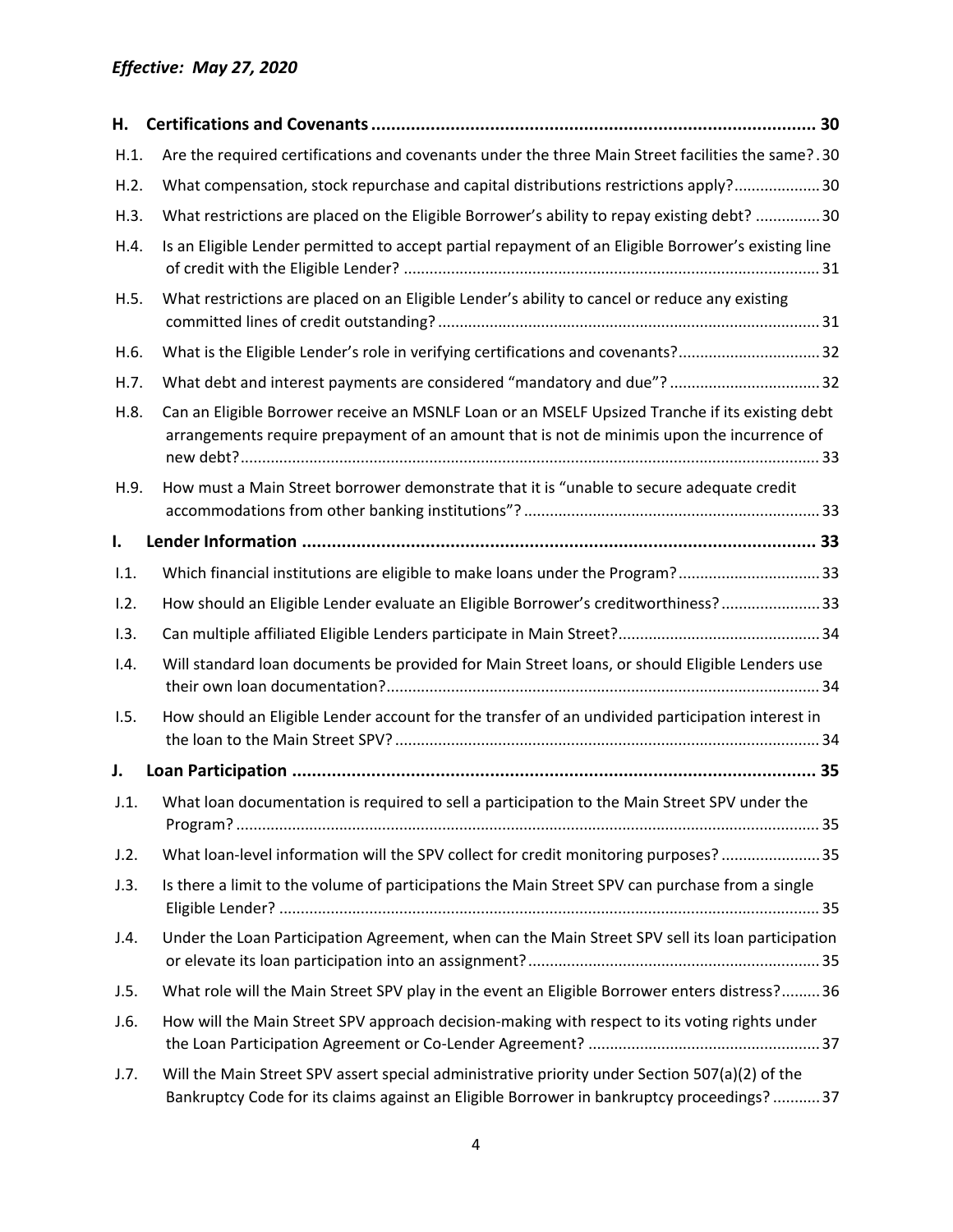<span id="page-4-0"></span>

| К.           |                                                                                                                                                                                               |
|--------------|-----------------------------------------------------------------------------------------------------------------------------------------------------------------------------------------------|
| K.1.         | What is the regulatory capital treatment for the interest in a Main Street loan retained by an                                                                                                |
| K.2.         | How will Program loans be treated for supervised firms subject to stress testing? 39                                                                                                          |
| K.3.         | Are Main Street loans for existing customers considered new accounts for FinCEN Rule CDD<br>purposes? Are lenders required to collect, certify, or verify beneficial ownership information in |
| K.4.         | How will federal supervisors treat loans extended through the Main Street program? 39                                                                                                         |
| L.           |                                                                                                                                                                                               |
| L.1.         |                                                                                                                                                                                               |
| L.2.         | What information will the Federal Reserve disclose regarding the Main Street facilities? 40                                                                                                   |
| L.3.         |                                                                                                                                                                                               |
| L.4.         | Are Eligible Lenders required to commit and pre-fund loans under the Program before the SPV                                                                                                   |
|              |                                                                                                                                                                                               |
| M.1.         |                                                                                                                                                                                               |
| M.2.         |                                                                                                                                                                                               |
|              |                                                                                                                                                                                               |
|              |                                                                                                                                                                                               |
| $\mathbf{L}$ |                                                                                                                                                                                               |
| Ш.           | Borrower Certifications and Covenants Material Breach Mandatory Prepayment Provision 49                                                                                                       |
| III.         |                                                                                                                                                                                               |
| IV.          |                                                                                                                                                                                               |
|              |                                                                                                                                                                                               |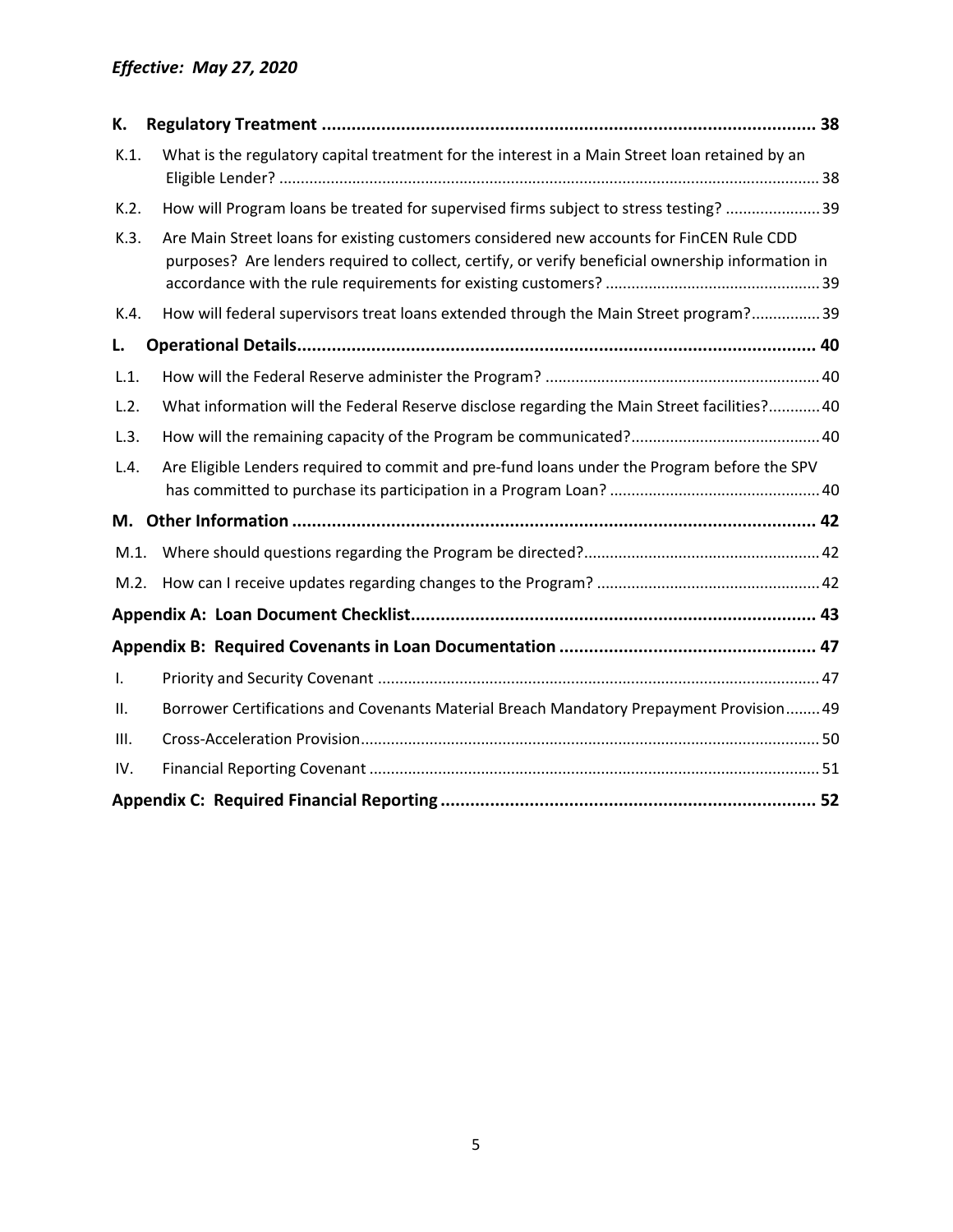## **A. Purpose and Design**

## <span id="page-5-0"></span>A.1. Why is the Federal Reserve establishing the Program?

The spread of COVID-19 has harmed communities and substantially disrupted economic activity in many sectors of the economy. In general, the availability of credit has contracted for small and medium-sized businesses while, at the same time, the disruptions to economic activity have heightened the need for such companies to obtain financing. Small and medium-sized businesses are integral to the U.S. economy and create jobs for a large share of the U.S. workforce.

Main Street is designed to provide support to small and medium-sized businesses and their employees across the United States during the current period of financial strain by supporting the provision of credit to such businesses.The availability of additional credit is intended to help companies that were in sound financial condition prior to the onset of the COVID-19 pandemic maintain their operations and payroll until conditions normalize.

### <span id="page-5-1"></span>A.2. How is the Department of the Treasury supporting the Program?

The Department of the Treasury (**Treasury Department**) will make a \$75 billion equity investment in a Special Purpose Vehicle (**Main Street SPV**) in connection with the Program. The funds invested by the Treasury Department were appropriated to the Exchange Stabilization Fund under section 4027 of the Coronavirus Aid, Relief, and Economic Security Act (**CARES Act**).

## <span id="page-5-2"></span>A.3. Are loans that are originated or upsized in connection with the Program forgivable?

No. Main Street loans are full-recourse loans and are not forgivable. Under section 4003(d)(3) of the CARES Act, the principal amount of a Main Street loan cannot be reduced through loan forgiveness.

### <span id="page-5-3"></span>A.4. What are the differences between the MSNLF, the MSPLF, and the MSELF?

Main Street includes three facilities, each of which was authorized by the Board of Governors of the Federal Reserve System (**Board**) under section 13(3) of the Federal Reserve Act. All three facilities use the same Eligible Lender and Eligible Borrower criteria, and have many of the same features, including the same maturity, interest rate, deferral of principal and interest for one year, and ability of the borrower to prepay without penalty.

Other features of the loans extended in connection with each facility differ. The loan types also differ in how they interact with the Eligible Borrower's existing outstanding debt, including with respect to the level of pre-crisis indebtedness an Eligible Borrower may have incurred.

• **MSNLF**: Eligible Lenders extend new loans to Eligible Borrowers ranging in size from \$500,000 to \$25 million. The maximum size of a loan made in connection with the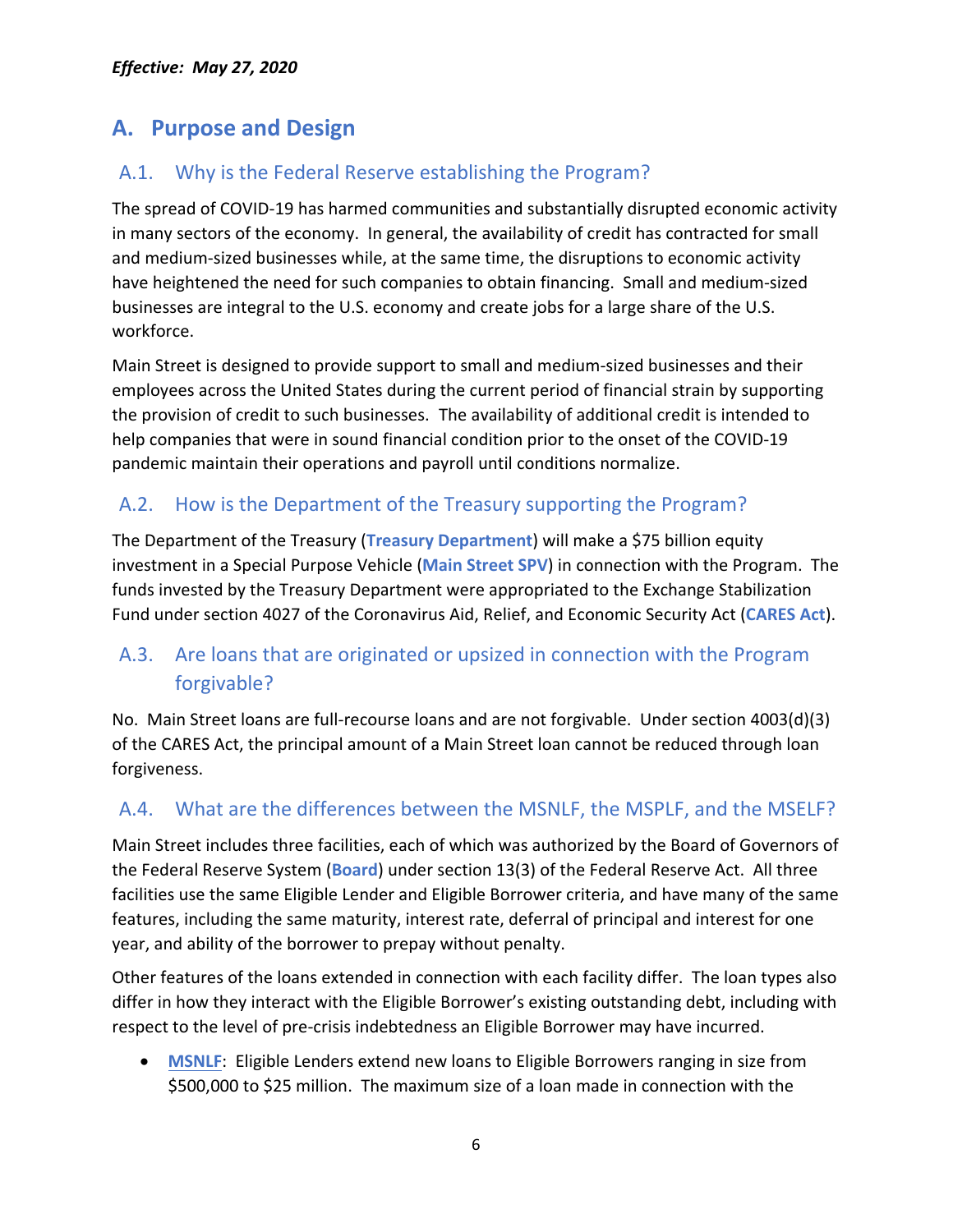MSNLF cannot, when added to the Eligible Borrower's existing outstanding and undrawn available debt, exceed four times the Eligible Borrower's adjusted 2019 earnings before interest, taxes, depreciation, and amortization (**EBITDA**). The loans must not be, at the time of origination or at any time during the term of the Eligible Loan, contractually subordinated in terms of priority to any of the Eligible Borrower's other loans or debt instruments. The unique features of loans originated in connection with the MSNLF (**MSNLF Loans**) are provided in the [MSNLF term sheet.](https://www.federalreserve.gov/newsevents/pressreleases/files/monetary20200430a1.pdf)

- **MSPLF:** Eligible Lenders extend new loans to Eligible Borrowers ranging in size from \$500,000 to \$25 million. The maximum size of a loan made in connection with the MSPLF cannot, when added to the Eligible Borrower's existing outstanding and undrawn available debt, exceed six times the Eligible Borrower's adjusted 2019 EBITDA. At the time of origination and at all times thereafter, the Eligible Loan must be senior to or pari passu with, in terms of priority and security, the Eligible Borrower's other loans or debt instruments, other than mortgage debt. Eligible Borrowers may, at the time of origination of the loan, refinance existing debt owed by the Eligible Borrower to a lender that is not the Eligible Lender. The unique features of loans originated in connection with the MSPLF (**MSPLF Loans**) are provided in the [MSPLF term sheet.](https://www.federalreserve.gov/newsevents/pressreleases/files/monetary20200430a2.pdf)
- **MSELF**: Eligible Lenders increase (or "upsize") an Eligible Borrower's existing term loan or revolving credit facility. The upsized tranche is a four-year term loan ranging in size from \$10 million to \$200 million. The maximum size of a loan made in connection with the MSELF cannot exceed (i) 35% of the Eligible Borrower's existing outstanding and undrawn available debt that is pari passu in priority with the Eligible Loan and equivalent in secured status (i.e., secured or unsecured); or (ii) when added to the Eligible Borrower's existing outstanding and undrawn available debt, six times the Eligible Borrower's adjusted 2019 EBITDA. At the time of upsizing and at all times thereafter, the upsized tranche must be senior to or pari passu with, in terms of priority and security, the Eligible Borrower's other loans or debt instruments, other than mortgage debt. The features associated with tranches of loans that are upsized in connection with the MSELF (**MSELF Upsized Tranches**) are outlined in the [MSELF term](https://www.federalreserve.gov/newsevents/pressreleases/files/monetary20200430a3.pdf)  [sheet.](https://www.federalreserve.gov/newsevents/pressreleases/files/monetary20200430a3.pdf)

#### <span id="page-6-0"></span>A.5. How long will the Program be in effect?

The Program was established to respond to uncertainty related to the COVID-19 pandemic and is authorized to purchase participations in MSNLF Loans, MSPLF Loans, and MSELF Upsized Tranches until September 30, 2020. The Main Street SPV will cease purchasing loan participations on September 30, 2020, unless the Program is extended by the Board and the Treasury Department. The FRB Boston will continue to operate the SPV after such date until the Main Street SPV's assets mature or are sold.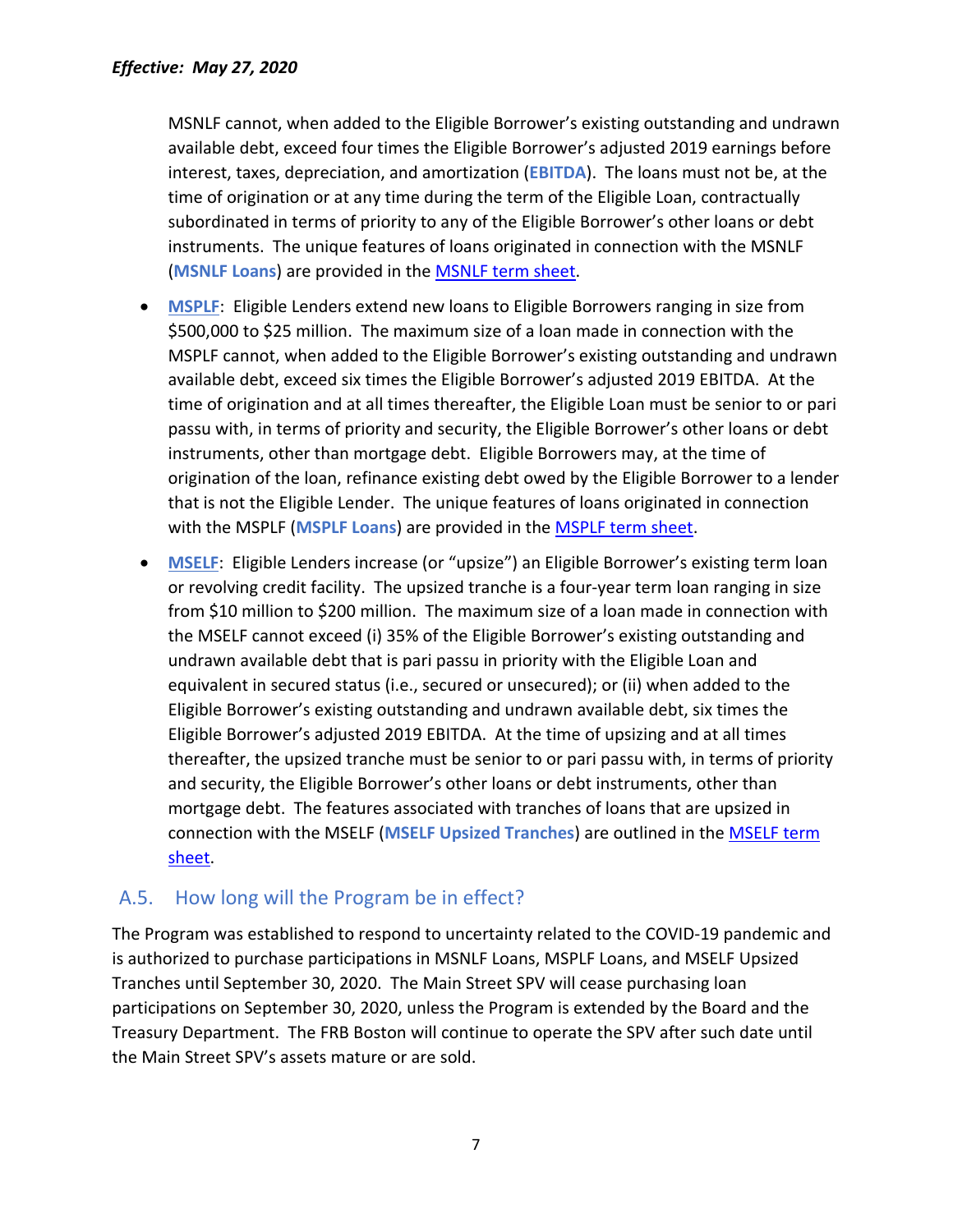#### <span id="page-7-0"></span>A.6. Is there a limit to the size of the Program?

The Main Street SPV will purchase up to \$600 billion of participations in eligible loans. The Federal Reserve and the Treasury Department have assessed this amount to be appropriate in light of the current financial strains facing Eligible Borrowers. The Federal Reserve and the Treasury Department will continue to assess the situation and needs of Eligible Borrowers and may adjust the Program's size in the future.

## <span id="page-7-1"></span>A.7. What are the differences between the Program and the Payroll Protection Program and Primary Market Corporate Credit Facility?

Similar to the Payroll Protection Program (**PPP**) and the Primary Market Corporate Credit Facility (**PMCCF**), Main Street was created to assist companies that have been adversely affected by the COVID-19 pandemic. Each of these programs, however, was developed to provide liquidity to companies of different sizes:

- **PPP**: The PPP was established by the CARES Act and implemented by the Small Business Administration (**SBA**) to support the payroll and operations of small businesses through the issuance of government-guaranteed loans that include a forgiveness feature for borrowers that satisfy the requirements of the PPP.
- **Main Street**: The Federal Reserve designed Main Street to support small and mediumsized businesses that were unable to access the PPP or that require additional financial support after receiving a PPP loan. Main Street loans are not forgivable.
- **PMCCF**: The Federal Reserve established the PMCCF to support large companies through the purchase of eligible corporate bonds from, and lending through syndicated loans to, large companies. PMCCF loans are not forgivable.

#### <span id="page-7-2"></span>A.8. What provisions of the CARES Act apply to the Program?

Under section 4003(b)(4) of the CARES Act, the Secretary of the Treasury (**Secretary**) is authorized to make loans and loan guarantees to, and other investments in, programs or facilities established by the Board for the purpose of providing liquidity to the financial system that supports lending to eligible businesses, states, or municipalities. The Secretary has committed \$75 billion of the funds appropriated under Title IV of the CARES Act in the Main Street SPV in support of the Program. The following restrictions of the CARES Act have been incorporated into the design of the Program:

• **Eligible Business Definition**: Section 4002(4) of the CARES Act prevents a business from participating in the Program if it has "otherwise received adequate economic relief in the form of loans or loan guarantees provided under [the Coronavirus Economic Stabilization Act of 2020 (Subtitle A of Title IV of the CARES Act)]." Consistent with this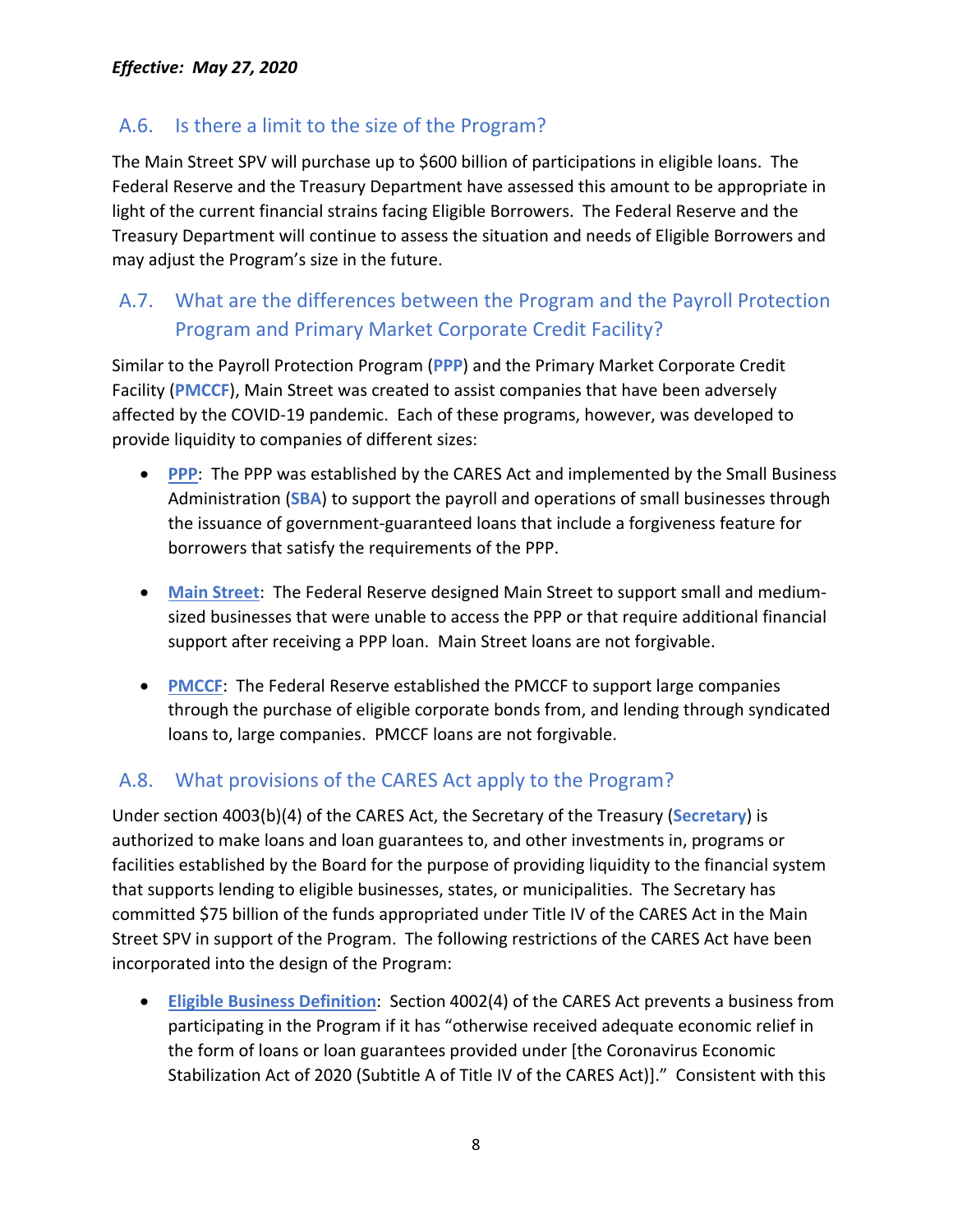restriction, businesses that are receiving "specific support" pursuant to section 4003(b)(1)-(3) are not eligible for the Program.

- **Direct Loans**: Eligible Borrowers must commit to comply with the restrictions that apply to direct loan programs under section 4003(c)(3)(A)(ii) of the CARES Act, except that an S corporation or other tax pass-through entity that is an Eligible Borrower may make distributions to the extent reasonably required to cover its owners' tax obligations in respect of the entity's earnings.
- **U.S. Business Requirement**: Under section 4003(c)(3)(C) of the CARES Act, Eligible Borrowers must be "businesses that are created or organized in the United States or under the laws of the United States and that have significant operations in and a majority of its employees based in the United States."
- **Loan Forgiveness Prohibition**: Under section 4003(d)(3), the principal amount of the portion of any MSNLF Loan, MSPLF Loan, or MSELF Upsized Tranche that is participated to the Main Street SPV cannot be reduced through loan forgiveness. See question [A.10](#page-8-1) for more information about this requirement.
- **Conflicts of Interest**: Under section 4019 of the CARES Act, Eligible Lenders and Eligible Borrowers will be required to certify that no "Covered Individual" owns, controls, or holds 20 percent or more (by vote or value) of any class of equity ownership interest in the business. "Covered Individuals" include the President, the Vice President, the head of any Executive Department, any Member of Congress, or certain immediate family members of the foregoing.

#### <span id="page-8-0"></span>A.9. What are the conflicts of interest provisions of the CARES Act?

Section 4019 of the CARES Act prohibits entities in which certain government officials [\(list here\)](https://home.treasury.gov/system/files/136/Government-Officials-May-2020-5-12-2020.pdf) and some of their immediate family members have a "controlling interest" from participating in certain government programs, including Main Street. Each participating entity, both Eligible Lenders and Eligible Borrowers, will be required to certify that the entity is not a "covered entity" as defined in section 4019 of the CARES Act. Detailed instructions are provided in the [Lender Registration Certifications and Covenants](https://www.bostonfed.org/-/media/Documents/special-lending-facilities/mslp/legal/lender-registration-certifications-and-covenants.pdf) and the [MSNLF,](https://www.bostonfed.org/-/media/Documents/special-lending-facilities/mslp/legal/msnlf-borrower-certifications-and-covenants.pdf) [MSPLF,](https://www.bostonfed.org/-/media/Documents/special-lending-facilities/mslp/legal/msplf-borrower-certifications-and-covenants.pdf) and [MSELF](https://www.bostonfed.org/-/media/Documents/special-lending-facilities/mslp/legal/mself-borrower-certifications-and-covenants.pdf) Borrower Certifications and Covenants.

### <span id="page-8-1"></span>A.10. Can the principal amount of loans extended under Main Street be reduced?

Main Street is not a grant program and is subject to the prohibition on loan forgiveness in section 4003(d)(3) of the CARES Act. In the event of restructurings or workouts, the Main Street SPV may agree to reductions in interest (including capitalized interest), extended amortization schedules and maturities, and higher priority "priming" loans.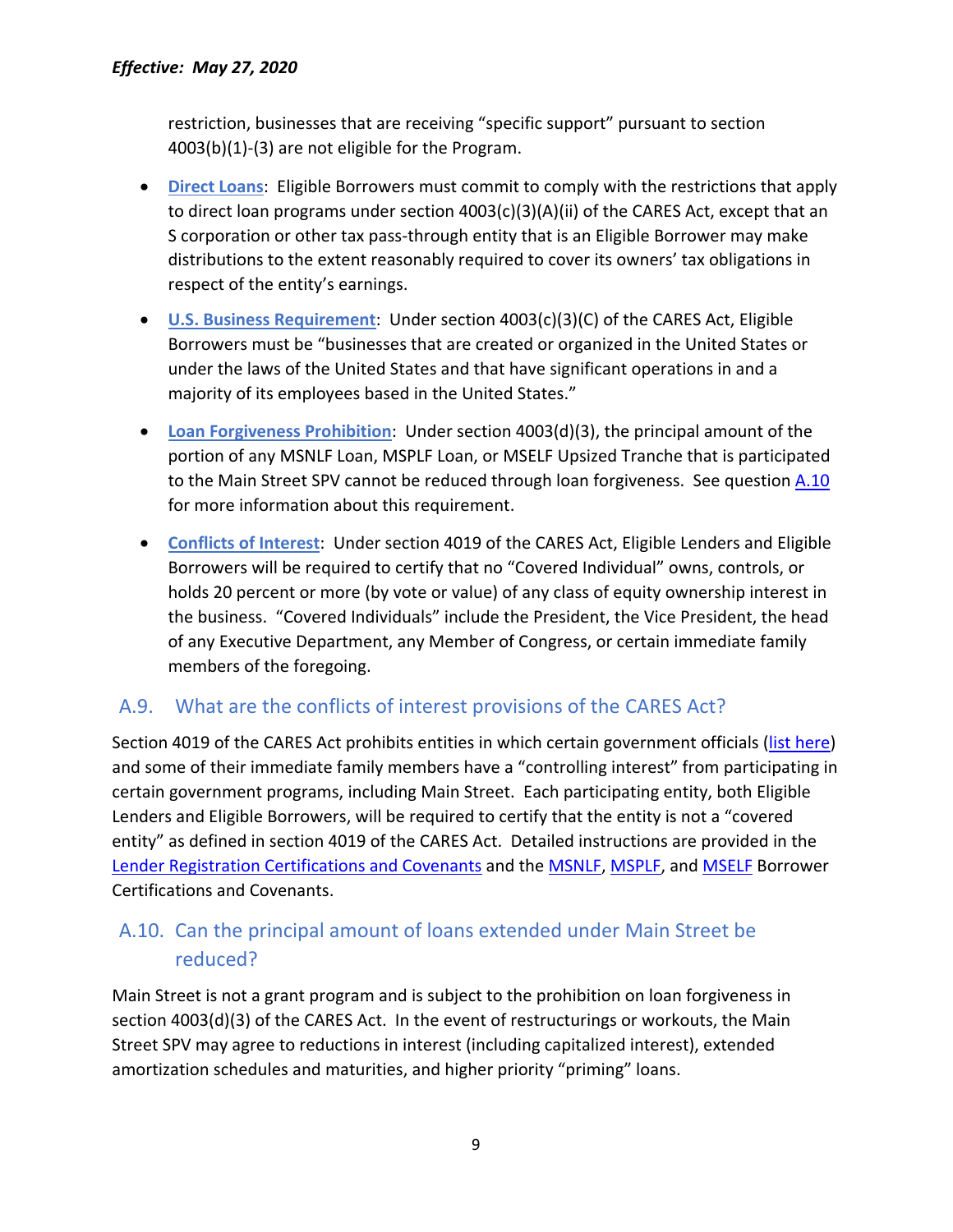## <span id="page-9-0"></span>**B. MSNLF Loans**

#### <span id="page-9-1"></span>B.1. How does the MSNLF work?

Eligible Lenders may extend a new MSNLF Loan to an Eligible Borrower and sell a 95% participation in that MSNLF Loan to the Main Street SPV at par value. All such sales will be structured as "true sales" and must be completed expeditiously after the origination of the MSNLF Loan. The Eligible Lender must retain 5% of the MSNLF Loan until (i) it matures or (ii) neither the Main Street SPV nor a Governmental Assignee holds an interest in MSNLF Loan in any capacity, whichever comes first. The Main Street SPV and the Eligible Lender would share in any losses on the MSNLF Loan on a pari passu basis.

The Eligible Borrower must have been in sound financial condition prior to the onset of the COVID-19 pandemic. In order for an Eligible Borrower to receive an MSNLF Loan, any existing loan it had outstanding with the Eligible Lender as of December 31, 2019, must have had an internal risk rating (based on the Eligible Lender's risk rating system) that was equivalent to a "pass" in the Federal Financial Institutions Examination Council's (**FFIEC**) supervisory rating system as of that date.

#### <span id="page-9-2"></span>B.2. What are the terms of MSNLF Loans?

The MSNLF term sheet is available on the Board's [Main Street page.](https://www.federalreserve.gov/monetarypolicy/mainstreetlending.htm) More information will be made available on that page regarding loan participation terms, credit administration, and loan servicing.

## <span id="page-9-3"></span>B.3. What is the effect of the requirement that MSNLF Loans not be "contractually subordinated in terms of priority" to other loans or debt instruments?

An MSNLF Loan, at the time of origination or at any time during its term, may not be contractually subordinated in terms of priority to the Eligible Borrower's other loans or debt instruments. This means that an MSNLF Loan may not be junior in priority in bankruptcy to the Eligible Borrower's other unsecured loans or debt instruments. This provision does not prevent:

- the issuance of an MSNLF Loan that is a secured loan (including in a second lien or other capacity) to an Eligible Borrower, whether or not the Eligible Borrower has an outstanding secured loan of any lien position or maturity;
- the issuance of an MSNLF Loan that is an unsecured loan to an Eligible Borrower, regardless of the term or secured or unsecured status of the Eligible Borrower's existing indebtedness; or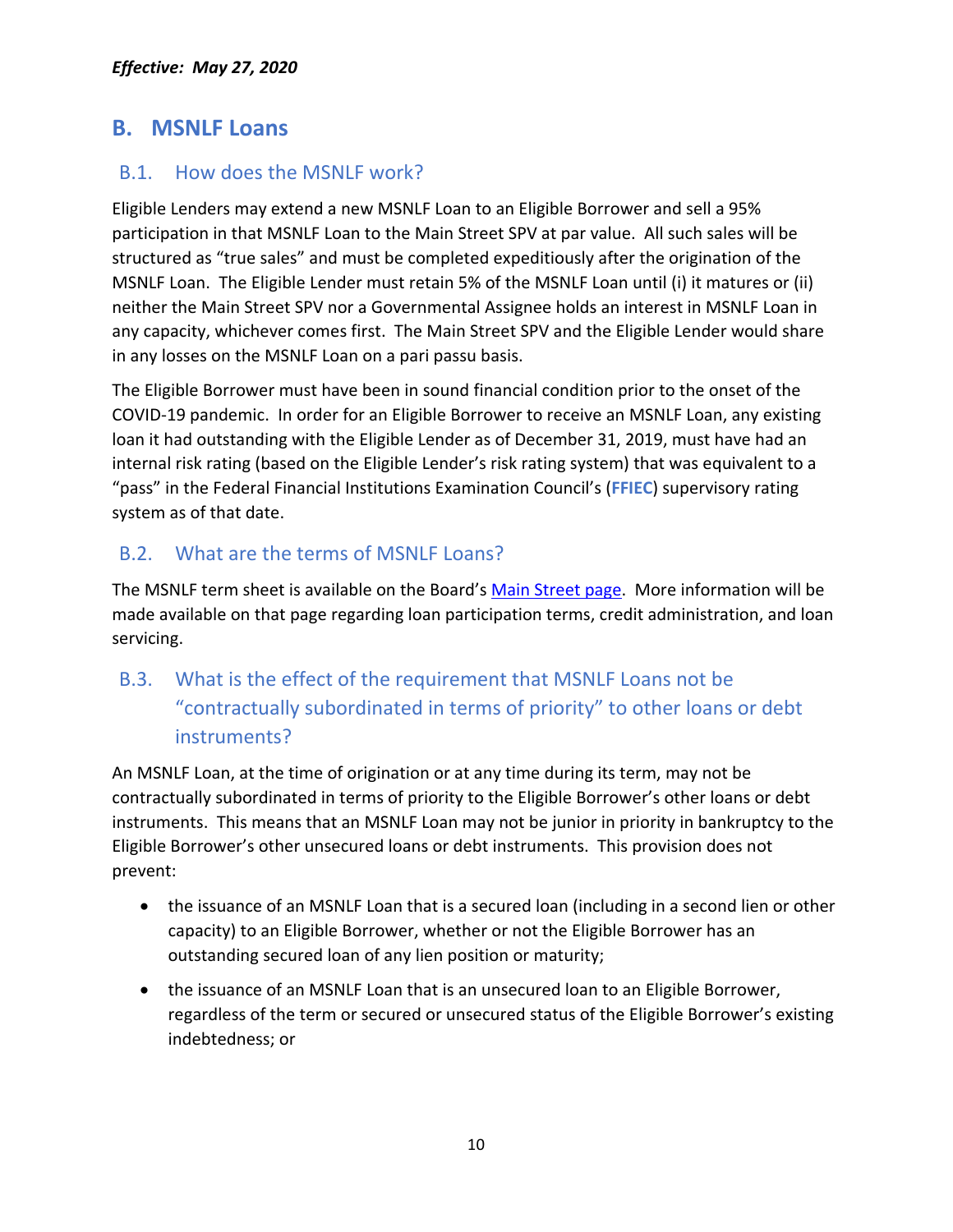• the Eligible Borrower from taking on new secured or unsecured debt after receiving an MSNLF Loan, provided the new debt would not have higher contractual priority in bankruptcy than the MSNLF Loan.

### <span id="page-10-0"></span>B.4. Can an Eligible Lender make an MSNLF Loan to a new customer?

Yes. Eligible Lenders should follow their normal policies and procedures for originating a loan to a new customer, including Know Your Customer procedures. In addition, when sizing the amount of the Eligible Loan, the Eligible Lender must require the Eligible Borrower to use an adjusted EBITDA methodology that is based on a methodology that the Eligible Lender has previously required to be used to adjust EBITDA when extending credit to similarly situated borrowers on or before April 24, 2020.

## <span id="page-10-1"></span>**C. MSPLF Loans**

### <span id="page-10-2"></span>C.1. How does the MSPLF work?

Eligible Lenders may extend a new MSPLF Loan to an Eligible Borrower and sell an 85% participation in that MSPLF Loan to the Main Street SPV at par value. All such sales will be structured as "true sales" and must be completed expeditiously after the origination of the MSPLF Loan. The Eligible Lender must retain 15% of the MSPLF Loan until (i) it matures or (ii) neither the Main Street SPV nor a Governmental Assignee holds an interest in the MSPLF Loan in any capacity, whichever comes first. The Main Street SPV and the Eligible Lender would share in any losses on the MSPLF Loan on a pari passu basis.

The Eligible Borrower must have been in sound financial condition prior to the onset of the COVID-19 pandemic. In order for an Eligible Borrower to receive an MSPLF Loan, any existing loan it had outstanding with the Eligible Lender as of December 31, 2019, must have had an internal risk rating (based on the Eligible Lender's risk rating system) that was equivalent to a "pass" in the FFIEC's supervisory rating system as of that date.

### <span id="page-10-3"></span>C.2. What are the terms of MSPLF Loans?

The MSPLF term sheet is available on the Board's [Main Street page.](https://www.federalreserve.gov/monetarypolicy/mainstreetlending.htm) More information will be made available on that page regarding loan participation terms, credit administration, and loan servicing.

#### <span id="page-10-4"></span>C.3. Can an Eligible Lender make an MSPLF Loan to a new customer?

Please see the answer to question [B.4](#page-10-0) above.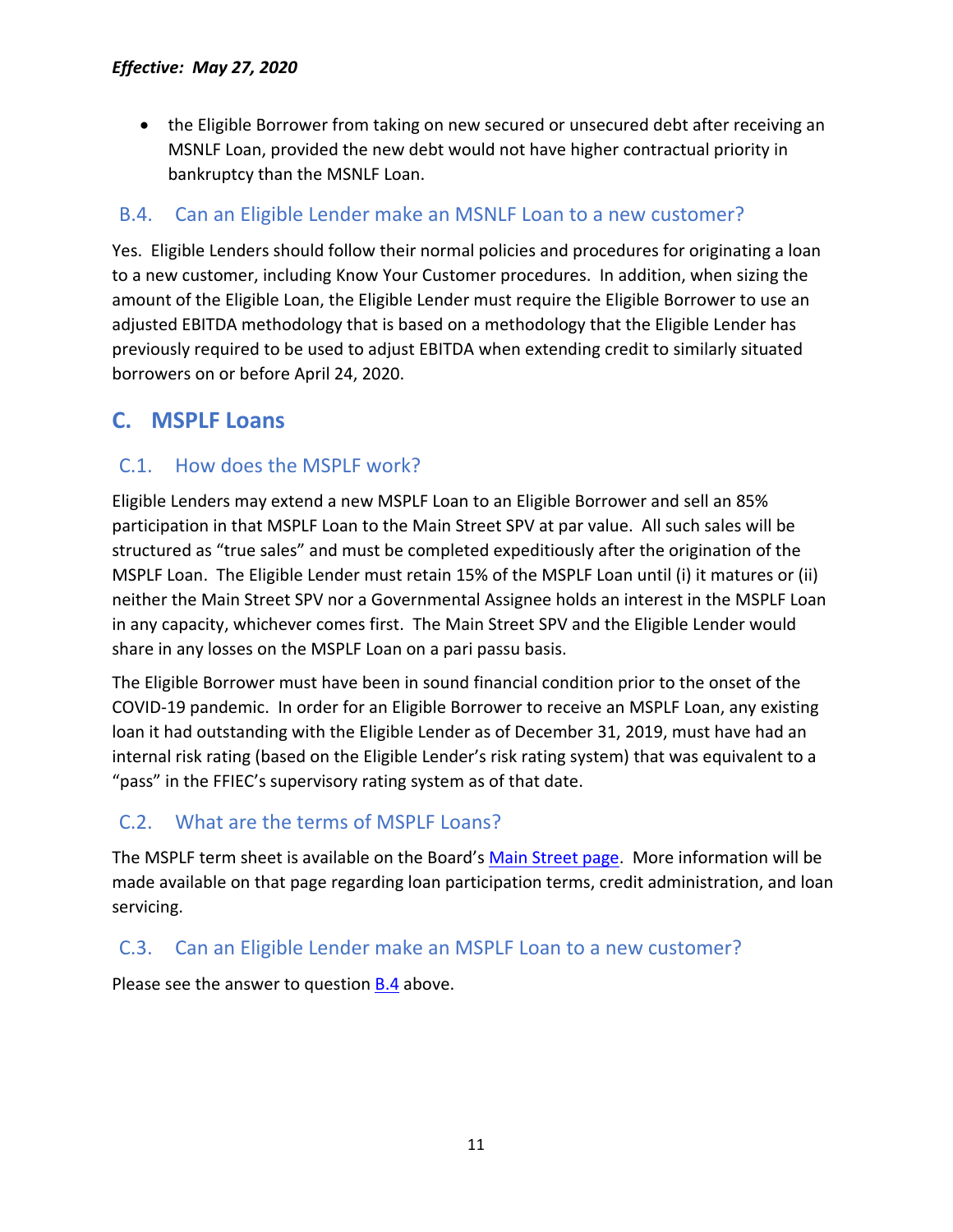## <span id="page-11-0"></span>C.4. Can an Eligible Borrower use the proceeds of an MSPLF Loan to refinance its existing loans?

At the time of origination of an MSPLF Loan, an Eligible Borrower may use the proceeds of the MSPLF Loan to prepay existing debt that is outstanding and owed to lenders other than the Eligible Lender that originates the MSPLF Loan. In other words, the proceeds of an MSPLF Loan can be used to refinance existing loans owed to other lenders.

After origination and until the MSPLF Loan is repaid in full, the Eligible Borrower must refrain from repaying the principal balance of, or paying any interest on, any debt other than the MSPLF Loan, unless the debt or interest payment is mandatory and due. See questions [H.3](#page-29-3) and [H.7](#page-31-1) below for further information on the debt repayment restrictions.

## <span id="page-11-1"></span>C.5. Why are Eligible Lenders required to retain 15% of MSPLF Loans, rather than only 5% in the other Main Street facilities?

Eligible Lenders must retain 15% of MSPLF Loans, in contrast with the 5% risk retention requirement under the MSNLF and MSELF. Increased risk retention is required in light of the increased leverage ratio with respect to MSPLF Loans.

- **Comparison to MSNLF**: The maximum size of an MSPLF Loan is an amount that, when added to the Eligible Borrower's existing outstanding and undrawn available debt, does not exceed six times the Eligible Borrower's adjusted 2019 EBITDA (in no case to exceed \$25 million). By contrast, the maximum size of an MSNLF Loan is an amount that, when added to the Eligible Borrower's existing outstanding and undrawn available debt, may not exceed four times the Eligible Borrower's adjusted 2019 EBITDA (in no case to exceed \$25 million). Thus, the MSPLF – as compared to the MSNLF – allows Eligible Borrowers with higher leverage to access the Program.
- **Comparison to MSELF**: While the MSELF also uses six times adjusted EBITDA as one measure to limit maximum loan size, it contains an additional maximum loan size test not applicable to the MSPLF. An MSELF Upsized Tranche may not exceed 35% of the Eligible Borrower's existing outstanding and undrawn available debt that is pari passu in priority with the underlying loan and equivalent in secured status. Further, MSELF Upsized Tranches share in any security associated with the underlying loan that is being upsized.
- <span id="page-11-2"></span>C.6. What does it mean for an MSPLF Loan to be "senior to or pari passu with, in terms of priority and security, the Eligible Borrower's other loans or debt instruments, other than mortgage debt"?

MSPLF Loans must be senior to or pari passu with, in terms of priority and security, the Eligible Borrower's other Loans or Debt Instruments, other than Mortgage Debt (the **MSPLF Priority and Security Requirement**). The MSPLF Priority and Security Requirement is designed to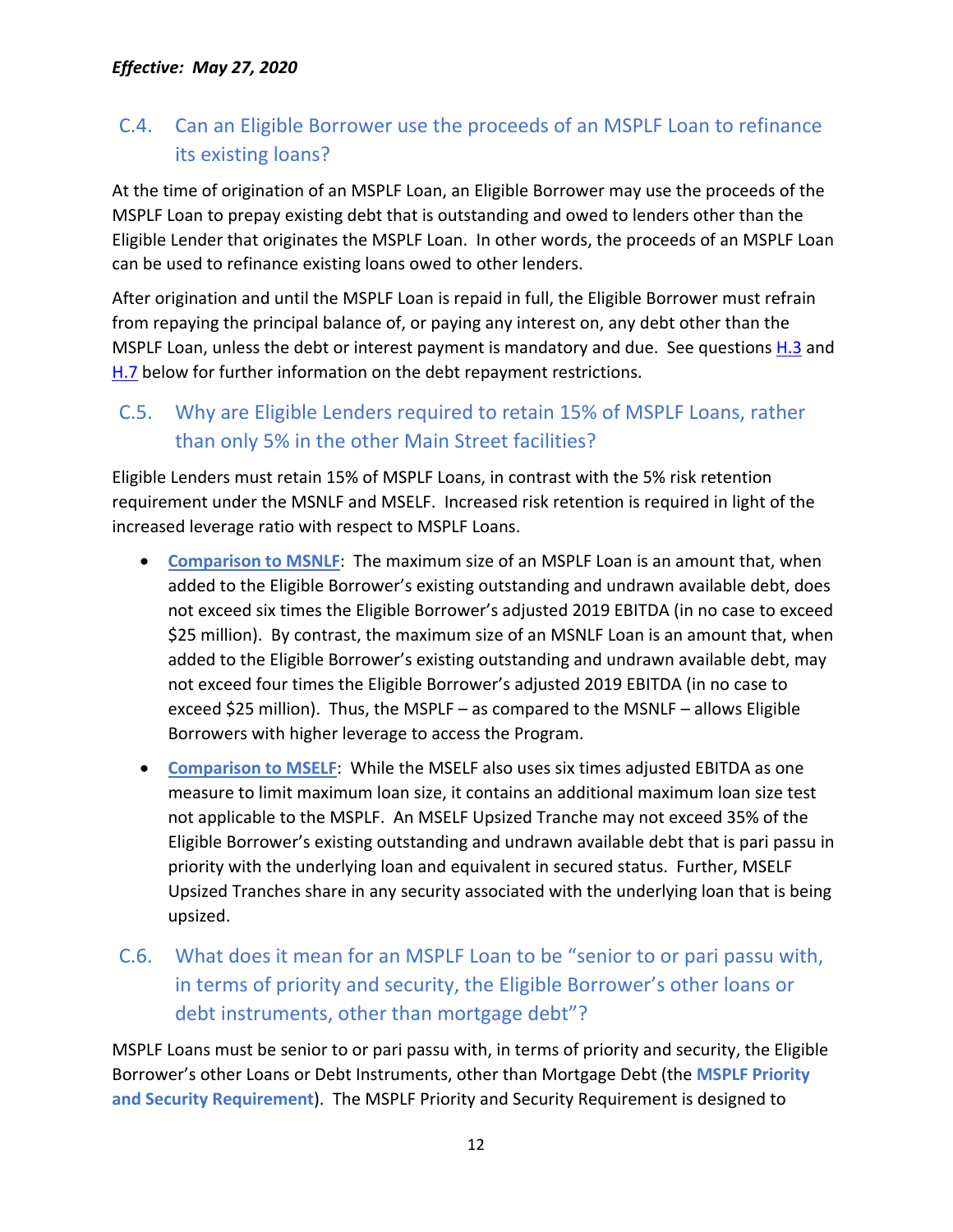prevent MSPLF Loans from being subordinated or otherwise disadvantaged in terms of priority or security in relation to the other Loans or Debt Instruments of the Eligible Borrower, except for Mortgage Debt.

For purposes of the MSPLF Priority and Security Requirement:

- "**Loans or Debt Instruments**" means debt for borrowed money and all obligations evidenced by bonds, debentures, notes, loan agreements or other similar instruments, and all guarantees of the foregoing.
- "**Mortgage Debt**" means debt secured by real property at the time of the MSPLF Loan's origination.

*Time of Origination:* To comply with the MSPLF Priority and Security Requirement at the time of origination, Eligible Lenders and Eligible Borrowers must apply the following guidance:

- **Secured Loans**: The MSPLF Loan must be secured if, at the time of origination, the Eligible Borrower has any other secured Loans or Debt Instruments, other than Mortgage Debt.
	- o *Pari Passu or Senior in Priority:* The MSPLF Loan must not be contractually subordinated in terms of priority to any of the Eligible Borrower's other Loans or Debt Instruments, other than Mortgage Debt. $<sup>1</sup>$  $<sup>1</sup>$  $<sup>1</sup>$ </sup>
	- o *Pari Passu or Senior in Security:*
		- If the MSPLF Loan is secured, then the Collateral Coverage Ratio for the MSPLF Loan at the time of its origination must be either (i) at least 200 percent or (ii) not less than the aggregate Collateral Coverage Ratio for all of the Borrower's other secured Loans or Debt Instruments (other than Mortgage Debt).
			- "Collateral Coverage Ratio" means (i) the aggregate value of any relevant collateral security, including the *pro rata* value of any shared collateral, divided by (ii) the outstanding aggregate principal amount of the relevant debt.
		- If the MSPLF Loan is secured by the *same collateral* as any of the Eligible Borrower's other Loans or Debt Instruments (other than Mortgage Debt), the lien upon such collateral securing the MSPLF Loan must be and remain senior to or pari passu with the lien(s) of the other creditor(s) upon such collateral. The MSPLF Loan need not share in all of the

<span id="page-12-0"></span> $1$  For the avoidance of doubt, prohibitions on contractual subordination with respect to Main Street loans do not prevent the incurrence of obligations that have mandatory priority under the bankruptcy code or other insolvency laws that apply to entities generally.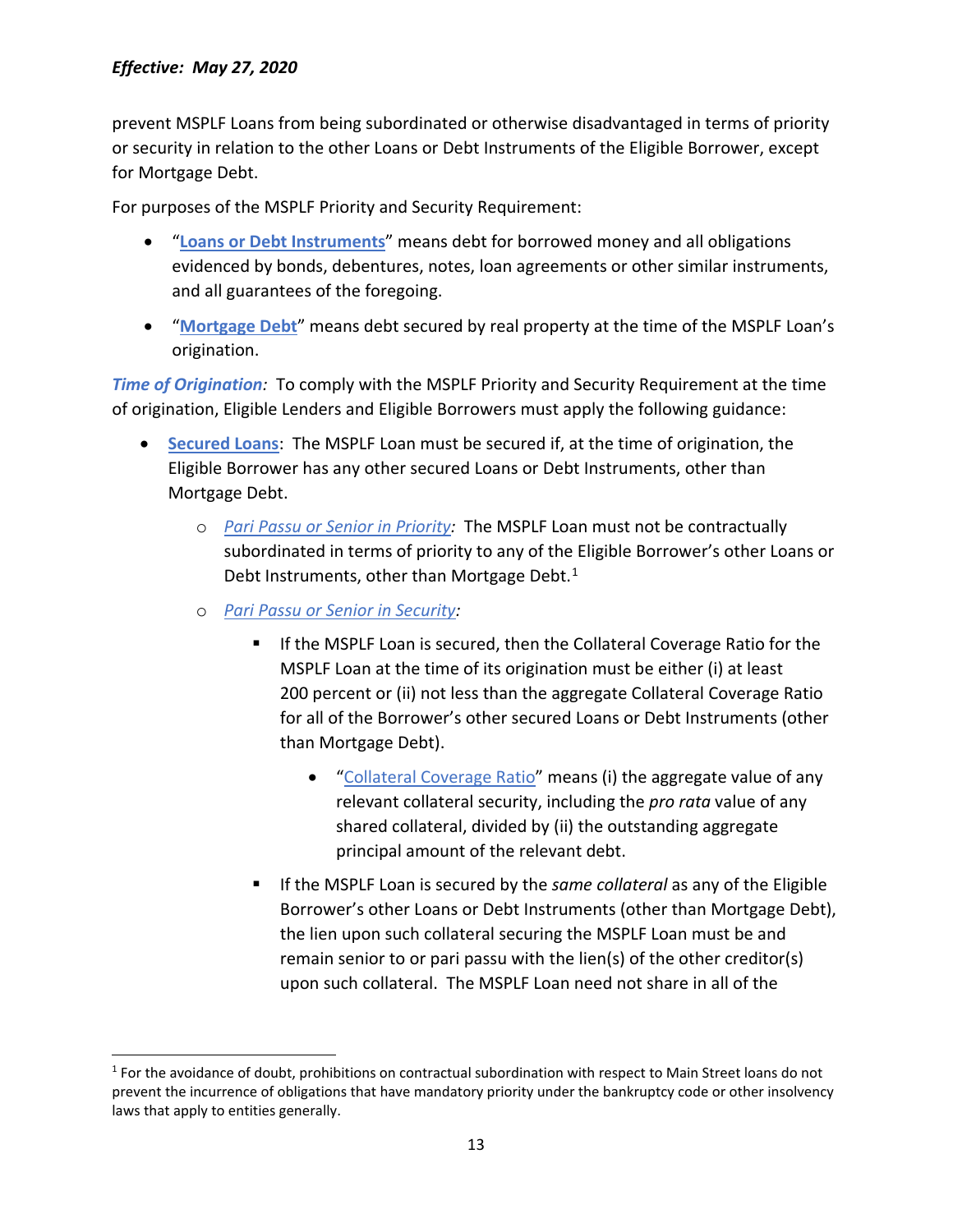collateral that secures the Eligible Borrower's other Loans or Debt Instruments.

• **Unsecured Loans**: The MSPLF Loan can be unsecured only if the Eligible Borrower does not have, as of the date of origination, any secured Loans or Debt Instruments (other than Mortgage Debt). Unsecured MSPLF Loans must not be contractually subordinated in terms of priority to any of the Eligible Borrower's other unsecured Loans or Debt Instruments. See question [B.3](#page-9-3) for more information on contractual subordination.

*Life of the Loan:* In order to comply with the MSPLF Priority and Security Requirement during the term of the MSPLF Loan after the date of origination, the loan documentation for the MSPLF Loan must:

- ensure that the MSPLF Loan does not become contractually subordinated in terms of priority to any of the Eligible Borrower's other loans or debt instruments; and
- contain a lien covenant or negative pledge that is of the type and contains exceptions, limitations, carve-outs, baskets, materiality thresholds, and qualifiers – that are consistent with those used by the Eligible Lender in its ordinary course lending to similarly situated borrowers. Appendix B contains a model lien covenant that Eligible Lenders should reference when drafting their loan documentation.

See question [G.14](#page-28-1) for more information on identifying similarly situated borrowers. See the [MSPLF Borrower Certifications and Covenants](https://www.bostonfed.org/-/media/Documents/special-lending-facilities/mslp/legal/msplf-borrower-certifications-and-covenants.pdf) and [MSPLF Lender Transaction Specific](https://www.bostonfed.org/-/media/Documents/special-lending-facilities/mslp/legal/msplf-lender-transaction-specific-certifications-and-covenants.pdf)  [Certifications and Covenants](https://www.bostonfed.org/-/media/Documents/special-lending-facilities/mslp/legal/msplf-lender-transaction-specific-certifications-and-covenants.pdf) for more information about the responsibilities that Borrowers and Lenders have in relation to the MSPLF Priority and Security Requirement.

## <span id="page-13-0"></span>**D. MSELF Upsized Tranches**

#### <span id="page-13-1"></span>D.1. How does the MSELF work?

Eligible Lenders that have extended an existing term loan or revolving credit facility to an Eligible Borrower may increase (or "upsize") that extension of credit, by adding a new increment (or "tranche"). Eligible Lenders may sell a 95% participation in the MSELF Upsized Tranche to the Main Street SPV at par value. All such sales will be structured as "true sales" and must be completed expeditiously after the upsizing. The Eligible Lender must retain 5% of the MSELF Upsized Tranche until (i) it matures or (ii) neither the Main Street SPV nor a Governmental Assignee holds an interest in MSELF Upsized Tranche in any capacity, whichever comes first. The Eligible Lender must also retain its interest in the underlying loan until (i) that loan matures, (ii) the MSELF Upsized Tranche matures, or (iii) neither the Main Street SPV nor a Governmental Assignee holds an interest in the MSELF Upsized Tranche in any capacity, whichever comes first. The Main Street SPV and the Eligible Lender would share in any losses on the MSELF Upsized Tranche on a pari passu basis. Any collateral that secures the underlying loan must secure the upsized tranche on a pari passu basis.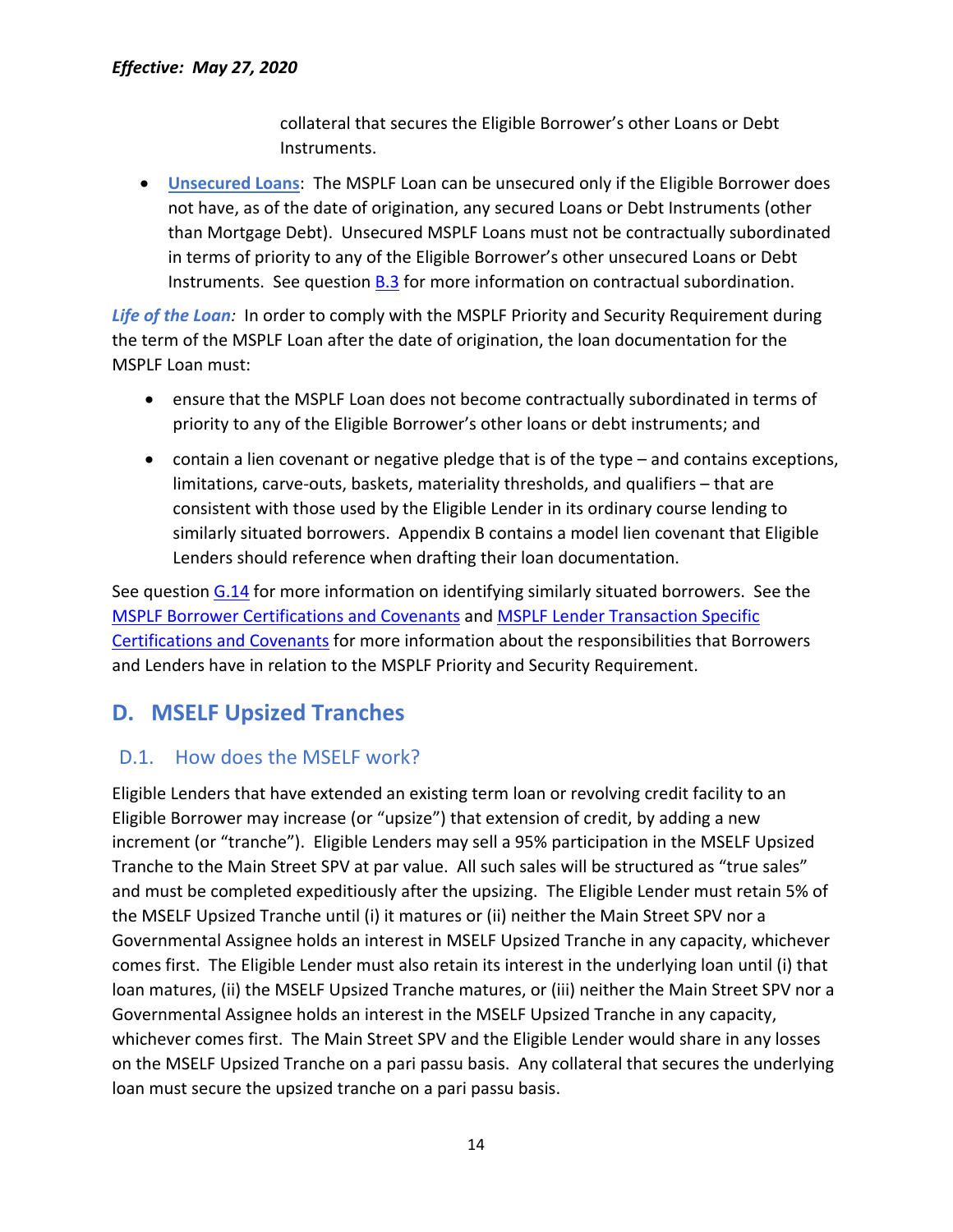To be eligible for "upsizing," the existing term loan or revolving credit facility must have been originated on or before April 24, 2020, and must have a remaining maturity of at least 18 months. The Eligible Lender may extend the maturity of an existing loan or revolving credit facility at the time of upsizing in order for the underlying instrument to satisfy the 18-month remaining maturity requirement.

The Eligible Borrower must have been in sound financial condition prior to the onset of the COVID-19 pandemic. The existing loan or revolving credit facility must have had a risk rating, based on the Eligible Lender's internal rating system, equivalent to a "pass" in the FFIEC's supervisory rating system as of December 31, 2019.

### <span id="page-14-0"></span>D.2. What are the terms of MSELF Upsized Tranches?

The MSELF term sheet is available on the Board's [Main Street page.](https://www.federalreserve.gov/monetarypolicy/mainstreetlending.htm) More information will be made available on that page regarding loan participation terms, credit administration, and loan servicing.

## <span id="page-14-1"></span>D.3. Under the MSELF, can an Eligible Lender sell a participation in an upsized tranche of a loan that was originated as part of a multi-lender facility?

If the loan underlying an MSELF Upsized Tranche is part of a multi-lender facility, the Eligible Lender must be one of the lenders that holds an interest in the underlying loan at the date of upsizing. Only the Eligible Lender for the MSELF Upsized Tranche is required to meet the Eligible Lender criteria. Other members of the multi-lender facility are not required to be Eligible Lenders.

## <span id="page-14-2"></span>D.4. Does the Eligible Lender for the MSELF Upsized Tranche need to be the same Eligible Lender that originated the underlying loan?

No. The Eligible Lender is not required to have been the Eligible Lender that originally extended the loan underlying an MSELF Upsized Tranche. However, the Eligible Lender must have purchased the interest in the underlying loan as of December 31, 2019, and the Eligible Lender must have assigned an internal risk rating to the underlying loan equivalent to a "pass" in the FFIEC's supervisory rating system as of that date.

## <span id="page-14-3"></span>D.5. If an existing multi-lender facility loan does not have an "opening" or "accordion" clause, can it still be eligible for upsizing under the MSELF?

Yes. The Eligible Borrower, Eligible Lender(s), and any other required parties must amend the underlying credit agreements as needed to comply with the requirements set out in the MSELF [term sheet.](https://www.federalreserve.gov/newsevents/pressreleases/files/monetary20200430a3.pdf)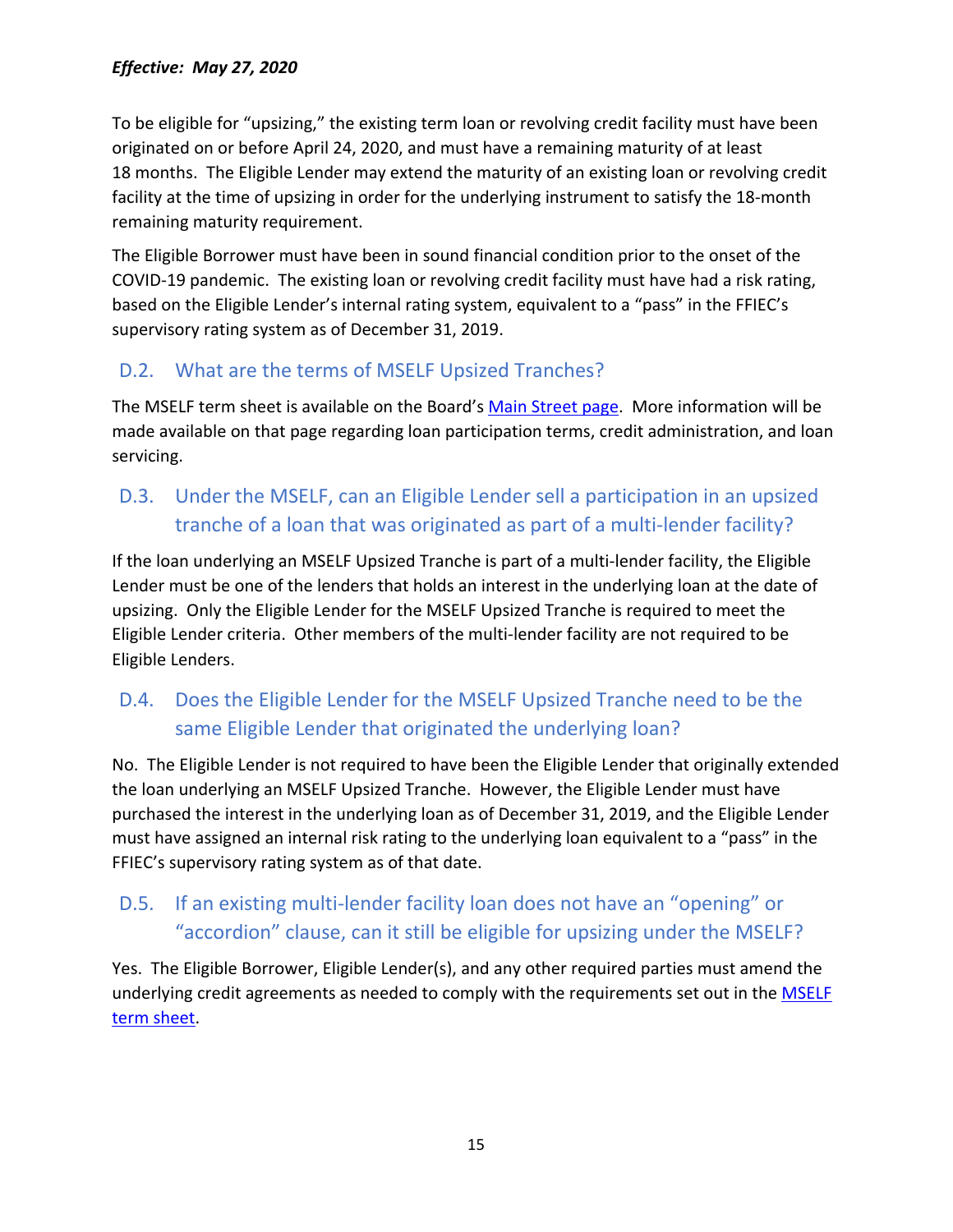### <span id="page-15-0"></span>D.6. What requirements exist for the loan underlying an MSELF Upsized Tranche?

The loan underlying an MSELF Upsized Tranche can be a secured or unsecured term loan or revolving credit facility that:

- was made by an Eligible Lender(s) to an Eligible Borrower;
- is currently held, at least in part, by an Eligible Lender;
- was originated on or before April 24, 2020;
- has a remaining maturity of at least 18 months (taking into account any adjustments made to the maturity of the loan after April 24, 2020, including at the time of upsizing); and
- received an internal risk rating equivalent to a "pass" in the FFIEC's supervisory rating system by the Eligible Lender, as of December 31, 2019.

Any collateral securing the Eligible Loan (at the time of upsizing or on any subsequent date) must secure the MSELF Upsized Tranche on a pari passu basis.

## <span id="page-15-1"></span>D.7. Why is the minimum loan size for an MSELF Upsized Tranche \$10 million, rather than \$500,000 in the MSPLF and MSNLF?

The MSELF was designed to meet the needs of borrowers with existing loan arrangements, particularly those with larger and more complex existing loans, where pre-existing loan documentation can be used. As a result, the minimum loan size for an MSELF Upsized Tranche is \$10 million.

The Federal Reserve recognizes that some aspects of an MSELF Upsized Tranche, such as the potential for a larger loan size associated with the requirement that outstanding and available undrawn debt not exceed six times adjusted EBITDA, may be attractive to Eligible Borrowers seeking a loan below \$10 million. The MSPLF offers similar leverage limitations for Eligible Borrowers and has a minimum loan size of \$500,000.

The Federal Reserve will continue to evaluate whether the loan amounts allowed under the Program should be adjusted to enhance the Program's efficacy. Any such adjustments would be communicated well in advance of their effective date to ensure that Eligible Lenders and Eligible Borrowers are not adversely affected.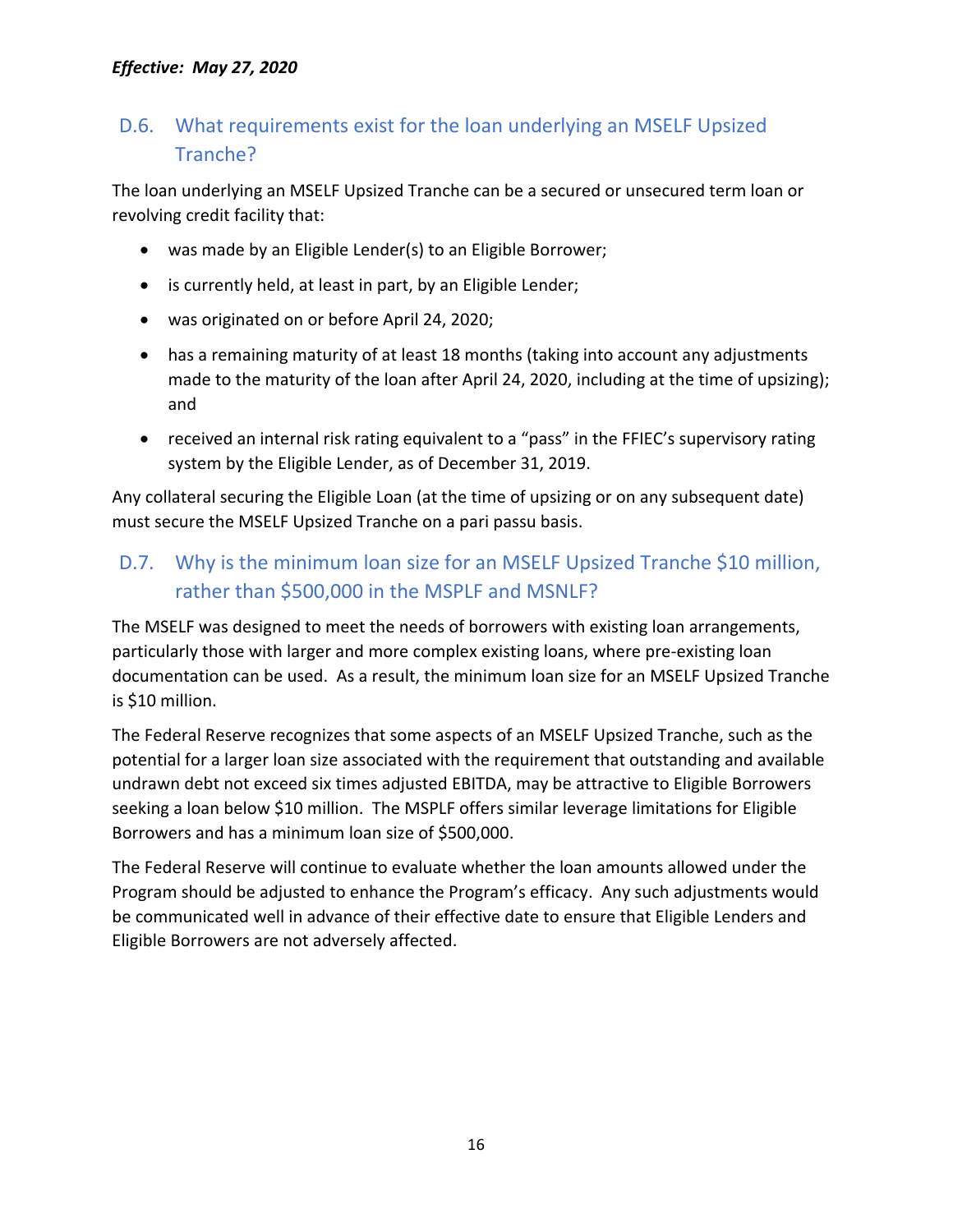## <span id="page-16-0"></span>D.8. Can the Eligible Lender that sells a participation to the Main Street SPV share its 5% retention of the MSELF Upsized Tranche with other members of a multi-lender facility?

No. The Eligible Lender must retain 5% of the MSELF Upsized Tranche, even when the underlying loan is part of a multi-lender facility. See question *J.4* below for more information on retention by an Eligible Lender.

## <span id="page-16-1"></span>D.9. What if no EBITDA methodology was used when originating or amending the loan underlying an MSELF Upsized Tranche?

If the Eligible Borrower's EBITDA was not calculated or included in the loan documentation or internal risk analysis when originating the loan or revolving credit facility that would underlie an MSELF Upsized Tranche, the Eligible Lender must require the Eligible Borrower to calculate its adjusted EBITDA using a methodology that the Eligible Lender has required to be used in other contexts for the Eligible Borrower or, if there is no such calculation, for similarly situated borrowers. See questions  $G.13$  and  $G.14$  for more information.

## <span id="page-16-2"></span>D.10. How can the "pass" criterion be satisfied if the loan underlying an upsized tranche was originated after December 31, 2019?

If an existing loan was originated after December 31, 2019, the Eligible Lender should use the internal risk rating given to that loan at origination to determine whether the loan is eligible for upsizing under the MSELF.

## <span id="page-16-3"></span>D.11. What debt is "pari passu in priority with the Eligible Loan and equivalent in secured status (i.e., secured or unsecured)" for purposes of the maximum loan size limitation applicable to an MSELF Upsized Tranche?

The maximum size of an MSELF Upsized Tranche cannot exceed 35% of the Eligible Borrower's existing outstanding and undrawn available debt that is (i) pari passu in priority with the MSELF Upsized Tranche *and* (ii) equivalent in secured status (i.e., secured or unsecured) to the MSELF Upsized Tranche. To implement this requirement, Eligible Lenders and Eligible Borrowers should use the framework below:

- **Secured Loans**: If the MSELF Upsized Tranche is part of a secured loan, then all secured debt for borrowed money of the Eligible Borrower that has not been made junior in priority through contractual subordination should be included in the calculation, regardless of the value or type of collateral.
- **Unsecured Loans**: If the MSELF Upsized Tranche is part of an unsecured loan, then all unsecured debt for borrowed money of the Eligible Borrower that has not been made junior in priority through contractual subordination should be included in the calculation.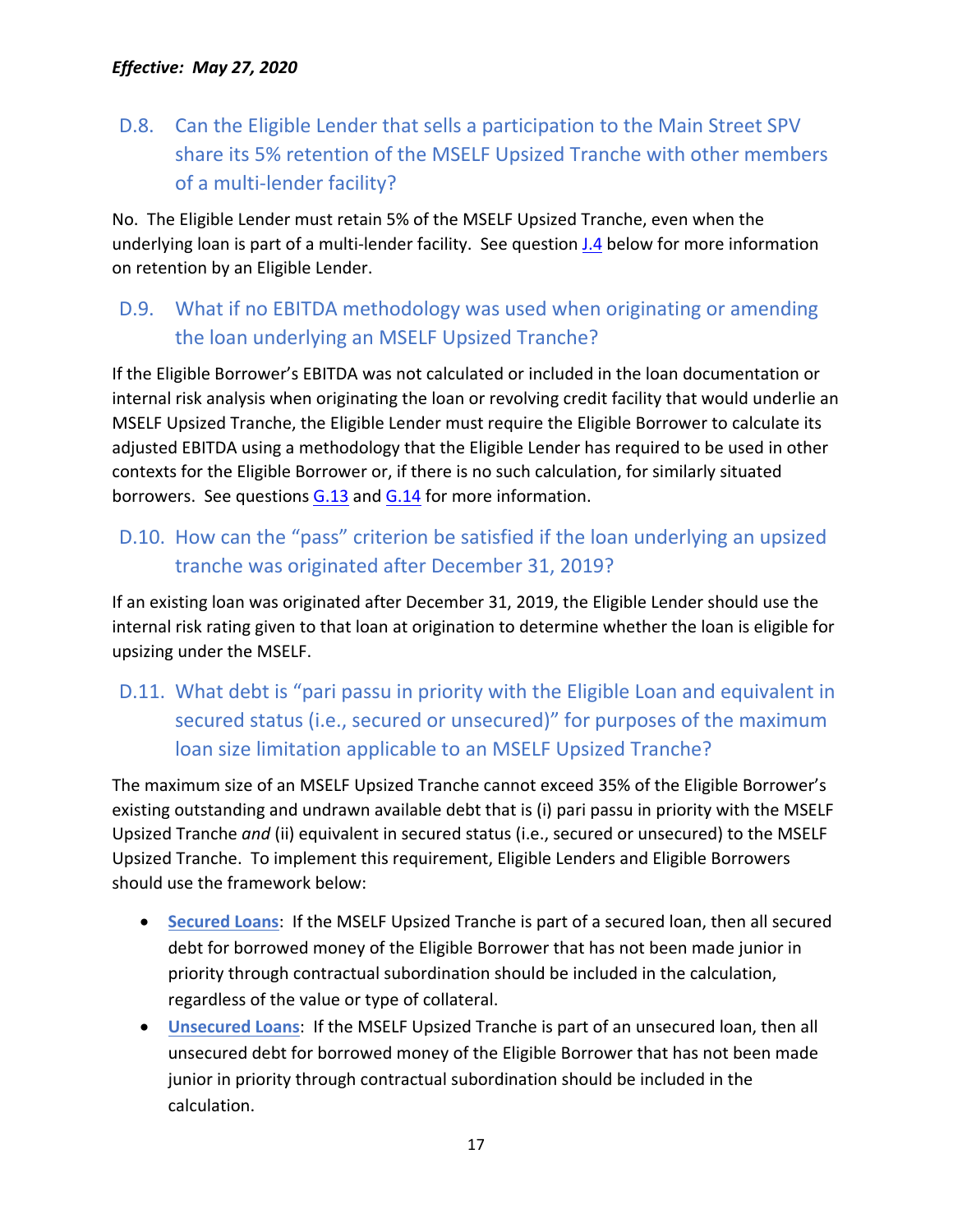See question [B.3](#page-9-3) for more information on contractual subordination.

<span id="page-17-0"></span>D.12. What does it mean for an MSELF Upsized Tranche to be "senior to or pari passu with, in terms of priority and security, the Eligible Borrower's other loans or debt instruments, other than mortgage debt"?

MSELF Upsized Tranches must be senior to or pari passu with, in terms of priority and security, the Eligible Borrower's other Loans or Debt Instruments, other than Mortgage Debt (the **MSELF Priority and Security Requirement**). The MSELF Priority and Security Requirement is designed to prevent MSELF Upsized Tranches from being subordinated or otherwise disadvantaged in terms of priority or security in relation to the other Loans or Debt Instruments of the Eligible Borrower, except for Mortgage Debt.

For purposes of the MSELF Priority and Security Requirement:

- "**Loans or Debt Instruments**" means debt for borrowed money and all obligations evidenced by bonds, debentures, notes, loan agreements or other similar instruments, and all guarantees of the foregoing.
- "**Mortgage Debt**" means debt secured by real property at the time of the MSELF Upsized Tranche's origination.

*Time of Origination:* To comply with the MSELF Priority and Security Requirement at the time of origination, Eligible Lenders and Eligible Borrowers must apply the following guidance:

- **Secured Loans**: The MSELF Upsized Tranche must be secured if, at the time of origination, the Eligible Borrower has any other secured Loans or Debt Instruments, other than Mortgage Debt. The MSELF Upsized Tranche must be secured by the collateral securing any other tranche of the underlying credit facility on a pari passu basis. Eligible Lenders and Eligible Borrowers may add new collateral to secure the loan (including the MSELF Upsized Tranche on a pari passu basis) at the time of upsizing. If the underlying credit facility includes both term loan tranche(s) and revolver tranche(s), the MSELF Upsized Tranche needs to share collateral on a pari passu basis with the term loan tranche(s) only. Secured MSELF Upsized Tranches must not be contractually subordinated in terms of priority to any of the Eligible Borrower's other Loans or Debt Instruments.
- **Unsecured Loans**: The MSELF Upsized Tranche can be unsecured only if the Eligible Borrower does not have, as of the date of origination, any secured Loans or Debt Instruments (other than Mortgage Debt). Unsecured MSELF Upsized Tranches must not be contractually subordinated in terms of priority to the Eligible Borrower's other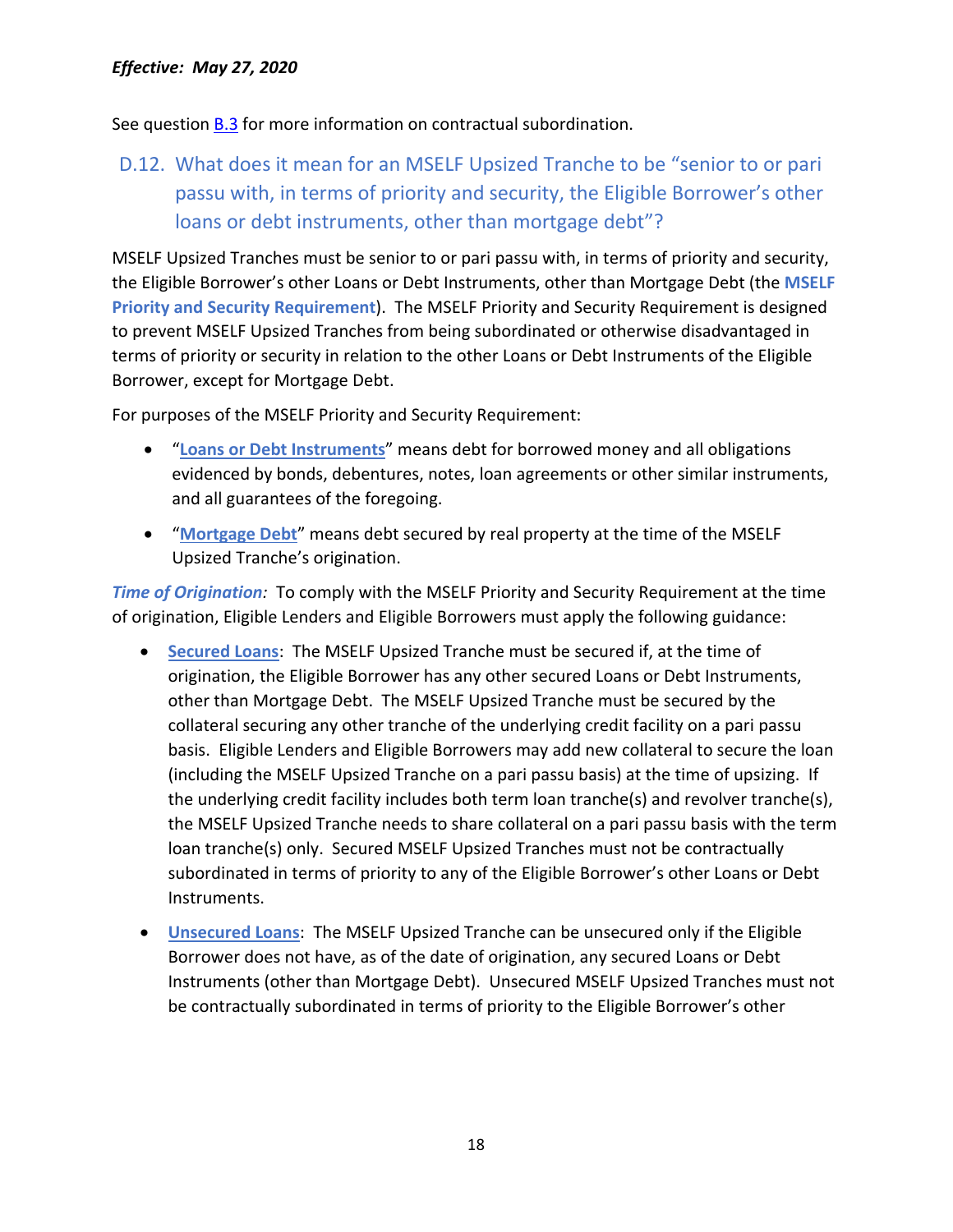unsecured Loans or Debt Instruments. See question [B.3](#page-9-3) for more information on contractual subordination.[2](#page-18-2)

*Life of the Loan:* In order to comply with the MSELF Priority and Security Requirement during the term of the MSELF Upsized Tranche after the date of origination, the loan documentation for the MSELF Upsized Tranche must:

- ensure that the MSELF Upsized Tranche does not become contractually subordinated in terms of priority to any of the Eligible Borrower's other Loans or Debt Instruments;
- ensure that the MSELF Upsized Tranche remains secured on a pari passu basis by the collateral securing the underlying credit facility, as described in the "time of origination" section above; and
- contain a lien covenant or negative pledge that is of the type and contains exceptions, limitations, carve-outs, baskets, materiality thresholds, and qualifiers – that are consistent with those used by the Eligible Lender in its ordinary course lending to similarly situated borrowers.
	- $\circ$  Appendix B contains a model lien covenant that Eligible Lenders should reference when drafting its loan documentation.
	- $\circ$  With respect to an underlying credit facility that has more than one lender, any lien covenant that was negotiated in good faith prior to April 24, 2020, as part of any underlying MSELF Loan, is sufficient to satisfy this requirement.

See question [G.14](#page-28-1) for more information on identifying similarly situated borrowers. See the [MSELF Borrower Certifications and Covenants](https://www.bostonfed.org/-/media/Documents/special-lending-facilities/mslp/legal/mself-borrower-certifications-and-covenants.pdf) and MSELF [Lender Transaction Specific](https://www.bostonfed.org/-/media/Documents/special-lending-facilities/mslp/legal/mself-lender-transaction-specific-certifications-and-covenants.pdf)  [Certifications and Covenants](https://www.bostonfed.org/-/media/Documents/special-lending-facilities/mslp/legal/mself-lender-transaction-specific-certifications-and-covenants.pdf) for more information about the responsibilities that Borrowers and Lenders have in relation to the MSELF Priority and Security Requirement.

## <span id="page-18-0"></span>**E. Borrower Eligibility**

## <span id="page-18-1"></span>E.1. Which entities are eligible to borrow under the Program?

To be eligible to borrow under the Program, a Business must satisfy certain eligibility criteria, as set out in the MSNLF, MSPLF, and MSELF term sheets and described further below. The Eligible Borrower criteria are the same across all three facilities.

(1) **The Business must have been established prior to March 13, 2020.** The Business must have been formed prior to March 13, 2020, under the laws of the United States, one of the several states, the District of Columbia, any of the territories and possessions of the United States, or an Indian Tribal government.

<span id="page-18-2"></span><sup>&</sup>lt;sup>2</sup> For the avoidance of doubt, prohibitions on contractual subordination with respect to Main Street loans do not prevent the incurrence of obligations that have mandatory priority under the bankruptcy code or other insolvency laws that apply to entities generally.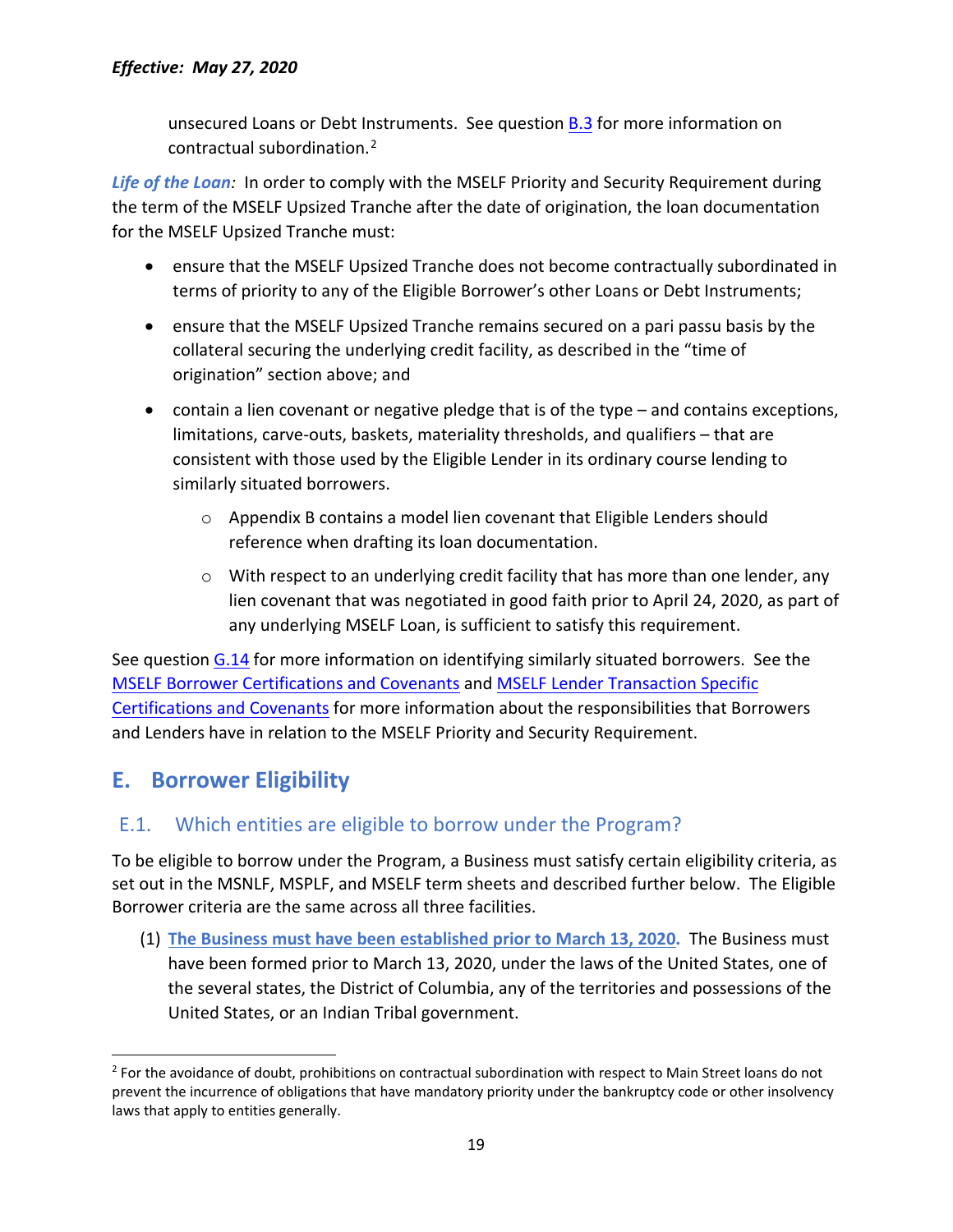- (2) **The Business must not be an Ineligible Business.** Ineligible Businesses include Businesses listed in [13 CFR 120.110\(b\)-\(j\), \(m\)-\(s\),](https://gov.ecfr.io/cgi-bin/text-idx?SID=fa53a93b56da0512f225f4fbcf044d0c&mc=true&node=se13.1.120_1110&rgn=div8) as modified and clarified by SBA regulations for purposes of the PPP on or before April 24, 2020. Such modifications and clarifications include the SBA's recent interim final rules available at [85 Fed. Reg. 20811,](https://www.federalregister.gov/documents/2020/04/15/2020-07672/business-loan-program-temporary-changes-paycheck-protection-program) [85 Fed. Reg. 21747,](https://www.federalregister.gov/documents/2020/04/20/2020-08257/business-loan-program-temporary-changes-paycheck-protection-program-additional-eligibility-criteria) and [85 Fed. Reg. 23450.](https://www.federalregister.gov/documents/2020/04/28/2020-09098/business-loan-program-temporary-changes-paycheck-protection-program-requirements-promissory-notes) The Federal Reserve may further modify the application of these restrictions to Main Street.
- (3) **The Business must meet at least one of the following two conditions: (a) the Business has 15,000 employees or fewer, or (b) the Business has 2019 annual revenues of \$5 billion or less.** Businesses must meet at least one of these conditions, but are not required to meet both. To determine how many employees a Business has or a Business's 2019 revenues, the employees and revenues of the Business must be aggregated with the employees and revenues of its affiliated entities.
- (4) **The Business must be a U.S. Business.** Under section 4003(c)(3)(C) of the CARES Act, Eligible Borrowers must be Businesses that were created or organized in the United States or under the laws of the United States with significant operations in and a majority of their employees based in the United States.
- (5) **The Business may only participate in one of the Main Street facilities (MSNLF, MSPLF, or MSELF) and must not also participate in the PMCCF.** An Eligible Borrower may only participate in one of the Main Street facilities: the MSNLF, the MSPLF, or the MSELF. In addition, a Business is not an Eligible Borrower if it participates in the PMCCF.
- (6) **The Business must not have received specific support pursuant to the Coronavirus Economic Stabilization Act of 2020 (Subtitle A of Title IV of the CARES Act).** A Business is not eligible if it has received support pursuant to section 4003(b)(1)-(3) of the CARES Act.
- (7) **The Business must be able to make all of the certifications and covenants required under the Program.** See the [MSNLF,](https://www.federalreserve.gov/newsevents/pressreleases/files/monetary20200430a1.pdf) [MSPLF,](https://www.federalreserve.gov/newsevents/pressreleases/files/monetary20200430a2.pdf) and [MSELF](https://www.federalreserve.gov/newsevents/pressreleases/files/monetary20200430a3.pdf) term sheets and Section H of these FAQs for more information.

Borrowers that satisfy all criteria above may apply to an Eligible Lender for a Main Street loan. The Eligible Lender is expected to conduct an assessment of each potential borrower's financial condition to determine whether the loan is approved.

For the avoidance of doubt, a Business that has received PPP loans, or that has affiliates that have received PPP loans, is permitted to borrow under Main Street, provided that the Business is an Eligible Borrower. Borrowers that are not eligible for a Main Street loan should consult the [Treasury](https://home.treasury.gov/system/files/136/PPP--Fact-Sheet.pdf) Department and [SBA](https://www.sba.gov/funding-programs/loans/coronavirus-relief-options/paycheck-protection-program-ppp) to determine if they are eligible for other relief programs.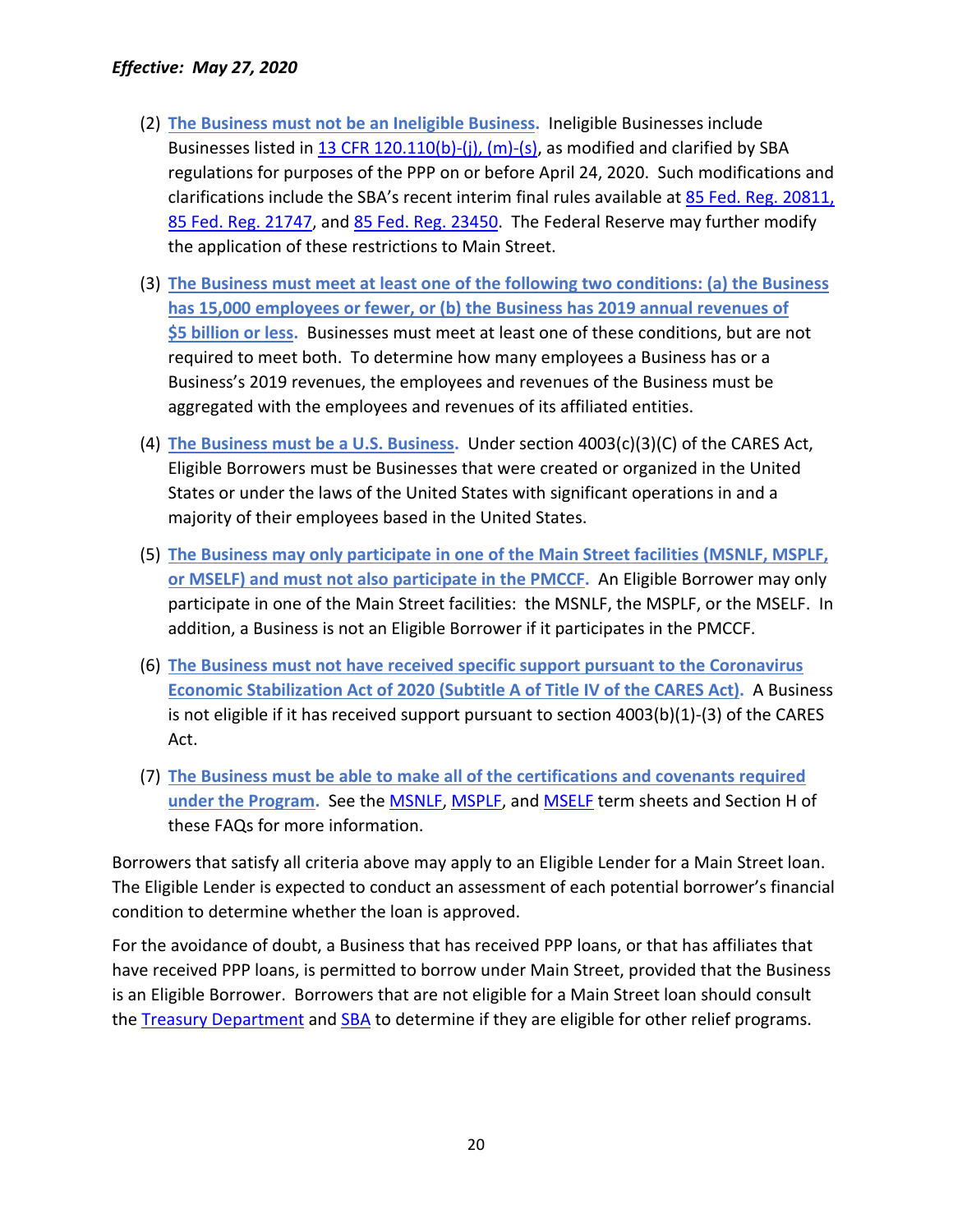### <span id="page-20-0"></span>E.2. How is "Business" defined?

Businesses must be legally formed entities that are organized for profit as a partnership; a limited liability company; a corporation; an association; a trust; a cooperative; a joint venture with no more than 49 percent participation by foreign business entities; or a tribal business concern.

To be eligible for the Program, a tribal business concern must be either (i) wholly owned by one or more Indian tribal governments, or by a corporation that is wholly owned by one or more Indian tribal governments, or (ii) owned in part by one or more Indian tribal governments, or by a corporation that is wholly owned by one or more Indian tribal governments, if all other owners are either U.S. citizens or Businesses.

Other forms of organization may be considered for inclusion as an Eligible Borrower under the Program at the discretion of the Federal Reserve.

## <span id="page-20-1"></span>E.3. How should a Business count employees for purposes of determining eligibility under the Program?

To be an Eligible Borrower, a Business must meet at least one of the following two conditions: (a) the Business has 15,000 employees or fewer, or (b) the Business has 2019 annual revenues of \$5 billion or less. To determine how many employees a Business has, it should follow the framework set out in the SBA's regulation at 13 [CFR 121.106.](https://gov.ecfr.io/cgi-bin/text-idx?SID=150fceacc26bbd98972ba3b555e80084&mc=true&node=se13.1.121_1106&rgn=div8) As set out in 13 CFR 121.106, the Business should count as employees all full-time, part-time, seasonal, or otherwise employed persons, excluding volunteers and independent contractors. Businesses should count their own employees and those employed by their affiliates. In order to determine the applicable number of employees, Businesses should use the average of the total number of persons employed by the Eligible Borrower and its affiliates for each pay period over the 12 months prior to the origination or upsizing of the Main Street loan.

### <span id="page-20-2"></span>E.4. How should a Business calculate 2019 revenues for purposes of determining eligibility under the Program?

To be an Eligible Borrower, a Business must meet at least one of the following two conditions: (a) the Business has 15,000 employees or fewer, or (b) the Business has 2019 annual revenues of \$5 billion or less. To determine its 2019 annual revenues, Businesses must aggregate their revenues with those of their affiliates. Businesses may use either of the following methods to calculate 2019 annual revenues for purposes of determining eligibility:

- (1) A Business may use its (and its affiliates') annual "revenue" per its 2019 Generally Accepted Accounting Principles-based (GAAP) audited financial statements; or
- (2) A Business may use its (and its affiliates') annual receipts for the fiscal year 2019, as reported to the Internal Revenue Service. For purposes of the Program, the term "receipts" has the same meaning used by the SBA in  $13$  CFR  $121.104(a)$ .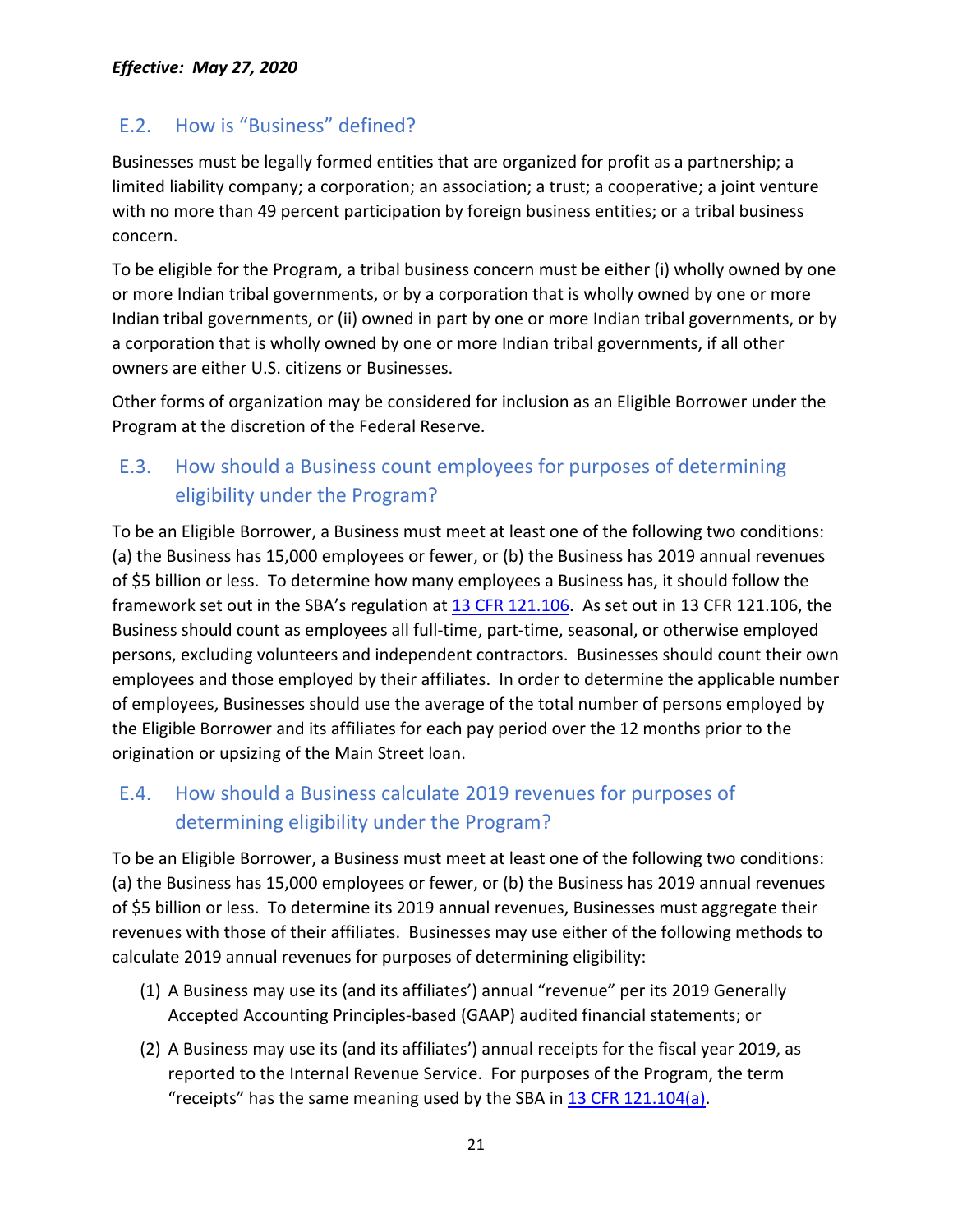If a potential borrower (or its affiliate) does not yet have audited financial statements or annual receipts for 2019, the borrower (or its affiliate) should use its most recent audited financial statements or annual receipts.

## <span id="page-21-0"></span>E.5. Which entities are a Business's affiliates for purposes of the employee and revenue eligibility criteria?

To determine eligibility, a Business's employees and 2019 revenues are calculated by aggregating the employees and 2019 revenues of the Business itself with those of the Business's affiliated entities in accordance with the affiliation test set forth in 13 CFR 121.301(f) [\(1/1/2019 ed.\)](https://www.federalreserve.gov/monetarypolicy/files/CFR-2019-title13-vol1-part121_121.301(f).pdf).

### <span id="page-21-1"></span>E.6. Are non-profit organizations eligible to borrow under the Program?

While non-profit organizations are not currently eligible under the Program, the Federal Reserve acknowledges the unique needs of non-profit organizations, many of which are on the front lines providing critical services and research to fight the pandemic. EBITDA is the key underwriting metric required for the MSNLF, MSPLF, and MSELF. The Federal Reserve recognizes that the credit risk of non-profit organizations, as a matter of practice, is generally not evaluated on the basis of EBITDA. The Federal Reserve and the Treasury Department will be evaluating the feasibility of adjusting the borrower eligibility criteria and loan eligibility metrics of the Program for such organizations.

### <span id="page-21-2"></span>E.7. Will an alternative underwriting metric be developed for asset-based borrowers?

EBITDA is the key underwriting metric required for the MSNLF, MSPLF, and MSELF. The Federal Reserve recognizes that the credit risk of asset-based borrowers, as a matter of practice, is generally not evaluated on the basis of EBITDA. The Federal Reserve and the Treasury Department will be evaluating the feasibility of adjusting the loan eligibility metrics of the Program for such borrowers.

### <span id="page-21-3"></span>E.8. What does "significant operations in the United States" mean?

To determine if an Eligible Borrower has "significant operations" in the United States, the Business's operations should be evaluated on a consolidated basis together with its subsidiaries, but not its parent companies or sister affiliates. For example, an Eligible Borrower has significant operations in the United States if, when consolidated with its subsidiaries, greater than 50% of the Eligible Borrower's:

- assets are located in the United States;
- annual net income is generated in the United States;
- annual net operating revenues are generated in the United States; or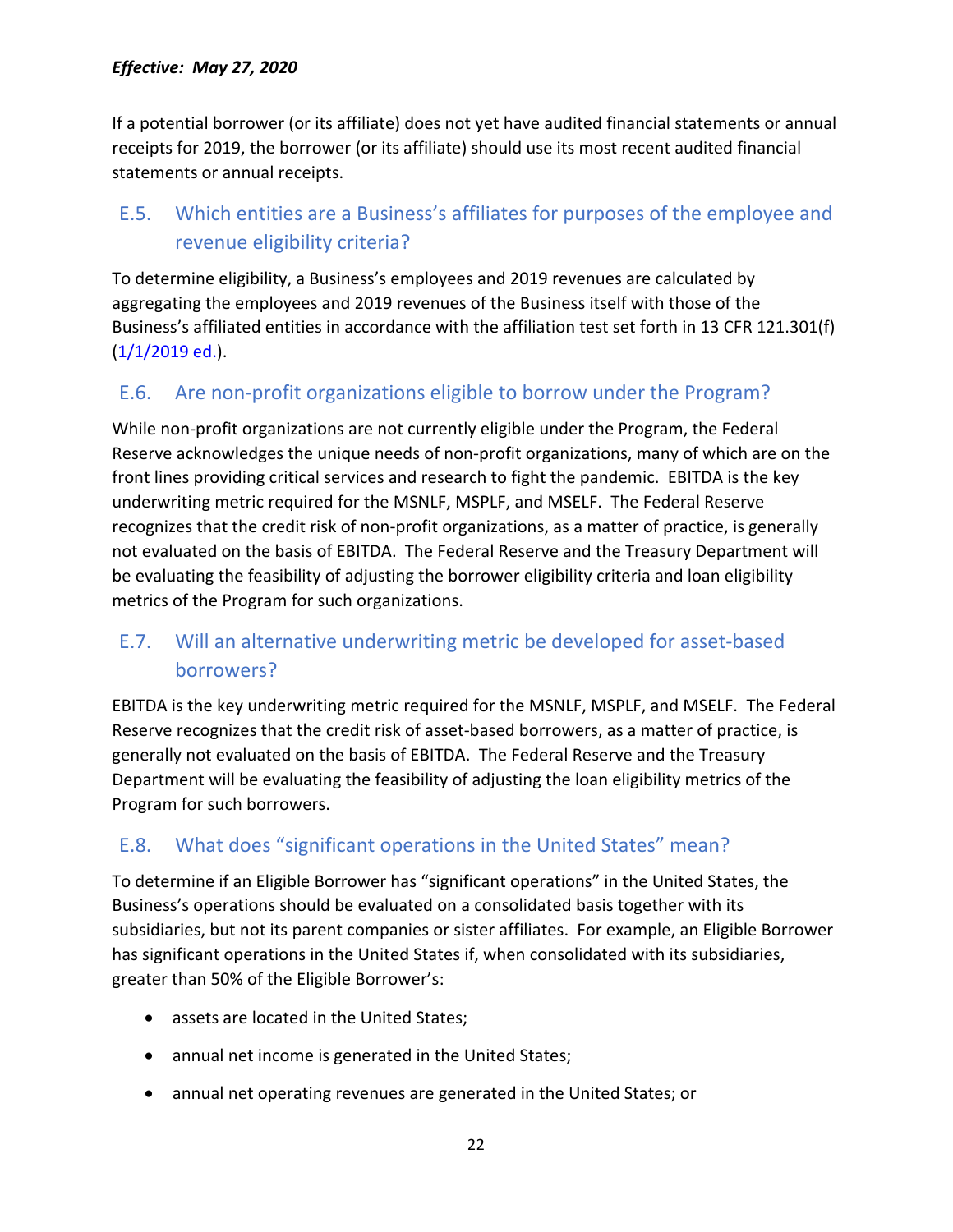• annual consolidated operating expenses (excluding interest expense and any other expenses associated with debt service) are generated in the United States.

This is a non-exhaustive list of examples that reflects the principles that should be applied by a potential borrower when evaluating its eligibility under this criterion.

## <span id="page-22-0"></span>E.9. Can a U.S. company that is a subsidiary of a foreign company qualify as an Eligible Borrower?

An Eligible Borrower must be created or organized in the United States or under the laws of the United States. For the avoidance of doubt, an Eligible Borrower may be a subsidiary of a foreign company, provided that the borrower itself is created or organized in the United States or under the laws of the United States, and the borrower on a consolidated basis has significant operations in and a majority of its employees based in the United States. However, an Eligible Borrower that is a subsidiary of a foreign company must use the proceeds of a Main Street loan only for the benefit of the Eligible Borrower, its consolidated U.S. subsidiaries, and other affiliates of the Eligible Borrower that are U.S. businesses. The proceeds of a Main Street loan may not be used for the benefit of an Eligible Borrower's foreign parents, affiliates or subsidiaries.

## <span id="page-22-1"></span>E.10. Can an otherwise eligible business borrow if its affiliate has already borrowed under a Main Street Facility or the PMCCF?

An affiliated group of companies can participate in only one Main Street facility, and cannot participate in both a Main Street facility and the PMCCF. Therefore, borrowers that are otherwise eligible are subject to the following restrictions:

- If any affiliate of the Business has participated in the PMCCF, the Business may not borrow under any Main Street facility.
- If an affiliate has previously participated, or has a pending application to participate, in a Main Street facility, the Business can only participate in Main Street by using the same Main Street facility accessed by its affiliate. For example, if an Eligible Borrower's affiliate has participated in the MSNLF, then the Eligible Borrower would only be able to participate in the MSNLF and would be prohibited from participating in the MSPLF and MSELF.
- In no case could the affiliated group's total participation in a single Main Street facility exceed the maximum loan size that the affiliated group is eligible to receive on a consolidated basis. As result, an Eligible Borrower's maximum loan size would be limited by its own leverage level, the leverage level of the affiliated group on a consolidated basis, and the size of any loan extended to other affiliates in the group. For example, in the case of the MSNLF, the Eligible Borrower's maximum loan size would be the lesser of: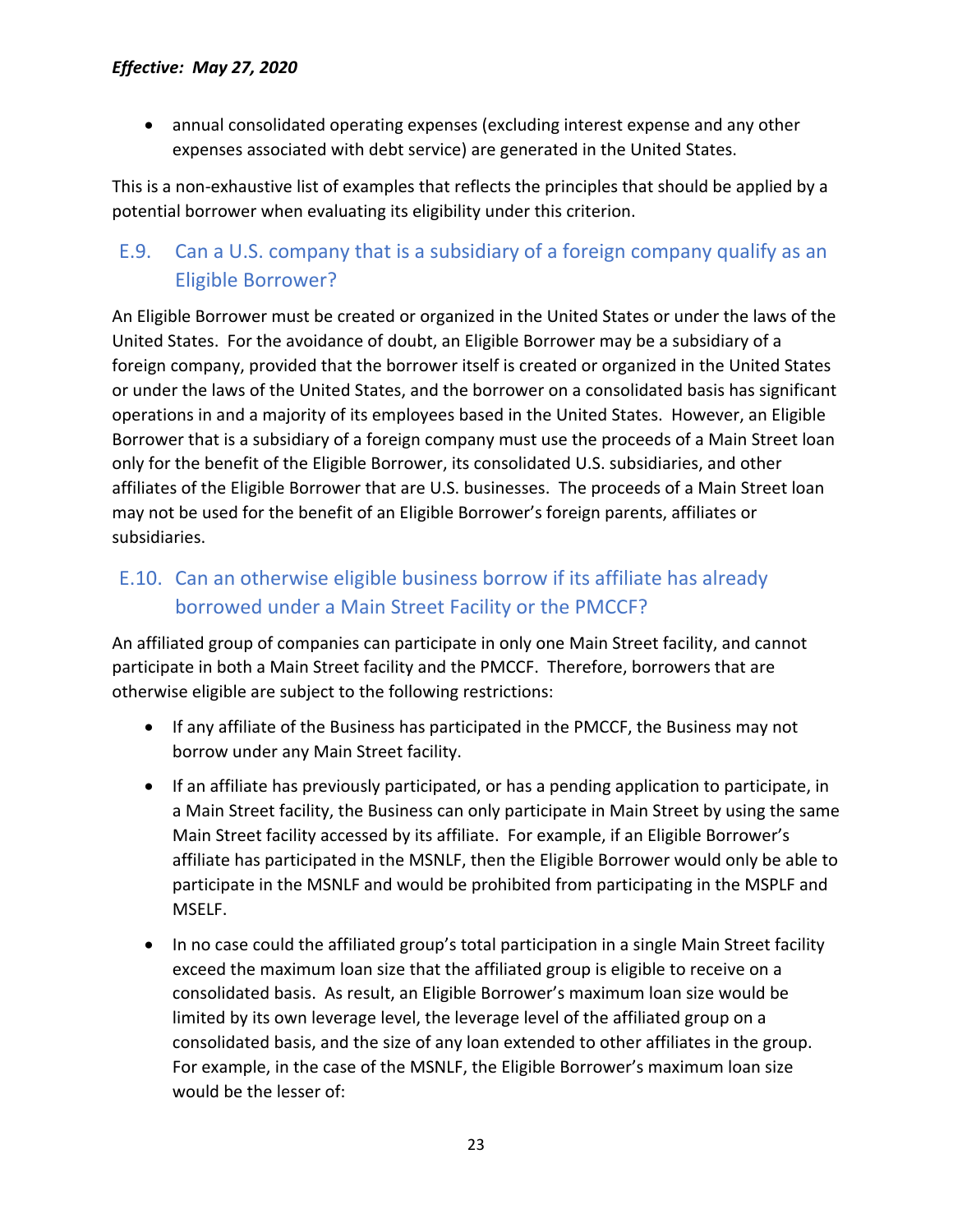- (1) \$25 million (less any amount extended to an affiliate of the Eligible Borrower under the MSNLF);
- (2) an amount that, when added to the Eligible Borrower's existing outstanding and undrawn available debt, does not exceed four times the Eligible Borrower's adjusted 2019 EBITDA; or
- (3) an amount that, when added to the Eligible Borrower's affiliated group's existing outstanding and undrawn available debt, does not exceed four times the affiliated group's adjusted 2019 EBITDA.

For more information on how to identify an Eligible Borrower's affiliates, see question [E.5](#page-21-0) above.

### <span id="page-23-0"></span>E.11. Is a private equity fund eligible to borrow under the Program?

No. As provided in the Program term sheets and question  $E.1$ , to be an Eligible Borrower under the Program, a Business must not be an Ineligible Business listed i[n 13 CFR 120.110,](https://gov.ecfr.io/cgi-bin/text-idx?SID=fa53a93b56da0512f225f4fbcf044d0c&mc=true&node=se13.1.120_1110&rgn=div8) as modified and clarified by SBA regulations for purposes of the PPP on or before April 24, 2020. SBA has determined that private equity funds are primarily engaged in investment or speculation, and that such Businesses are therefore ineligible to receive PPP loans under 13 CFR 120.110(s). See SBA PPP Interim Final Rule at [85 Fed. Reg. 23450](https://www.federalregister.gov/documents/2020/04/28/2020-09098/business-loan-program-temporary-changes-paycheck-protection-program-requirements-promissory-notes) (released by the SBA on April 24, 2020).

### <span id="page-23-1"></span>E.12. Is a portfolio company of a private equity fund eligible to borrow under the Program?

As provided in question [E.5.](#page-21-0), to determine eligibility, a Business's employees and 2019 annual revenues are calculated by aggregating the employees and the 2019 annual revenues of the Business itself with those of the Business's affiliated entities in accordance with the affiliation test set forth in 13 CFR 121.301(f) [\(1/1/2019 ed.\)](https://www.federalreserve.gov/monetarypolicy/files/CFR-2019-title13-vol1-part121_121.301(f).pdf). This affiliation test applies to private equityowned Businesses in the same manner as any other Business subject to outside ownership or control.[3](#page-23-2) 

For example, assume Business X seeks to borrow under the Program. Business X has fewer than 15,000 employees and its 2019 annual revenues were below \$5 billion. However, Business Y owns more than 50 percent of the voting equity of Business X and Businesses A, B, C, and D. As a result, Businesses A, B, C, D, X, and Y are all affiliated entities. 13 CFR 121.301(f)(1) and (3) [\(1/1/2019 ed.\)](https://www.federalreserve.gov/monetarypolicy/files/CFR-2019-title13-vol1-part121_121.301(f).pdf). In order for Business X to be an Eligible Borrower under the Program, it must meet one of the following two conditions: (a) the aggregate number of employees of Business X and its affiliated entities must be 15,000 or fewer; or (b) the aggregate 2019 annual

<span id="page-23-2"></span> $3$  The SBA affiliation exceptions in 13 CFR 121.103(b) apply to the Program, including the exception for business concerns owned in whole or substantial part by investment companies licensed under the Small Business Investment Act of 1958, as amended. See 13 CFR 121.301(f)(7)  $(1/1/2019$  ed.).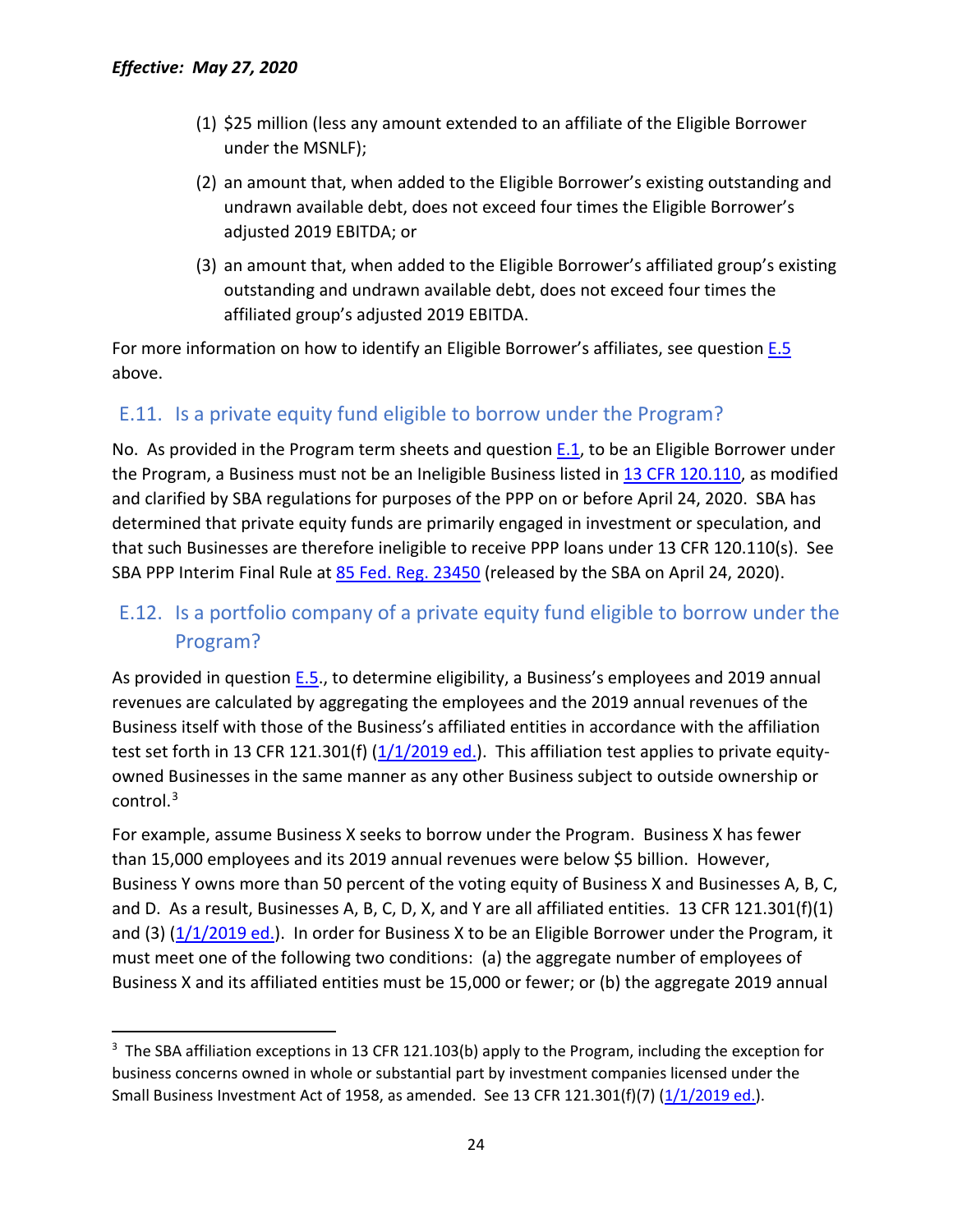revenues of Business X and its affiliated entities must be \$5 billion or less. See 13 CFR 121.301(f)(6) [\(1/1/2019 ed.\)](https://www.federalreserve.gov/monetarypolicy/files/CFR-2019-title13-vol1-part121_121.301(f).pdf).

## <span id="page-24-0"></span>**F. Application Process**

### <span id="page-24-1"></span>F.1. How can I apply for a Program loan?

To obtain a loan under the Program, an Eligible Borrower must submit an application and any other documentation required by an Eligible Lender to such Eligible Lender. Eligible Borrowers should contact an Eligible Lender for more information on whether the Eligible Lender plans to participate in the Program and to request more information on the application process.

Updates regarding the Program, including the official launch date and the time and date at which the Main Street SPV will begin purchasing participations in MSNLF Loans, MSPLF Loans, and MSELF Upsized Tranches, will be made available on the Board's [Main Street page](https://www.federalreserve.gov/monetarypolicy/mainstreetlending.htm)

### <span id="page-24-2"></span>F.2. Is a Business eligible to borrow if it receives a PPP loan?

A Business that receives a loan through the SBA's PPP can be an Eligible Borrower under Main Street if it meets the Eligible Borrower criteria.

### <span id="page-24-3"></span>F.3. Do Eligible Borrowers qualify automatically for a loan under the Program?

No. The term sheet contains minimum requirements for the Program. Eligible Lenders are expected to conduct an assessment of each potential borrower's financial condition at the time of the potential borrower's application. Eligible Lenders will apply their own underwriting standards in evaluating the financial condition and creditworthiness of a potential borrower. An Eligible Lender may require additional information and documentation in making this evaluation and will ultimately determine whether an Eligible Borrower is approved for a Program loan in light of these considerations. Businesses that otherwise meet the Eligible Borrower requirements may not be approved for a loan or may not receive the maximum allowable amount.

## <span id="page-24-4"></span>**G. Terms and Conditions**

### <span id="page-24-5"></span>G.1. How will adjusted 2019 EBITDA be calculated?

For MSNLF and MSPLF, the methodology an Eligible Lender requires an Eligible Borrower to use when calculating its adjusted 2019 EBITDA must be a methodology the Eligible Lender previously required to be used for adjusting EBITDA when extending credit to the Eligible Borrower or to similarly situated borrowers on or before April 24, 2020.

For MSELF Eligible Loans, the methodology an Eligible Lender requires an Eligible Borrower to use when calculating its adjusted 2019 EBITDA must be the methodology the Eligible Lender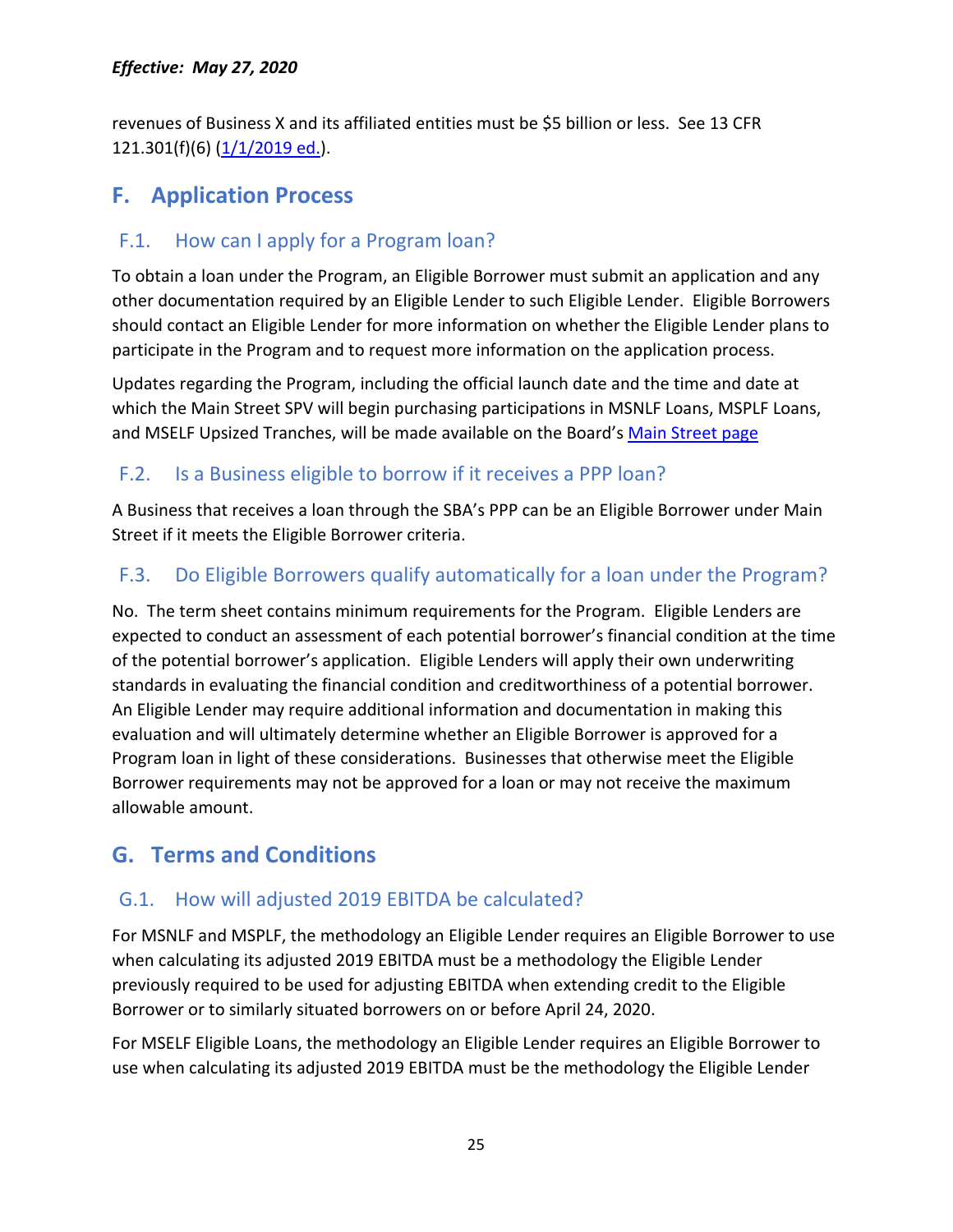previously required to be used for adjusting EBITDA when originating or amending the underlying loan on or before April 24, 2020.

## <span id="page-25-0"></span>G.2. How will "existing outstanding and undrawn available debt" be calculated?

"Existing outstanding and undrawn available debt" includes all amounts borrowed under any loan facility, including unsecured or secured loans from any bank, non-bank financial institution, or private lender, as well as any publicly issued bonds or private placement facilities. It also includes all unused commitments under any loan facility, excluding (1) any undrawn commitment that serves as a backup line for commercial paper issuance, (2) any undrawn commitment that is used to finance receivables (including seasonal financing of inventory), (3) any undrawn commitment that cannot be drawn without additional collateral, and (4) any undrawn commitment that is no longer available due to change in circumstance. Existing outstanding and undrawn available debt should be calculated as of the date of the loan application.

## <span id="page-25-1"></span>G.3. Why are Program loans based on LIBOR rather than SOFR?

The Federal Reserve received feedback from potential participants that quickly implementing new systems to issue loans based on SOFR would require diverting resources from challenges related to the pandemic. Although financial institutions are transitioning to more robust reference rates, LIBOR remains the most common base rate used in business lending, even though firms cannot rely on LIBOR being published after the end of 2021. Consistent with the recommendations of the Alternative Reference Rates Committee, Eligible Lenders and Eligible Borrowers should include fallback contract language to be used should LIBOR become unavailable during the term of the loan.

### <span id="page-25-2"></span>G.4. When do I need to start paying interest on my loan?

No payments of principal or interest will be required during the first 12 months of the loan. Principal and interest payments for all loans obtained under the Program (MSNLF, MSPLF, or MSELF) are deferred for one year. Unpaid interest will be capitalized.

### <span id="page-25-3"></span>G.5. How will principal be amortized after the first year?

- **MSNLF**: No principal is paid in the first year. The loan will be amortized over the remaining term of the loan, with one-third of principal due at the end of each of years 2 and 3, and one-third due at maturity at the end of year 4.
- **MSPLF and MSELF**: No principal is paid in the first year. The loan will be amortized over the remaining term of the loan, with 15% of principal due at the end of year 2, 15% of principal due at the end of year 3, and a balloon payment of 70% of principal due at maturity at the end of year 4.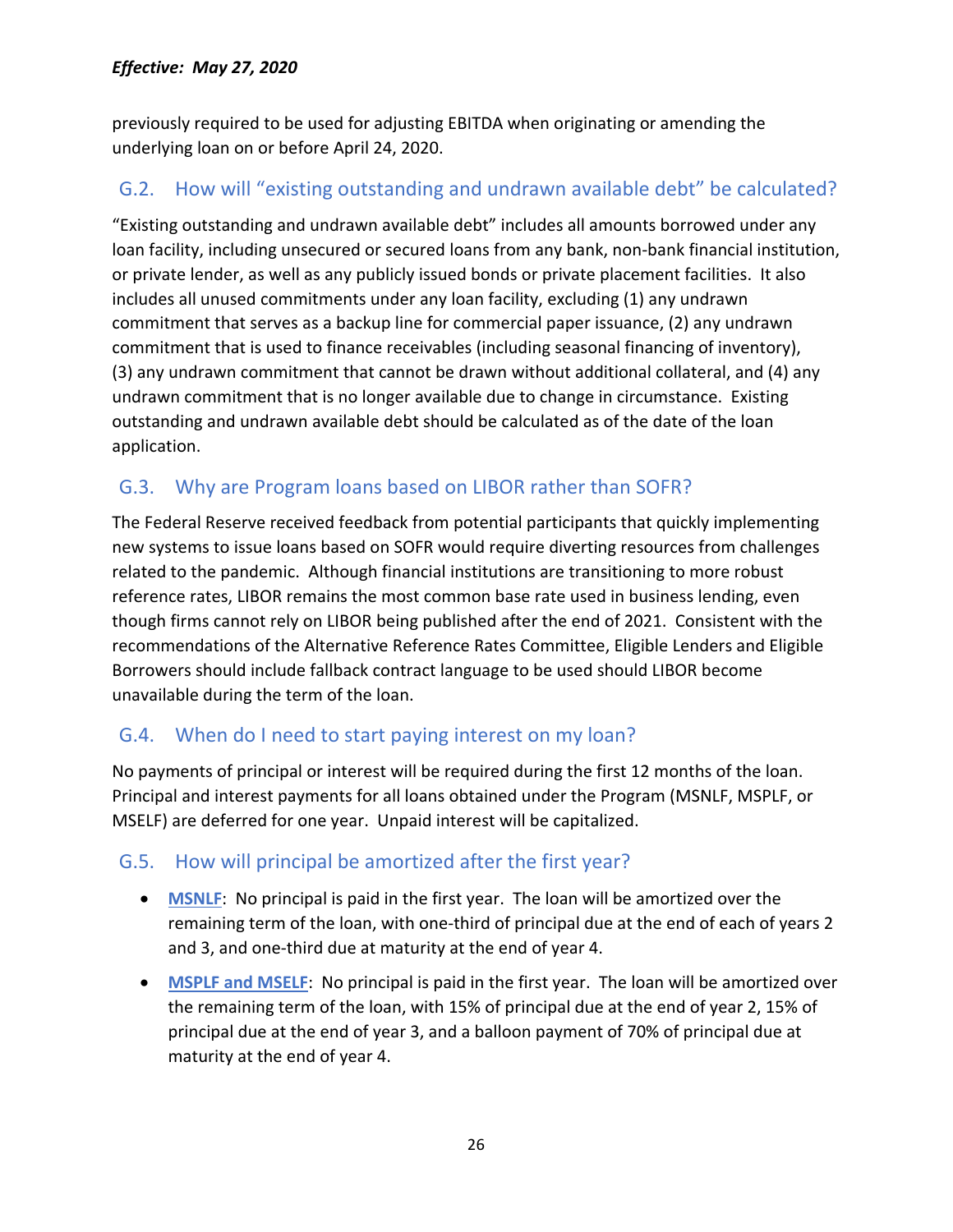For purposes of this question, principal includes capitalized interest. Eligible Lenders will provide Eligible Borrowers with payment information during the Program loan origination process.

#### <span id="page-26-0"></span>G.6. Is collateral required for Main Street loans?

MSNLF Loans, MSPLF Loans, and MSELF Upsized Tranches may be secured or unsecured.

An MSELF Upsized Tranche must be secured if the underlying loan is secured. In such case, any collateral securing the underlying loan (at the time of upsizing or on any subsequent date) must secure the MSELF Upsized Tranche on a pari passu basis. Under such an arrangement, if the borrower defaults, the SPV and lender(s) would share equally in any collateral available to support the loan relative to their proportional interests in the loan (including the MSELF Upsized Tranche). Eligible Lenders can require Eligible Borrowers to pledge additional collateral to secure an MSELF Upsized Tranche as a condition of approval.

#### <span id="page-26-1"></span>G.7. Are there fees associated with Main Street loans?

Yes, there are fees associated with the MSNLF, MSPLF, and MSELF.

- **MSNLF and MSPLF**: Eligible Lenders will pay the Main Street SPV a transaction fee of 100 basis points of the principal amount of the MSNLF or MSPLF Loan at the time of origination, and may pass on this fee to Eligible Borrowers. In addition, the Eligible Borrower will pay the Eligible Lender a fee of up to 100 basis points of the principal amount of the MSNLF or MSPLF Loan at the time of origination. Eligible Lenders have discretion over whether and when to charge Eligible Borrowers this fee.
- **MSELF**: Eligible Lenders will pay the Main Street SPV a transaction fee of 75 basis points of the principal amount of the MSELF Upsized Tranche at the time of upsizing, and may choose to pass on this fee to Eligible Borrowers. In addition, the Eligible Borrower will pay an Eligible Lender a fee of up to 75 basis points of the principal amount of the MSELF Upsized Tranche at the time of upsizing. Eligible Lenders have discretion over whether and when to charge Eligible Borrowers this fee.

The SPV will pay an Eligible Lender 25 basis points of the principal amount of its participation per annum for loan servicing.

## <span id="page-26-2"></span>G.8. What constitutes "commercially reasonable efforts" to maintain payroll and retain employees?

Eligible Borrowers should make commercially reasonable efforts to retain employees during the term of the MSNLF Loan, MSPLF Loan, or MSELF Upsized Tranche. Specifically, an Eligible Borrower should undertake good-faith efforts to maintain payroll and retain employees, in light of its capacities, the economic environment, its available resources, and the business need for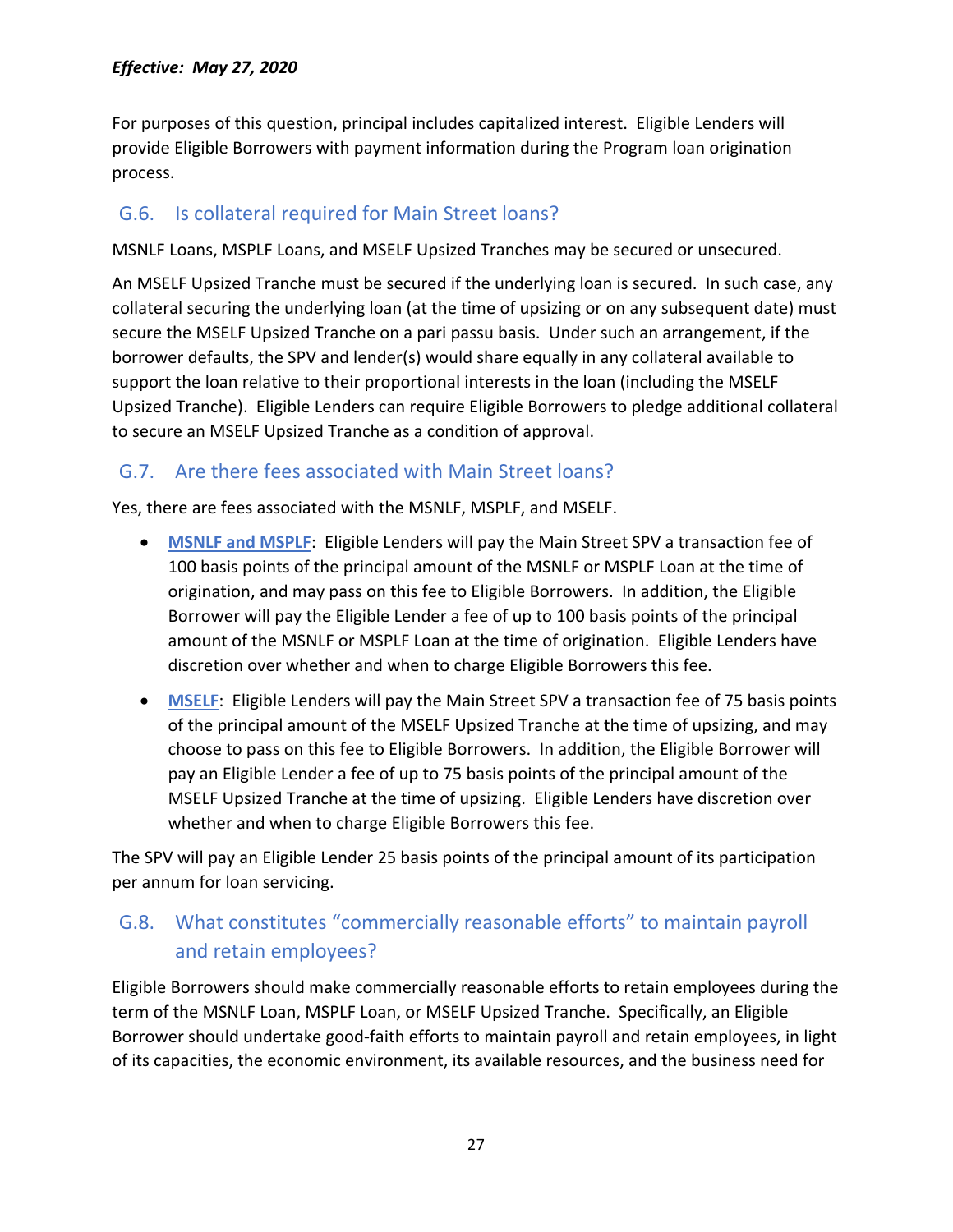labor. Borrowers that have already laid-off or furloughed workers as a result of the disruptions from COVID-19 are eligible to apply for Main Street loans.

### <span id="page-27-0"></span>G.9. Can an Eligible Borrower receive more than one Main Street loan?

An Eligible Borrower may only participate in one of the Main Street facilities: the MSNLF, the MSPLF, or the MSELF. However, an Eligible Borrower may receive more than one loan under a single Main Street facility, provided that the sum of MSNLF Loans or MSPLF Loans received by a single borrower cannot exceed \$25 million; and the sum of MSELF Upsized Tranches received by a single borrower cannot exceed \$200 million.

## <span id="page-27-1"></span>G.10. Can an Eligible Borrower receive a loan if its maximum loan size under a facility's term sheet test is below the minimum loan size for the same facility?

No, borrowers may not receive a loan that is below the minimum loan size, which is \$500,000 for MSNLF Loans and MSPLF Loans, and \$10 million for MSELF Upsized Tranches.

## <span id="page-27-2"></span>G.11. How can an Eligible Borrower determine if its existing loans had an internal risk rating equivalent to a "pass" in the FFIEC's supervisory rating system on December 31, 2019?

If an otherwise Eligible Borrower applies for a loan at an Eligible Lender with which it has an outstanding loan, the Eligible Lender will make the determination of whether the borrower's existing loans have an internal risk rating that meets the requirements in the Main Street term sheets. The Eligible Lender will also assess the potential borrower's financial condition at the time of the application.

## <span id="page-27-3"></span>G.12. Can a Lender charge a Borrower additional fees above the Main Street origination fee and/or an interest rate above LIBOR + 300 basis points?

Eligible Lenders are allowed to charge Eligible Borrowers a one-time origination fee as set out in the Main Street term sheets. In addition, Eligible Lenders may also require Eligible Borrowers to pay the transaction fee, which the Eligible Lenders must in turn pay to the Main Street SPV. Eligible Lenders are not permitted to charge Eligible Borrowers any additional fees, except de minimis fees for services that are customary and necessary in the Eligible Lender's underwriting of commercial and industrial loans to similar borrowers, such as appraisal and legal fees. Eligible Lenders should not charge servicing fees to Eligible Borrowers.

Main Street loans must have an interest rate of LIBOR (1 month or 3 month) + 300 basis points.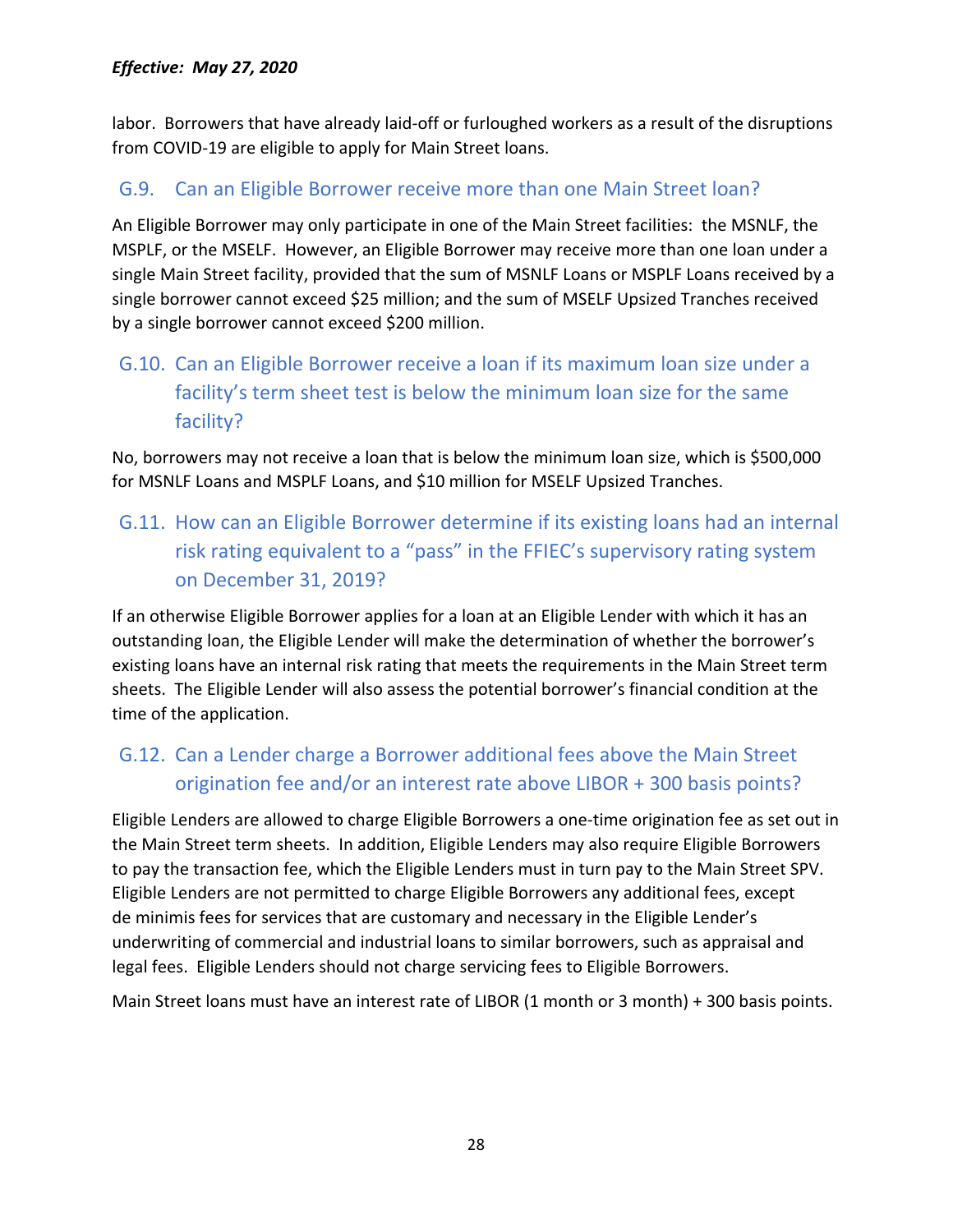<span id="page-28-0"></span>G.13. What methodology should be used to adjust EBITDA if an Eligible Lender has used a range of methods in the past with respect to a single Eligible Borrower or similarly situated borrowers?

An Eligible Lender should require the Eligible Borrower to adjust its 2019 EBITDA by using the methodology that the Eligible Lender has previously required for EBITDA adjustments when extending credit to the Eligible Borrower or, if the Eligible Borrower is a new customer, similarly situated borrowers on or before April 24, 2020. If an Eligible Lender has used multiple EBITDA adjustment methods with respect to the Eligible Borrower or similarly situated borrowers (e.g., one for use within a credit agreement and one for internal risk management purposes), the Eligible Lender should choose the most conservative method it has employed. In all cases, the Eligible Lender must select a single method used at a point in time in the recent past and before April 24, 2020. The Eligible Lender may not "cherry pick" or apply adjustments used at different points in time or for a range of purposes. The Eligible Lender should document the rationale for its selection of an adjusted EBITDA methodology.

## <span id="page-28-1"></span>G.14. For purposes of adjusting EBITDA, how does an Eligible Lender identify "similarly situated borrowers"?

Similarly situated borrowers are borrowers in similar industries with comparable risk and size characteristics. Eligible Lenders should document their process for identifying similarly situated borrowers when they originate an MSNLF Loan or an MSPLF Loan.

## <span id="page-28-2"></span>G.15. Why is the Federal Reserve allowing adjustments to EBITDA for purposes of Main Street when it has noted supervisory concerns with these adjustments in the past? Is there a limit to how much EBITDA can be adjusted?

It is normal industry practice for lenders and borrowers to agree to adjust a borrower's EBITDA to accommodate differences in business models across industries and to accommodate onetime events that may positively or negatively impact a borrower's earnings. When applied prudently, these adjustments may provide a lender with a more accurate representation of a business's earnings capacity over time.

While the Main Street term sheets do not include limits on how much EBITDA can be adjusted, there are important features of the Program that are designed to limit excessive risk-taking. First, EBITDA adjustments must be of the type the Eligible Lender has previously (and recently) required for the Eligible Borrower or similarly situated borrowers. The Eligible Lender should document the rationale for its selection of an adjusted EBITDA methodology. See questions [G.13](#page-28-0) and [G.14](#page-28-1) above for more information.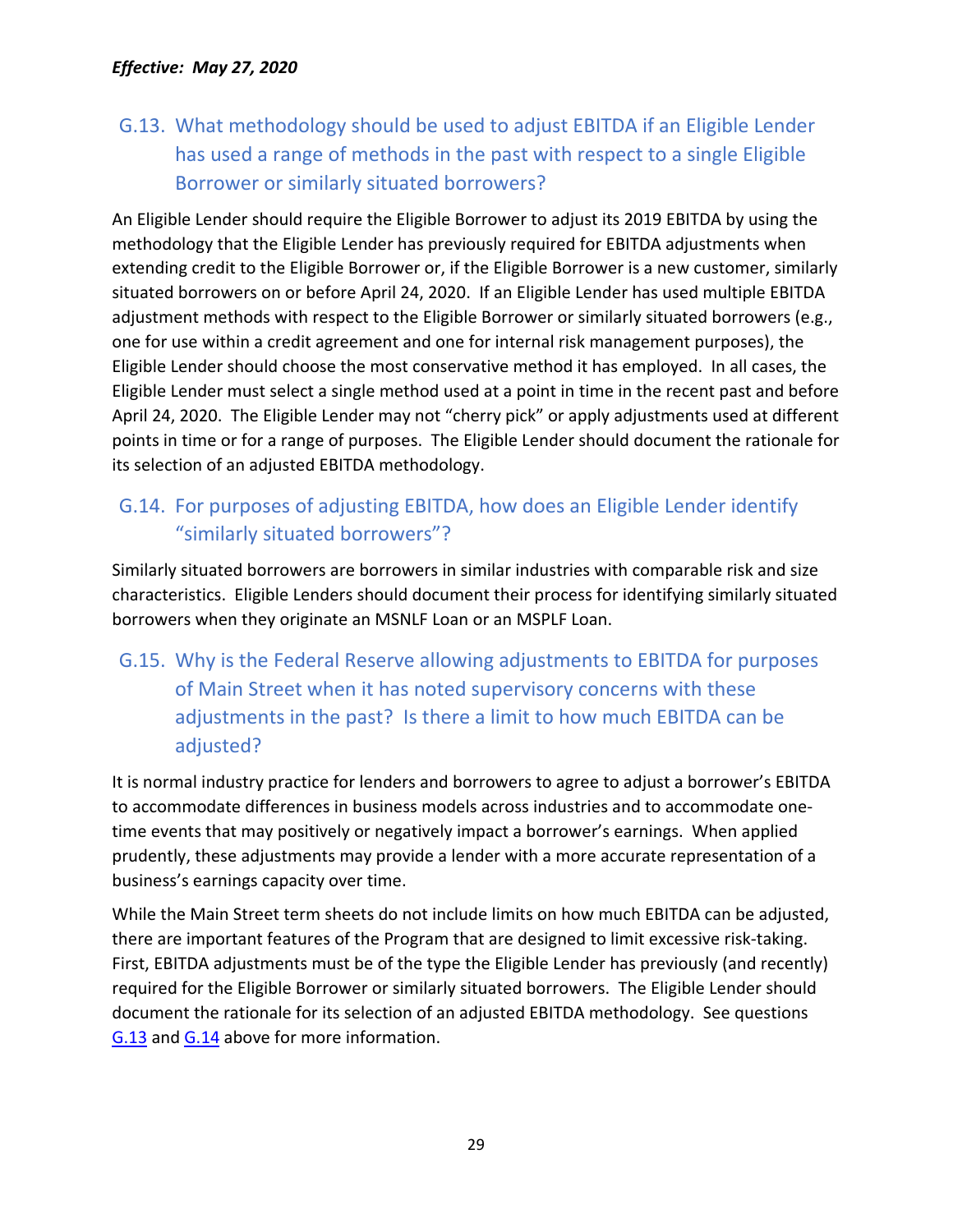In addition, the EBITDA-based leverage requirements should be viewed as minimum requirements for the Program. Eligible Lenders are expected to conduct an assessment of each potential borrower's financial condition at the time of the borrower's application.

Finally, the Program requires that a Main Street loan have an internal risk rating from the Eligible Lender equivalent to a "pass" in the FFIEC's supervisory rating system as of December 31, 2019. Loans that were criticized in the past for excessive adjustments would not be eligible for the Program.

## <span id="page-29-0"></span>**H. Certifications and Covenants**

## <span id="page-29-1"></span>H.1. Are the required certifications and covenants under the three Main Street facilities the same?

The certifications for Lenders and Borrowers vary by Main Street facility and are available below:

- [MSNLF Borrower Certifications and Covenants](https://www.bostonfed.org/-/media/Documents/special-lending-facilities/mslp/legal/msnlf-borrower-certifications-and-covenants.pdf)
- [MSPLF Borrower Certifications and Covenants](https://www.bostonfed.org/-/media/Documents/special-lending-facilities/mslp/legal/msplf-borrower-certifications-and-covenants.pdf)
- [MSELF Borrower Certifications and Covenants](https://www.bostonfed.org/-/media/Documents/special-lending-facilities/mslp/legal/mself-borrower-certifications-and-covenants.pdf)
- [MSNLF Lender Transaction Specific Certifications and Covenants](https://www.bostonfed.org/-/media/Documents/special-lending-facilities/mslp/legal/msnlf-lender-transaction-specific-certifications-and-covenants.pdf)
- [MSPLF Lender Transaction Specific Certifications and Covenants](https://www.bostonfed.org/-/media/Documents/special-lending-facilities/mslp/legal/msplf-lender-transaction-specific-certifications-and-covenants.pdf)
- [MSELF Lender Transaction Specific Certifications and Covenants](https://www.bostonfed.org/-/media/Documents/special-lending-facilities/mslp/legal/mself-lender-transaction-specific-certifications-and-covenants.pdf)
- <span id="page-29-2"></span>H.2. What compensation, stock repurchase and capital distributions restrictions apply?

The compensation, stock repurchase, and capital distribution restrictions that apply to direct loan programs under section 4003(c)(3)(A)(ii) of the CARES Act apply under each of the MSELF, MSNLF and MSPLF, except that, in each case, restrictions on dividends and other capital distributions will not apply to distributions made by an S corporation or other tax pass-through entity to the extent reasonably required to cover its owners' tax obligations in respect of the entity's earnings.

## <span id="page-29-3"></span>H.3. What restrictions are placed on the Eligible Borrower's ability to repay existing debt?

The restrictions on repaying debt vary across the various Main Street loans:

• **MSNLF and MSELF**: The Eligible Borrower must commit to refrain from repaying the principal balance of, or paying any interest on, any debt until the MSNLF Loan or the MSELF Upsized Tranche is repaid in full, unless the debt or interest payment is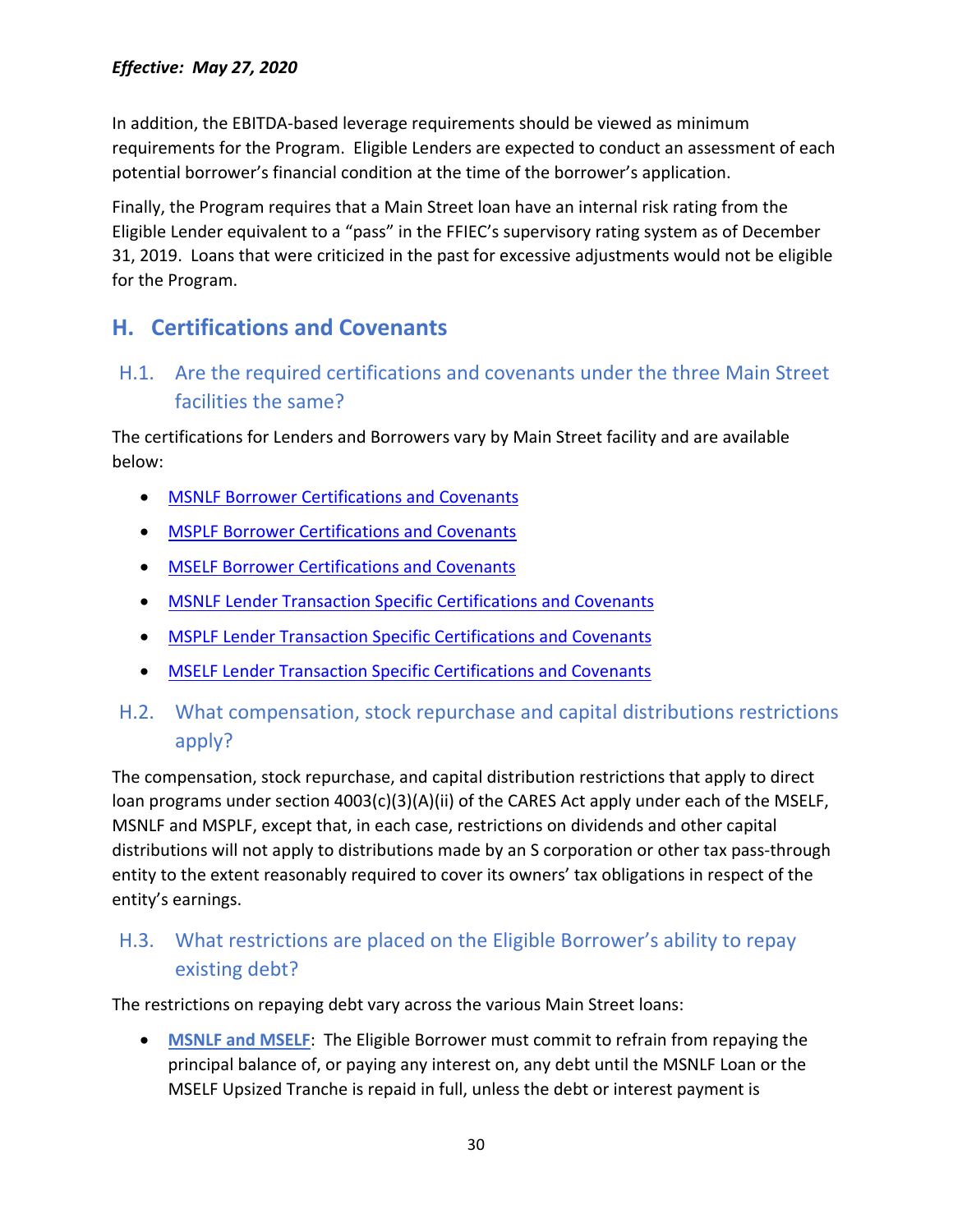mandatory and due. The Eligible Borrower must also commit that it will not seek to cancel or reduce any of its committed lines of credit with the Eligible Lender or any other lender.

• **MSPLF**: The Eligible Borrower must commit to refrain from repaying the principal balance of, or paying any interest on, any debt until the MSPLF Loan is repaid in full, unless the debt or interest payment is mandatory and due; however, the Eligible Borrower may, at the time of origination of the MSPLF Loan, refinance existing debt owed by the Eligible Borrower to a lender that is not the Eligible Lender. The Eligible Borrower must also commit that it will not seek to cancel or reduce any of its committed lines of credit with the Eligible Lender or any other lender.

These covenants would not prohibit an Eligible Borrower from undertaking any of the following actions during the term of the MSNLF Loan, MSPLF Loan, or MSELF Upsized Tranche:

- repaying a line of credit (including a credit card) in accordance with the Eligible Borrower's normal course of business usage for such line of credit;
- taking on and paying additional debt obligations required in the normal course of business and on standard terms, including inventory and equipment financing, provided that such debt is secured only by the newly acquired property (e.g., inventory or equipment), and, apart from such security, is of equal or lower priority than the MSNLF Loan, the MSPLF Loan, or the MSELF Upsized Tranche; or
- refinancing maturing debt.

## <span id="page-30-0"></span>H.4. Is an Eligible Lender permitted to accept partial repayment of an Eligible Borrower's existing line of credit with the Eligible Lender?

The Eligible Lender would not be prevented from accepting repayments on a line of credit from an Eligible Borrower in accordance with the Eligible Borrower's normal course of business usage for such line of credit.

### <span id="page-30-1"></span>H.5. What restrictions are placed on an Eligible Lender's ability to cancel or reduce any existing committed lines of credit outstanding?

An Eligible Lender must commit that it will not cancel or reduce any existing committed lines of credit outstanding to the Eligible Borrower, except in an event of default. This requirement does not prohibit the reduction or termination of uncommitted lines of credit, the expiration of existing lines of credit in accordance with their terms, or the reduction of availability under existing lines of credit in accordance with their terms due to changes in borrowing bases or reserves in asset-based or similar structures.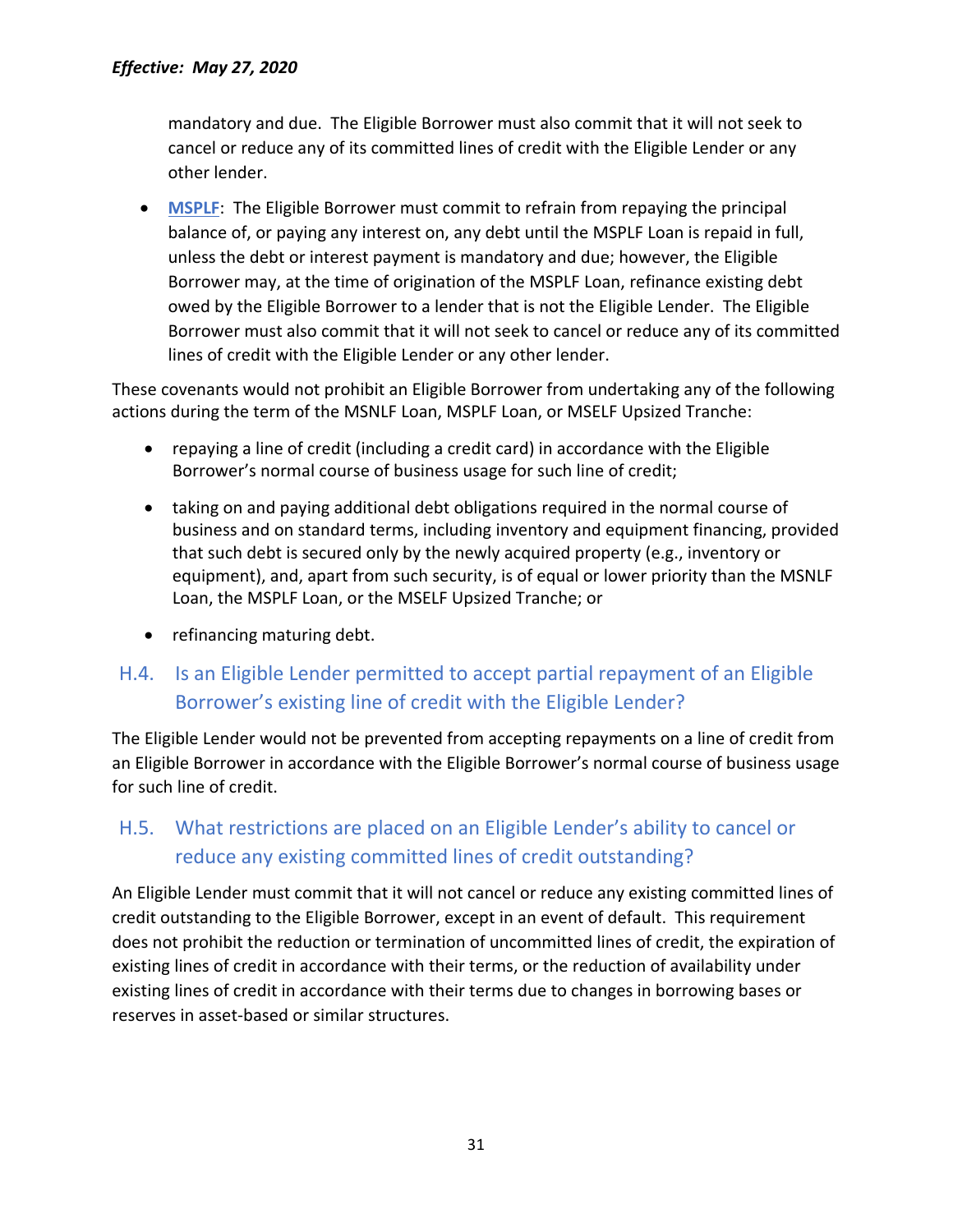## <span id="page-31-0"></span>H.6. What is the Eligible Lender's role in verifying certifications and covenants?

An Eligible Lender is required to collect the required certifications and covenants from each Eligible Borrower at the time of origination or upsizing. Eligible Lenders may rely on an Eligible Borrower's certifications and covenants, as well as any subsequent self-reporting by the Eligible Borrower. The Eligible Lender is not expected to independently verify the Eligible Borrower's certifications or actively monitor ongoing compliance with covenants required for Eligible Borrowers under the Main Street term sheets. If an Eligible Lender becomes aware that an Eligible Borrower made a material misstatement or otherwise breached a covenant during the term of an MSNLF Loan, MSPLF Loan, or MSELF Upsized Tranche, the Eligible Lender should notify the FRB Boston.

### <span id="page-31-1"></span>H.7. What debt and interest payments are considered "mandatory and due"?

The debt repayment covenants generally prohibit an Eligible Borrower from repaying the principal balance of, or paying any interest on, any debt until the Main Street loan is repaid in full, unless the principal or interest payment is "mandatory and due." With respect to debt that predates the Main Street loan, principal and interest payments are "mandatory and due":

- on the future date upon which they were scheduled to be paid as of April 24, 2020, or
- upon the occurrence of an event that automatically triggers mandatory prepayments under a contract for indebtedness that the Eligible Borrower executed prior to April 24, 2020, except that any such prepayments triggered by the incurrence of new debt can only be paid:
	- o if such prepayments are de minimis, or
	- o under the MSPLF at the time of origination of an MSPLF Loan.

For the avoidance of doubt, under the Program, Eligible Borrowers may continue to pay, and Eligible Lenders may request that Eligible Borrowers pay, interest or principal payments on outstanding debt on (or after) the payment due date, provided that the payment due date was scheduled prior to April 24, 2020. Eligible Borrowers may not pay, and Eligible Lenders may not request that Eligible Borrowers pay, interest or principal payments on such debt ahead of schedule during the life of the Program loan, unless required by a mandatory prepayment clause as specifically permitted above.

For future debt incurred by the Borrower in compliance with the terms and conditions of the Program loan, principal and interest payments are "mandatory and due" on their scheduled dates or upon the occurrence of an event that automatically triggers mandatory prepayments.

See question [H.3](#page-29-3) above for more information about the debt payment covenants generally, including with respect to treatment of lines of credit.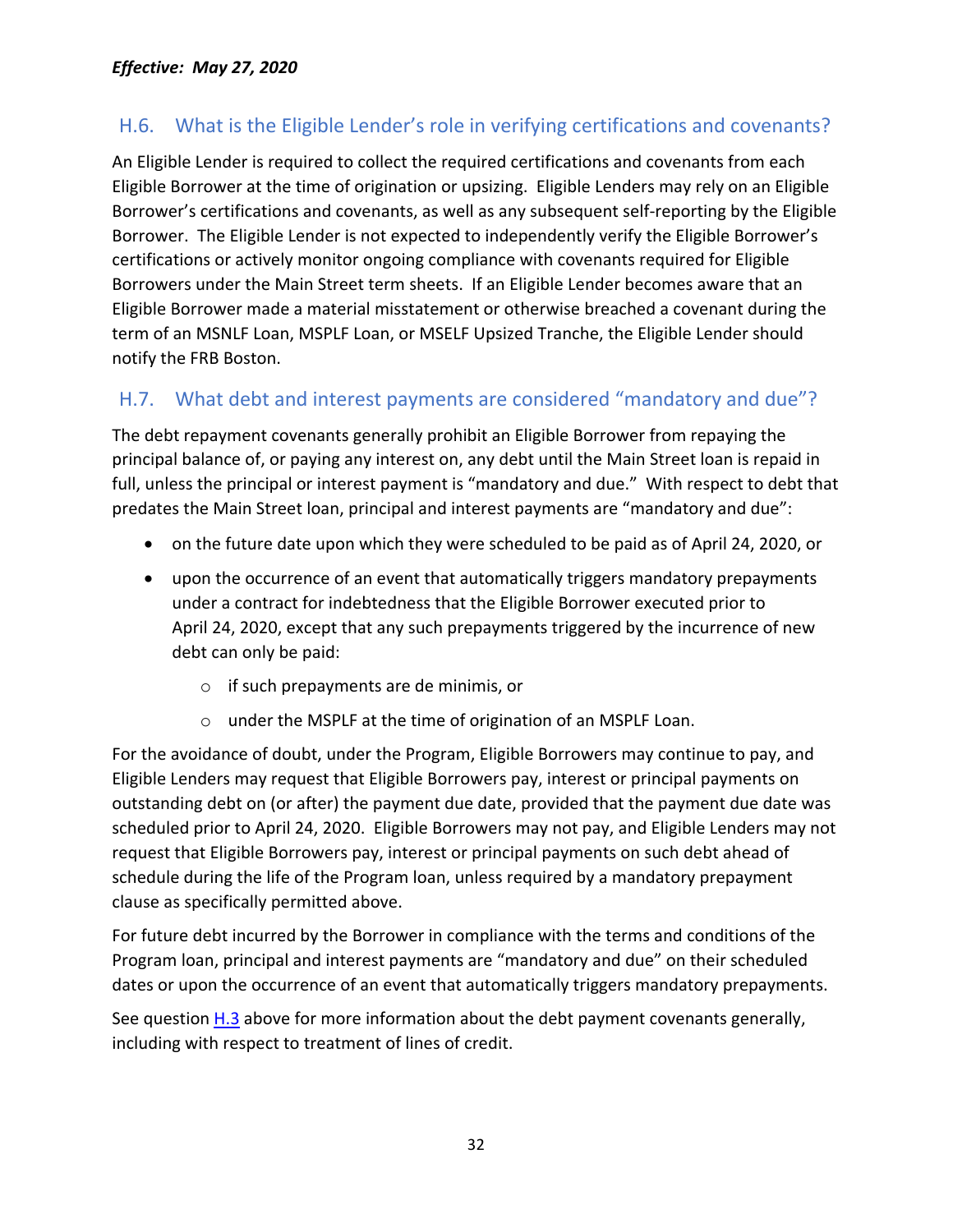## <span id="page-32-0"></span>H.8. Can an Eligible Borrower receive an MSNLF Loan or an MSELF Upsized Tranche if its existing debt arrangements require prepayment of an amount that is not de minimis upon the incurrence of new debt?

If an Eligible Borrower has an existing debt arrangement that requires prepayment of more than a de minimis amount upon the incurrence of new debt, the Eligible Borrower cannot receive an MSNLF Loan or an MSELF Upsized Tranche unless such requirement is waived or reduced to a de minimis amount by the relevant creditor.

## <span id="page-32-1"></span>H.9. How must a Main Street borrower demonstrate that it is "unable to secure adequate credit accommodations from other banking institutions"?

Being unable to secure adequate credit accommodations does not mean that no credit from other sources is available to the borrower. Rather, the borrower may certify that it is unable to secure "adequate credit accommodations" because the amount, price, or terms of credit available from other sources are inadequate for the borrower's needs during the current unusual and exigent circumstances. Borrowers are not required to demonstrate that applications for credit had been denied by other lenders or otherwise document that the amount, price, or terms of credit available elsewhere are inadequate.

## <span id="page-32-2"></span>**I. Lender Information**

## <span id="page-32-3"></span>I.1. Which financial institutions are eligible to make loans under the Program?

U.S. federally-insured depository institutions (including banks, savings associations, and credit unions), U.S. branches or agencies of foreign banks, U.S. bank holding companies, U.S. savings and loan holding companies, U.S. intermediate holding companies of foreign banking organizations, or any U.S. subsidiary of any of the foregoing are eligible to participate in the Program. At this time, nonbank financial institutions are not considered Eligible Lenders for purposes of the Program. However, the Federal Reserve is considering options to expand the list of Eligible Lenders in the future.

## <span id="page-32-4"></span>I.2. How should an Eligible Lender evaluate an Eligible Borrower's creditworthiness?

Eligible Lenders should view the eligibility criteria in the term sheets as the minimum requirements for the Program. Eligible Lenders are expected to conduct an assessment of each potential borrower's financial condition at the time of the potential borrower's application. Eligible Lenders will apply their own underwriting standards in evaluating the financial condition and creditworthiness of a potential borrower. An Eligible Lender may require additional information and documentation in making this evaluation and will ultimately determine whether an Eligible Borrower is approved for a Program loan in light of these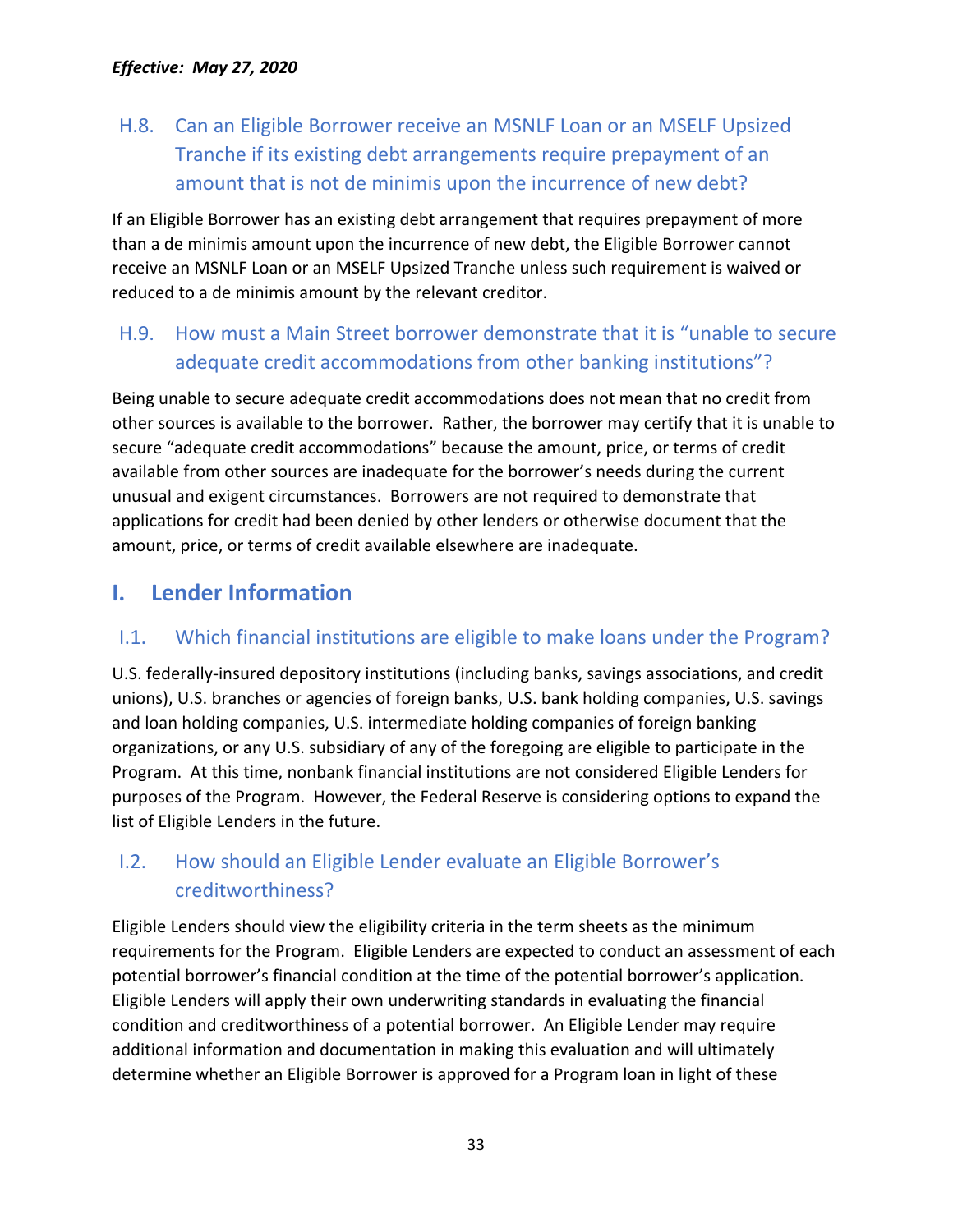considerations. Businesses that otherwise meet the Eligible Borrower requirements may not be approved for a loan or receive the maximum allowable amount.

#### <span id="page-33-0"></span>I.3. Can multiple affiliated Eligible Lenders participate in Main Street?

Yes. Multiple affiliated entities may register as Eligible Lenders under the Program.

## <span id="page-33-1"></span>I.4. Will standard loan documents be provided for Main Street loans, or should Eligible Lenders use their own loan documentation?

Each participating Eligible Lender should use its own loan documentation in relation to Main Street loans. Such documentation should be substantially similar, including with respect to required covenants, to the loan documentation that the Eligible Lender uses in its ordinary course lending to similarly situated borrowers, adjusted only as appropriate to reflect the requirements of the Program. Appendix A contains a checklist of the items that must be reflected in the loan documentation in order for the Main Street SPV to purchase a participation in a loan. Appendix B includes certain model covenants that Eligible Lenders can elect to reference when drafting their loan documentation in order to satisfy the Appendix A requirements. Appendix C includes a list of the financial information that Eligible Lenders must require Eligible Borrowers to provide on an ongoing basis until the loans mature.

<span id="page-33-2"></span>I.5. How should an Eligible Lender account for the transfer of an undivided participation interest in the loan to the Main Street SPV?

The transfer of an undivided participation interest in an MSNLF Loan, MSPLF Loan, or an MSELF Upsized Tranche is structured with the intent to (a) meet the accounting definition of a participating interest; (b) qualify as a true sale under the Bankruptcy Code; and (c) meet the criteria for sale accounting outlined in ASC 860, Transfers and Servicing.

The Federal Reserve expects that an Eligible Lender would generally be able to support the conclusion that the transfer of a participation interest in an MSNLF Loan, MSPLF Loan, or an MSELF Upsized Tranche made in accordance with the Program requirements qualifies for sale accounting under ASC 860. However, an Eligible Lender will need to evaluate any entity-specific considerations in determining the appropriate conclusion.

For the MSELF, the accounting considerations described above relate to situations where an Eligible Lender has appropriately concluded that the MSELF Upsized Tranche is a separate and distinct unit of account for accounting purposes. This conclusion will vary depending on transaction-specific considerations as an Eligible Lender has the ability to customize certain details that may be pertinent to the unit of account analysis. Factors that an Eligible Lender should consider in evaluating whether the MSELF Upsized Tranche can be considered a separate and distinct unit of account, apart from the existing term loan or revolving credit facility, for accounting purposes include, but are not limited to: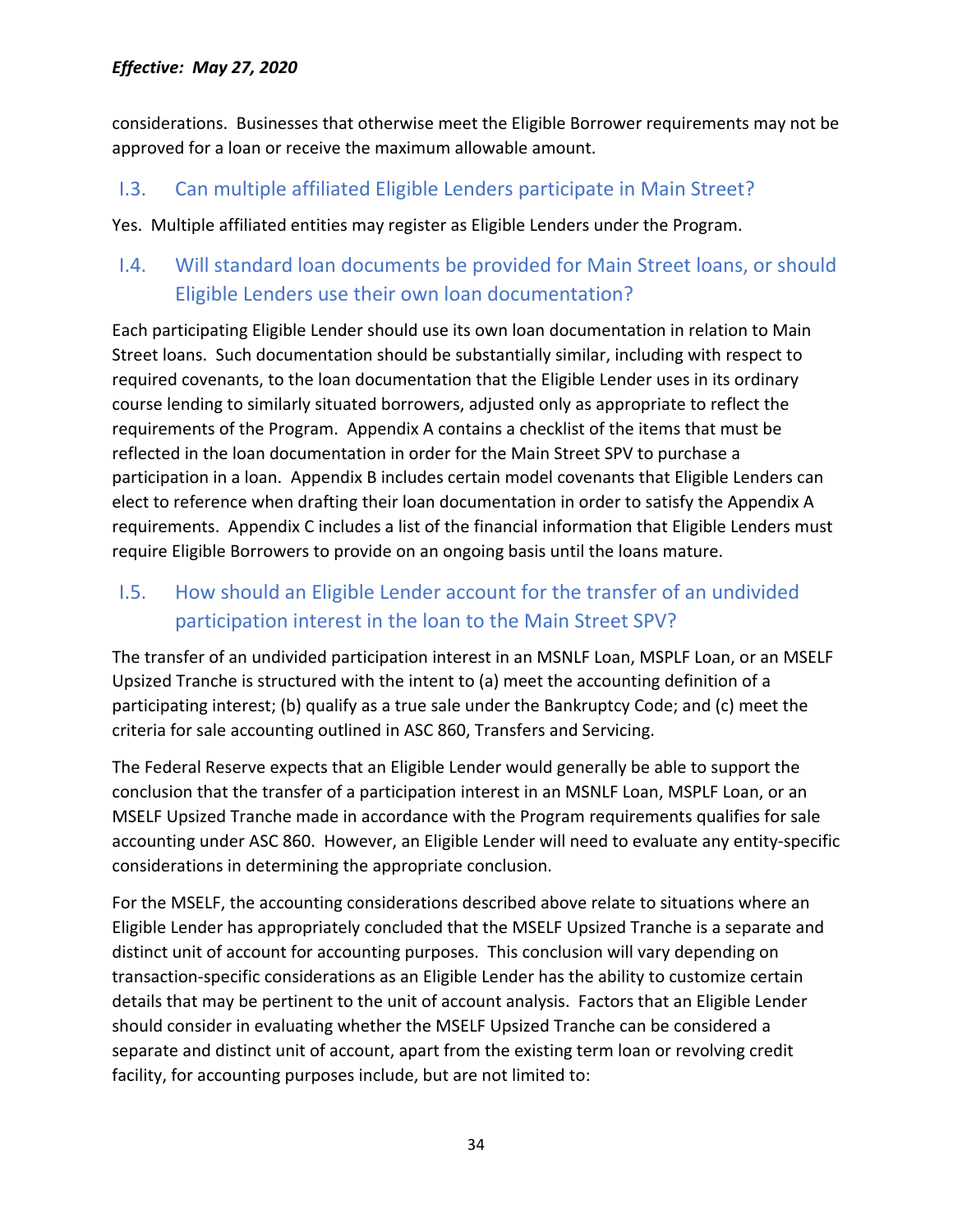- the characteristics of the MSELF Upsized Tranche compared to the characteristics of the existing term loan or revolving credit facility (e.g., maturity date, amortization schedule, collateral requirement, payment date, and interest rate); and
- how an Eligible Lender operationalizes the MSELF Upsized Tranche, including whether scheduled principal and interest payments are commingled with payments on the existing term loan or revolving credit facility, whether the payments made by the Eligible Borrower clearly indicate which loan the payment is intended to settle, and whether the Eligible Lender separately maintains detailed record-keeping.

Federal Reserve staff has discussed the broad terms and intent of the Program with staff of the SEC's Office of the Chief Accountant (OCA). OCA staff have indicated they are available for consultation on an entity's specific facts and circumstances as needed.

## <span id="page-34-0"></span>**J. Loan Participation**

## <span id="page-34-1"></span>J.1. What loan documentation is required to sell a participation to the Main Street SPV under the Program?

Information regarding the loan documentation required to sell a loan participation to the SPV will be made available on the **Board's website.** 

<span id="page-34-2"></span>J.2. What loan-level information will the SPV collect for credit monitoring purposes?

See Appendix C.

<span id="page-34-3"></span>J.3. Is there a limit to the volume of participations the Main Street SPV can purchase from a single Eligible Lender?

Apart from the Program's size and time limitations, there is no limit on the amount of participations the Main Street SPV can purchase from a single Eligible Lender.

## <span id="page-34-4"></span>J.4. Under the Loan Participation Agreement, when can the Main Street SPV sell its loan participation or elevate its loan participation into an assignment?

Under the Loan Participation Agreement, the Main Street SPV is generally permitted to sell its participation (without elevating) only with the contemporaneous consent of the Eligible Lender. In addition, it is generally permitted to elevate its participation into an assignment only with the contemporaneous consent of the Eligible Borrower, the Eligible Lender, and other necessary parties (i.e., the administrative agent in a multi-lender facility). However, the SPV may do the following without such contemporaneous consent: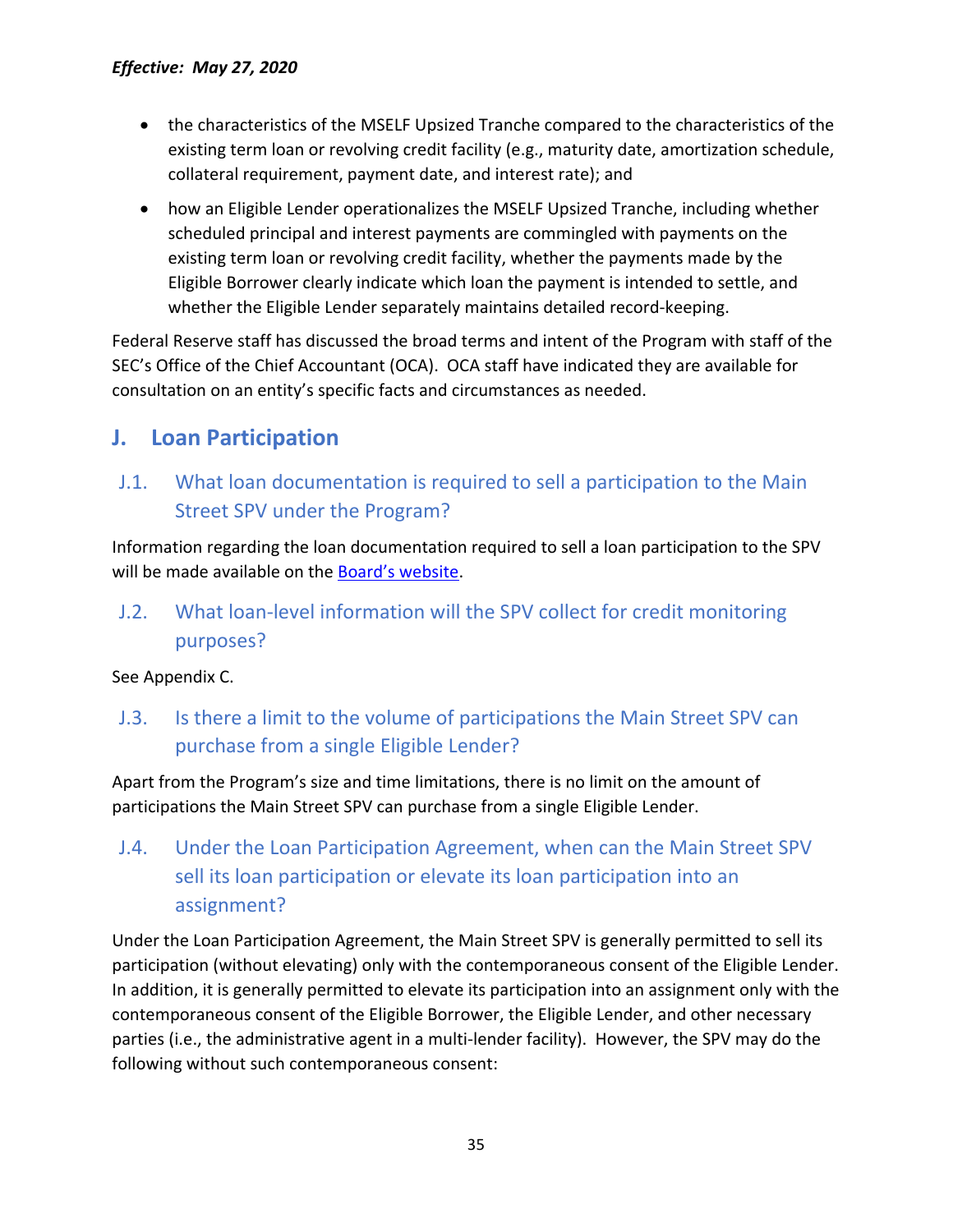- It may sell or transfer its loan participation in full, but not in part, without elevating, at any time to any Federal Reserve Bank, any vehicle authorized to be established by the Board or any Federal Reserve Bank, any entity created by an act of Congress, or any vehicle established or acquired by the Department of the Treasury or any other department or agency of the federal government. These transfers cannot be undertaken to effect a securitization.
- It may sell or transfer its loan participation, or elevate its participation to an assignment (to itself or a third-party), upon the following events:
	- $\circ$  at the option of the Main Street SPV, if the Eligible Borrower has failed to make any payment due under its loan contract with the Eligible Lender and the applicable grace period has elapsed;
	- o at the option of the Main Street SPV, if the Eligible Borrower or the Eligible Lender has become the subject of bankruptcy or other insolvency proceedings;
	- $\circ$  automatically, if the Eligible Lender would take, or refrain from taking, an action that would result in impermissible forgiveness of principal of the portion of the Program loan beneficially owned by the Main Street SPV (to prevent a violation of section 4003(d)(3) of the CARES Act); and
	- o if required to do so by a statute or court.

Please see the form [Loan Participation Agreement Standard Terms and Conditions](https://www.bostonfed.org/-/media/Documents/special-lending-facilities/mslp/legal/loan-participation-agreement-standard-terms-and-conditions.pdf) for more detail regarding the above.

## <span id="page-35-0"></span>J.5. What role will the Main Street SPV play in the event an Eligible Borrower enters distress?

Prior to an Eligible Borrower entering distress, the Main Street SPV will rely on the Eligible Lender to service each Main Street loan in accordance with the standard of care set out in the Loan Participation Agreement and in light of the duties of the Eligible Lender under the Servicing Agreement. Except as set out in question *J.4*, the Main Street SPV cannot elevate its interest during this time without the contemporaneous consent of the Eligible Borrower and the Eligible Lender, and typically would not seek to do so.

Once an Eligible Borrower misses a mandatory and due payment on the Program loan (beyond the applicable grace period), or the Eligible Borrower or Eligible Lender enters into bankruptcy or other insolvency proceedings, the Main Street SPV will have the option to elevate its participation to an assignment to be in privity with the Eligible Borrower. However, the Federal Reserve does not expect the Main Street SPV to use this right as a matter of course. Rather, the Federal Reserve would expect Eligible Lenders to follow market-standard workout processes and to exercise the standard of care set out in the Loan Participation Agreement (i.e., to exercise the same duty of care in approaching such proceedings as it would exercise if it retained a beneficial interest in the entire loan). In general, the Federal Reserve expects that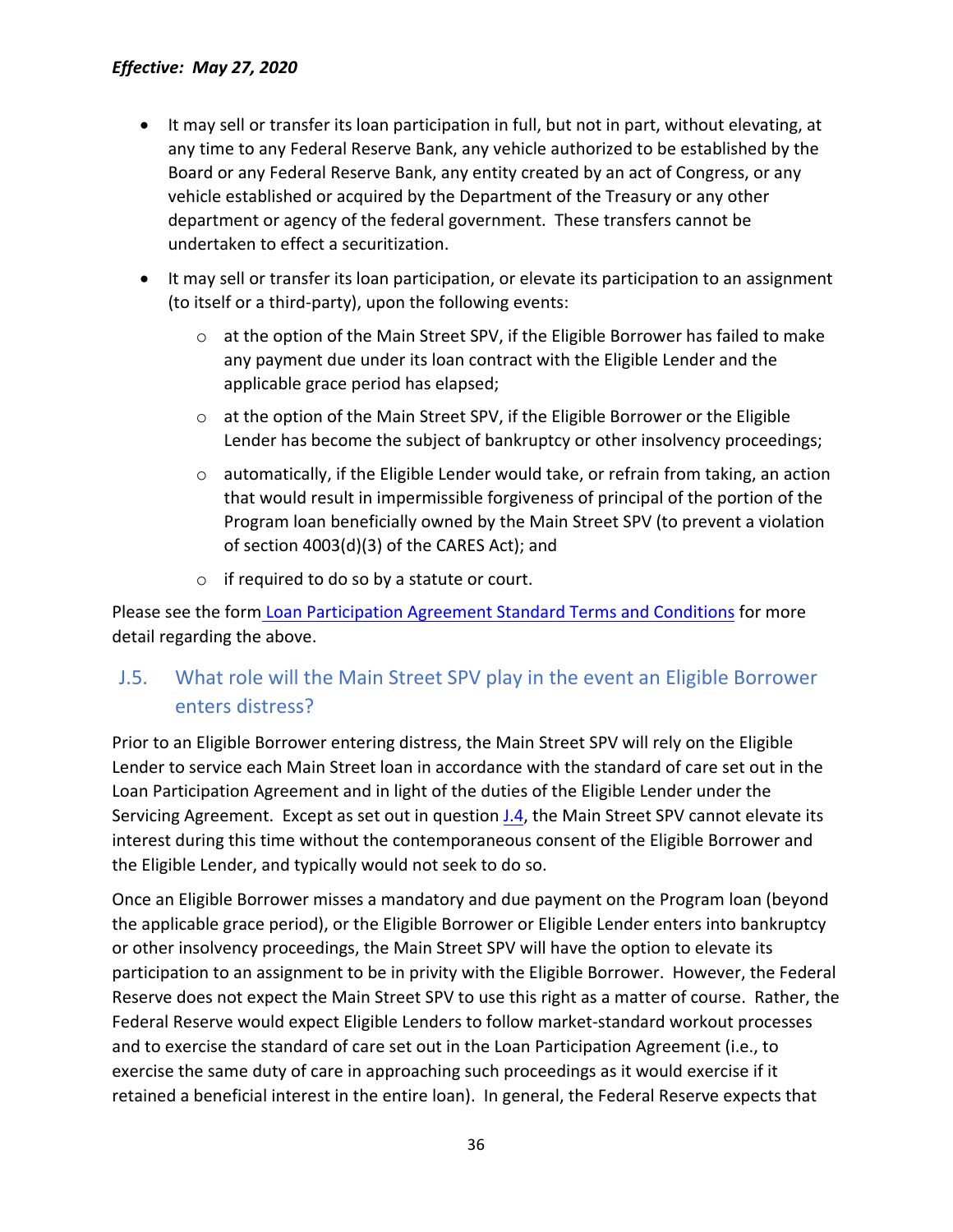the Main Street SPV generally would not expect to elevate and assign except in situations where (i) the economic interests of the Eligible Lender and the Main Street SPV are misaligned, or (ii) the loan amount is relatively large in comparison to other loans in the Main Street SPV's portfolio of participations.

<span id="page-36-0"></span>J.6. How will the Main Street SPV approach decision-making with respect to its voting rights under the Loan Participation Agreement or Co-Lender Agreement?

Main Street is an emergency lending program, not a grant program. Consistent with Section 13(3) of the Federal Reserve Act and the Federal Reserve's obligations under the CARES Act, the Main Street SPV will make commercially reasonable decisions to protect taxpayers from losses on Main Street loans and will not be influenced by non-economic factors when exercising its voting rights under the [Loan Participation Agreement](https://www.bostonfed.org/-/media/Documents/special-lending-facilities/mslp/legal/loan-participation-agreement-standard-terms-and-conditions.pdf) or the [Co-Lender](https://www.bostonfed.org/-/media/Documents/special-lending-facilities/mslp/legal/co-lender-agreement-standard-terms-and-conditions.pdf)  [Agreement,](https://www.bostonfed.org/-/media/Documents/special-lending-facilities/mslp/legal/co-lender-agreement-standard-terms-and-conditions.pdf) including with respect to a borrower that is the subject of a workout or restructuring.

<span id="page-36-1"></span>J.7. Will the Main Street SPV assert special administrative priority under Section 507(a)(2) of the Bankruptcy Code for its claims against an Eligible Borrower in bankruptcy proceedings?

No. Under the [Loan Participation Agreement](https://www.bostonfed.org/-/media/Documents/special-lending-facilities/mslp/legal/loan-participation-agreement-standard-terms-and-conditions.pdf) and [Co-Lender Agreement,](https://www.bostonfed.org/-/media/Documents/special-lending-facilities/mslp/legal/co-lender-agreement-standard-terms-and-conditions.pdf) the Main Street SPV (and any other entity that steps into its shoes) has waived and disclaimed its right to assert special administrative priority under Section 507(a)(2) of the Bankruptcy Code. The Federal Reserve believes that waiving and disclaiming its right to such priority will enhance the efficacy of the Program and provide certainty to Eligible Lenders and Eligible Borrowers, without compromising taxpayer protection.

- *Taxpayer Recovery.* The Federal Reserve has determined that failing to waive and disclaim its right to assert this special priority may trigger technical cross-defaults related to an Eligible Borrower's other existing debt obligations, and could prevent Eligible Borrowers from securing new debt, including potential Debtor-in-Possession financing. Such consequences would undermine the Main Street SPV's efforts to maximize recovery for taxpayers, including in the case of an Eligible Borrower's restructuring or workout. Further, the assertion of this special priority could require costly litigation in the case of any Eligible Borrower bankruptcy, which would limit net recovery.
- *Limited Scope of the Special Priority.* Special priority is likely to improve taxpayer recoveries only in limited situations. In general, special priority would enhance the Federal Reserve's recoveries only in some situations where the Main Street SPV is one of multiple unsubordinated unsecured creditors of the Eligible Borrower at the time of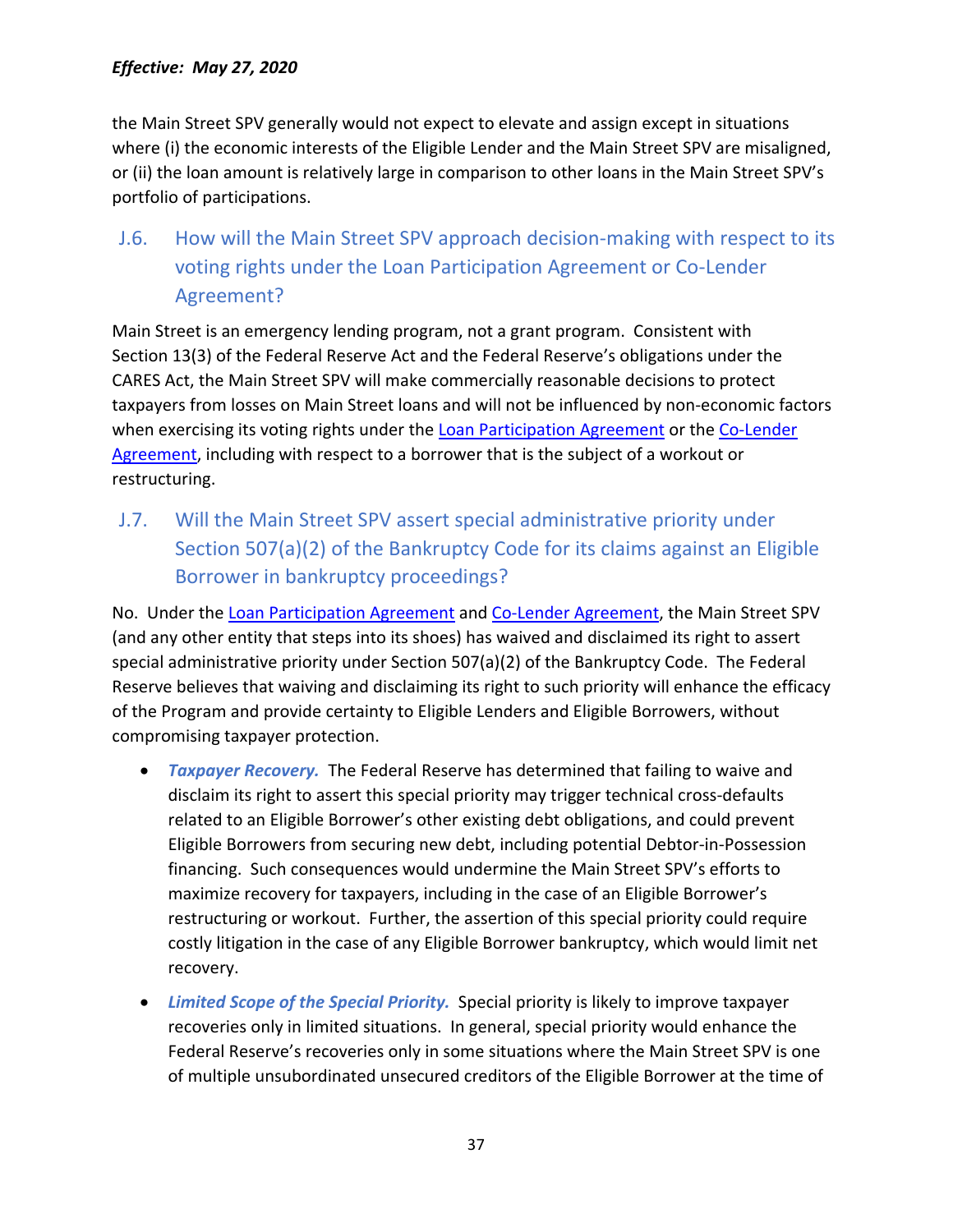its bankruptcy, and only to the extent the SPV would not have to share its special recoveries with other creditors due to underlying inter-creditor agreements.

- *Efficacy of Main Street.* The Federal Reserve also believes that failing to waive or disclaim its rights to assert special priority may limit the efficacy of the Program, because Eligible Lenders likely would be hesitant to use a Program that would effectively subordinate the credit they have already extended to an Eligible Borrower.
- *Other Taxpayer Protections.* The MSNLF, MSELF, and MSPLF include features that are intended to mitigate risk to the Federal Reserve and taxpayers. For example, Eligible Lenders are required to retain a portion of each loan's risk, the maximum loan size for each facility is limited by an Eligible Borrower's existing leverage, and Eligible Borrowers are constrained in their ability to prepay other existing debts. Further, an Eligible Borrower's loans outstanding with the Eligible Lender must have received an internal FFIEC "pass" rating, as of December 31, 2019. Together, the Federal Reserve believes that these and other design features are sufficient to protect taxpayers from losses.

## <span id="page-37-0"></span>**K. Regulatory Treatment**

## <span id="page-37-1"></span>K.1. What is the regulatory capital treatment for the interest in a Main Street loan retained by an Eligible Lender?

The interest in the portion of a Main Street loan that is retained by an Eligible Lender should be assigned the risk weight applicable to the counterparty for the loan—generally a 100 percent risk weight for a corporate exposure under the standardized approach. For purposes of riskbased capital rules and leverage rules, the exposure amount for MSPLF Loans is 15 percent of the outstanding MSPLF Loan balance; and the exposure amount for MSNLF Loans and MSELF Upsized Tranches is 5 percent of the MSNLF Loan balance or MSELF Upsized Tranche balance, respectively. With respect to the MSELF, this treatment applies only to the outstanding MSELF Upsized Tranche balance; the underlying loan or line of credit would be subject to the capital treatment that applied prior to the sale of the participation to the Main Street SPV.

Secured Main Street loans are eligible for the credit risk mitigation treatment in the standardized approach provided that any collateral securing the loan is eligible financial collateral. Eligible Lenders are not permitted to recognize collateral attributable to the Main Street SPV's interest for purposes of the credit risk mitigation treatment under the capital rule.

The treatment described above applies only to Eligible Lenders that are subject to the federal banking agencies' capital rule. Credit unions that participate in the Program are subject to any capital requirements implemented by the National Credit Union Administration.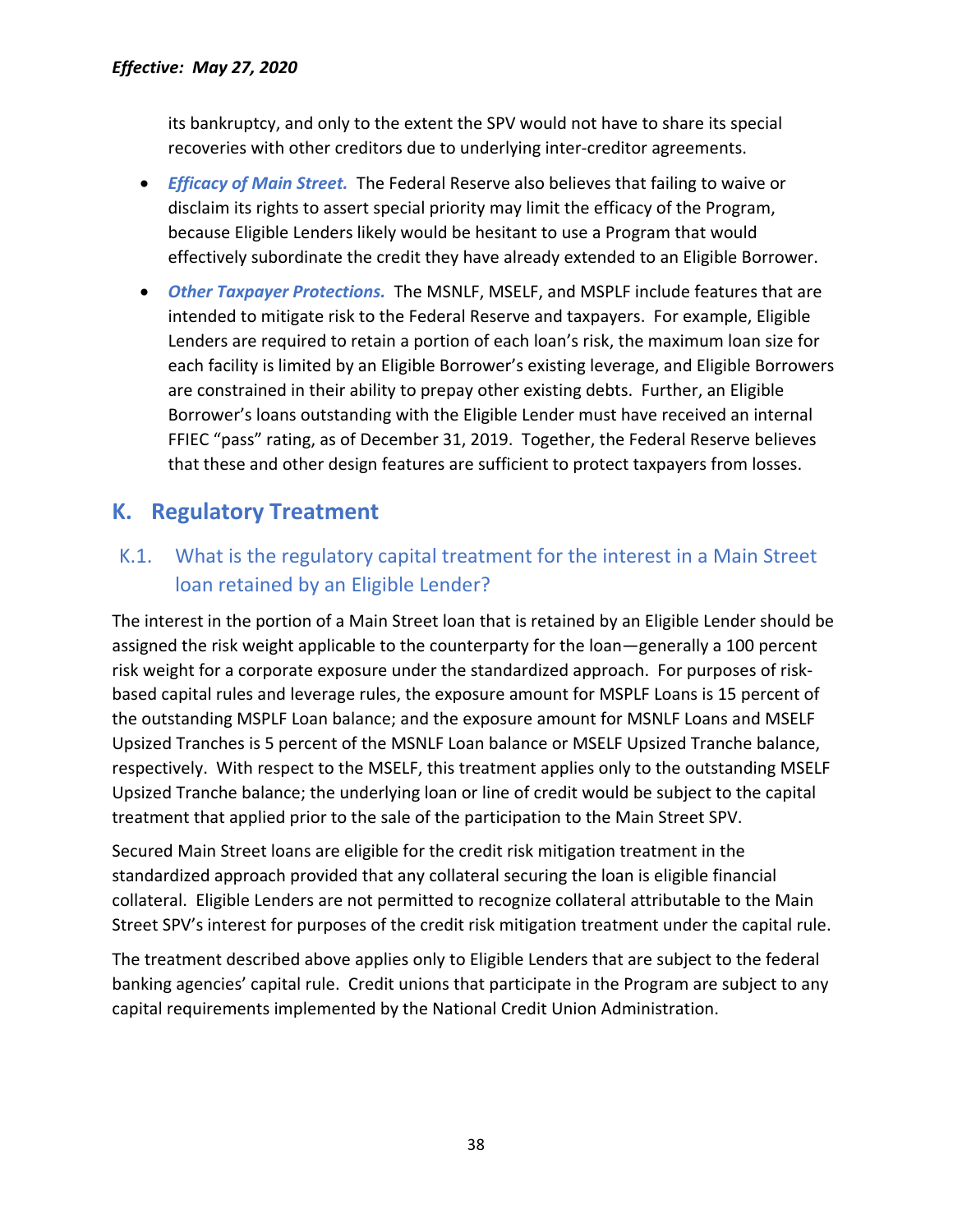## <span id="page-38-0"></span>K.2. How will Program loans be treated for supervised firms subject to stress testing?

The capital planning guidance issued by the Federal Reserve in 2015 [\(SR 15-18](https://www.federalreserve.gov/supervisionreg/srletters/sr1518a1.pdf) and [SR 15-19\)](https://www.federalreserve.gov/supervisionreg/srletters/sr1519_PW.pdf) includes supervisory expectations for capital planning and stress testing for certain supervised firms. Such firms should continue to reference that guidance when evaluating Program loans for capital planning and stress testing purposes. Eligible Lenders subject to capital planning guidance should evaluate only the retained portion of Program loans for capital planning and stress testing purposes, as the sale of participations to the SPV will be structured as "true sales."

The supervisory stress test methodology to assign losses to and revenues stemming from different types of exposures is publicly available and described in ["Dodd-Frank Act Stress Test](https://www.federalreserve.gov/publications/files/2020-march-supervisory-stress-test-methodology.pdf)  [2020: Supervisory Stress Test Methodology.](https://www.federalreserve.gov/publications/files/2020-march-supervisory-stress-test-methodology.pdf)"

<span id="page-38-1"></span>K.3. Are Main Street loans for existing customers considered new accounts for FinCEN Rule CDD purposes? Are lenders required to collect, certify, or verify beneficial ownership information in accordance with the rule requirements for existing customers?

FinCEN has provided the following guidance to the Board with respect to this question: If the Main Street loan is being made to an existing customer and the necessary information was previously verified, you do not need to re-verify the information. Furthermore, if Eligible Lenders for purposes of the Program have not yet collected beneficial ownership information on existing customers, such institutions do not need to collect and verify beneficial ownership information for those customers applying for new Main Street loans, unless otherwise indicated by the Eligible Lender's risk-based approach to Bank Secrecy Act compliance.

## <span id="page-38-2"></span>K.4. How will federal supervisors treat loans extended through the Main Street program?

Given the severe economic dislocations caused by the COVID-19 pandemic, many Main Street loan applicants may be experiencing temporary cash flow disruptions. Supervisors acknowledge the high degree of uncertainty in predicting COVID-19's economic impact and effect on individual borrowers. Eligible Lenders are encouraged to work with borrowers affected by COVID-19 and may originate or expand loans to such borrowers under the Main Street Program. An Eligible Lender should evaluate and satisfy themselves with respect to a borrower's ability to repay Main Street Program loans. The assessments should consider a borrower's credit history and financial performance prior to the crisis, as well as its post pandemic business prospects. Eligible Lenders should apply safe and sound credit risk management policies and practices throughout the life of Main Street Program loans. Supervisors will approach Program loans in a manner consistent with their supervisory approach to other commercial and industrial loans. Supervisory expectations regarding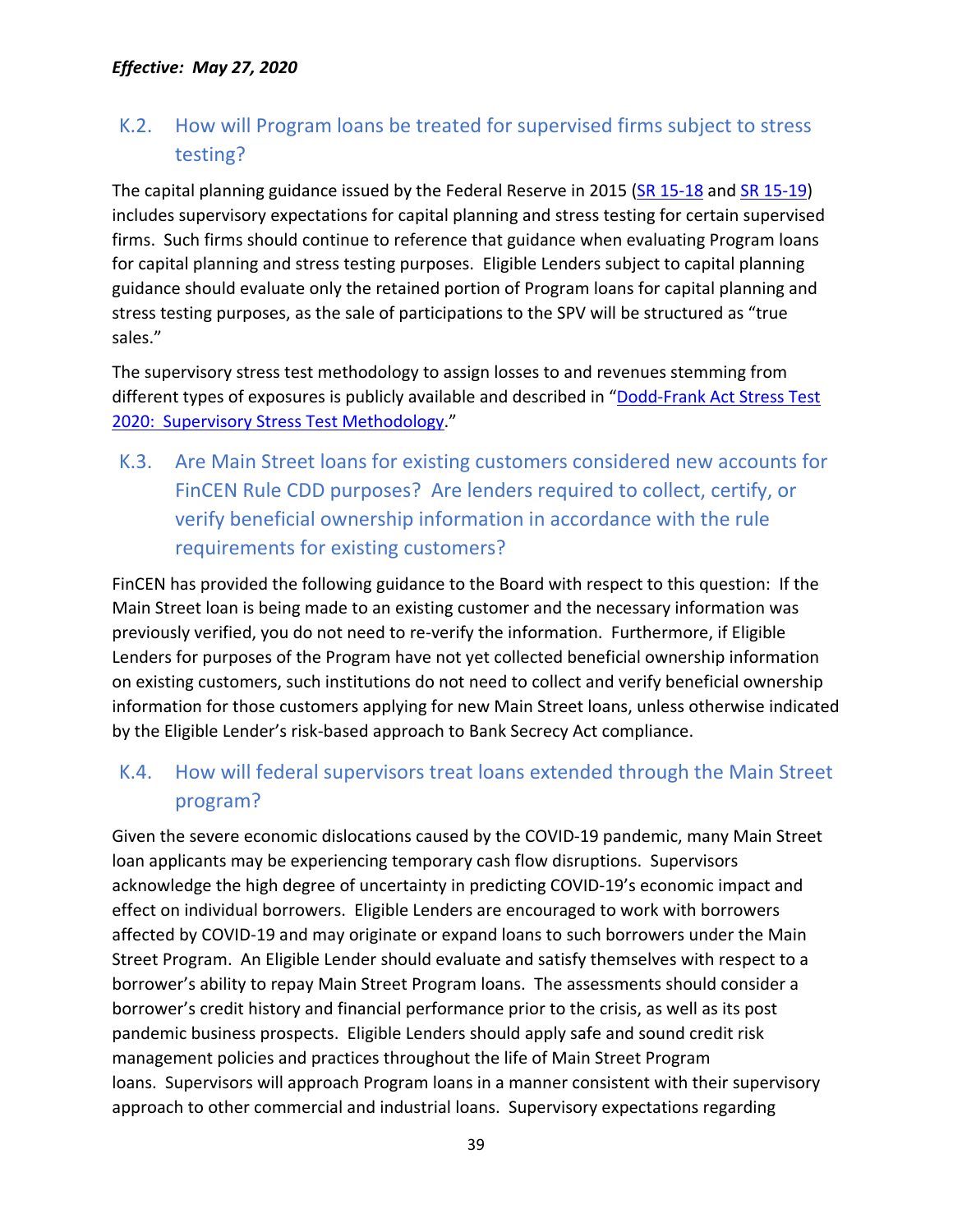appropriate risk management practices under extraordinary circumstances are outlined in [SR](https://www.federalreserve.gov/supervisionreg/srletters/sr1714.htm)  [17-14.](https://www.federalreserve.gov/supervisionreg/srletters/sr1714.htm)

## <span id="page-39-0"></span>**L. Operational Details**

## <span id="page-39-1"></span>L.1. How will the Federal Reserve administer the Program?

The Program will be administered by the FRB Boston, which will establish the Main Street SPV to purchase loan participations from Eligible Lenders in any of the twelve Federal Reserve districts. Further detail regarding how the Program will be operationalized will be made available in the future.

## <span id="page-39-2"></span>L.2. What information will the Federal Reserve disclose regarding the Main Street facilities?

The Federal Reserve will disclose information regarding the MSNLF, MSPLF, and MSELF during the operation of the facilities, including information regarding names of lenders and borrowers, amounts borrowed and interest rates charged, and overall costs, revenues and other fees.

Balance sheet items related to the MSNLF, MSPLF and MSELF will be reported weekly, on an aggregated basis, on the H.4.1 statistical release titled "Factors Affecting Reserve Balances of Depository Institutions and Condition Statement of Federal Reserve Banks," published by the Federal Reserve. In addition, the Federal Reserve will disclose to Congress information pursuant to Section 13(3) of the Federal Reserve Act, as amended by the Dodd-Frank Wall Street Reform and Consumer Protection Act, and the Board's Regulation A.

<span id="page-39-5"></span>Under section 11(s) of the Federal Reserve Act, the Federal Reserve also will disclose information concerning the facilities one year after the effective date of the termination by the Board of the authorization of the facilities. This disclosure will include names and identifying details of each participant in the facilities, the amount borrowed, the interest rate or discount paid, and information concerning the types and amounts of collateral pledged or assets transferred in connection with participation in the facilities.

### <span id="page-39-3"></span>L.3. How will the remaining capacity of the Program be communicated?

The Federal Reserve will provide periodic reports on the size of the Program and its remaining capacity.

<span id="page-39-4"></span>L.4. Are Eligible Lenders required to commit and pre-fund loans under the Program before the SPV has committed to purchase its participation in a Program Loan?

No. When operational, Eligible Lenders will have two options for funding loans under the Program: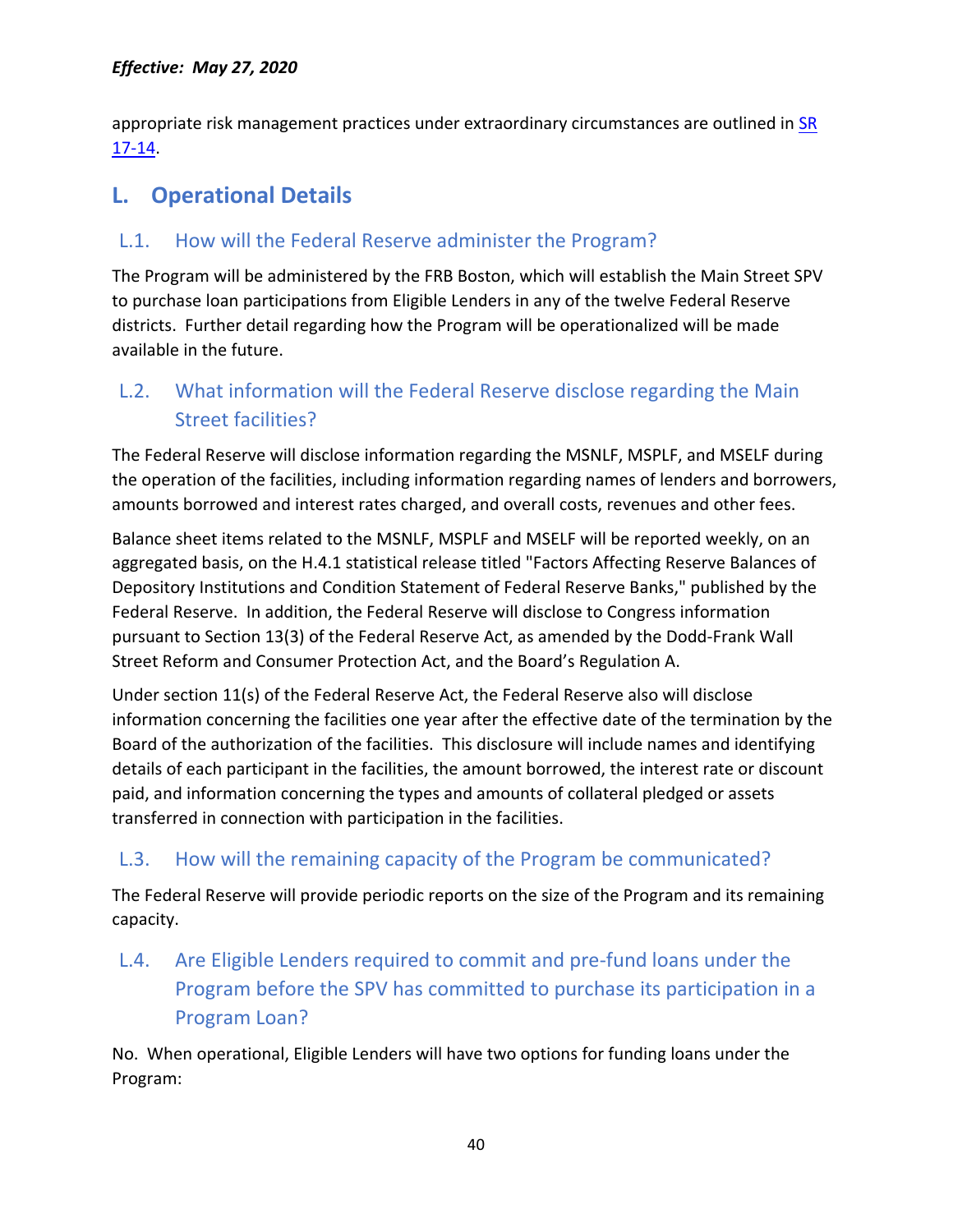- 1. **Funded Loan**: An Eligible Lender may extend an MSNLF Loan, an MSPLF Loan, or an MSELF Upsized Tranche to an Eligible Borrower and fund such loan. The Eligible Lender, if registered with the Program, can then seek to sell a participation in such loan to the Main Street SPV by submitting all of the required documentation, completed and signed, for processing. Upon determining that such paperwork is complete and consistent with Program requirements, the Main Street SPV would purchase a participation in such loan by dating and countersigning the Participation Agreement and returning it to the Eligible Lender. Eligible Lenders using this option must submit the loan to the Main Street SPV for sale of a participation interest expeditiously (i.e., no later than 14 days) after the closing of such loans.
- 2. **Condition of Funding**: An Eligible Lender may also extend an MSNLF Loan, an MSPLF Loan, or an MSELF Upsized Tranche to an Eligible Borrower, but make the funding of such loan contingent on a binding commitment from the Main Street SPV that it will purchase a participation in the loan. Under this option, the Eligible Lender, if registered with the Program, would submit all of the required documentation, completed and signed, for processing, but would indicate in its submission that the loan has not yet been funded. The Main Street SPV would review the required documentation and, if complete and consistent with Program requirements, would provide the Eligible Lender with a binding commitment to purchase the loan after it is funded (**Commitment Letter**). The Commitment Letter will indicate that the Eligible Lender is required to fund the loan within three business days of the date of the Commitment Letter and that the Main Street SPV will purchase the participation in the loan not later than three business days after the Eligible Lender notifies the Main Street SPV that the Eligible Lender has funded the loan. The Eligible Lender will provide this notification by entering the funding date of the loan into a field in the Main Street Portal.<sup>[4](#page-40-0)</sup> If the funding notice is submitted by the Eligible Lender after 4 p.m., the notice will be treated as if it were received the next business day.

The Main Street SPV will then process its purchase of a participation in such loan on the basis of the previously received paperwork. The Eligible Lender will not need to submit the Required Documentation a second time. If Eligible Lenders elect to use this option, the loan documentation should include language similar to the model provision below.

*In the "Conditions to All Borrowings" section*:

"(i) the [Eligible Lender] shall have received a commitment letter from MS Facilities LLC that it will purchase a participation interest in \$[PRINCIPAL AMOUNT TO BE PARTICIPATED] aggregate principal amount of the [APPLICABLE LOAN DEFINITION] under the Main Street Lending Program"

<span id="page-40-0"></span> <sup>4</sup> Link to Main Street Portal will be added when the program is operational.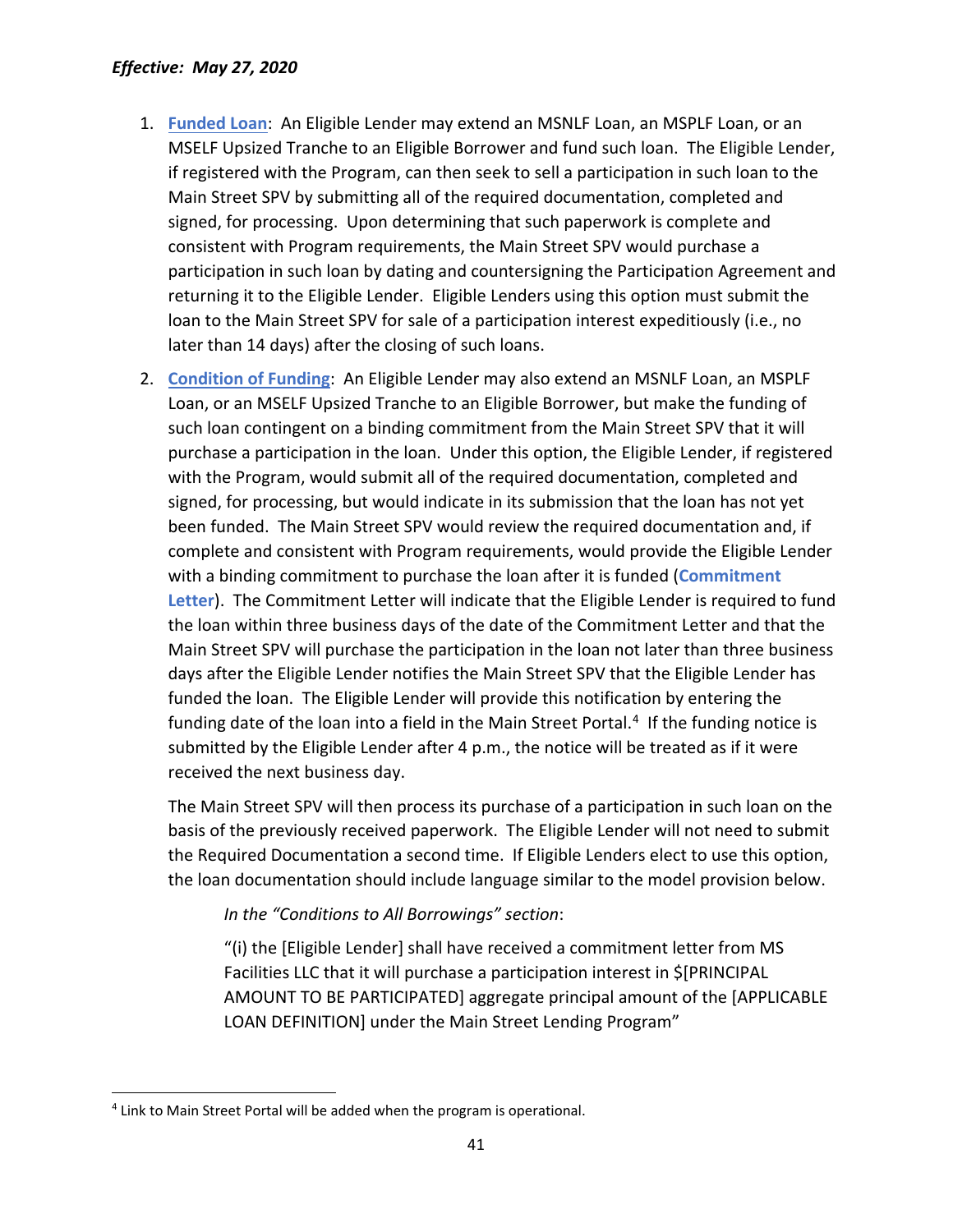## <span id="page-41-0"></span>**M. Other Information**

<span id="page-41-1"></span>M.1. Where should questions regarding the Program be directed?

Inquiries can be submitted by email to [mslp@bos.frb.org.](mailto:mslp@bos.frb.org?subject=MSLP%20Inquiry&body=Thank%20you%20for%20your%20interest%20in%20the%20Federal%20Reserve)

#### <span id="page-41-2"></span>M.2. How can I receive updates regarding changes to the Program?

The terms of the Program are available on the Board's [website a](https://www.federalreserve.gov/monetarypolicy/mainstreetlending.htm)nd will be updated to reflect modifications as they are made. Interested parties can sign up for alerts [here.](https://www.bostonfed.org/supervision-and-regulation/supervision/special-facilities/main-street-lending-program.aspx)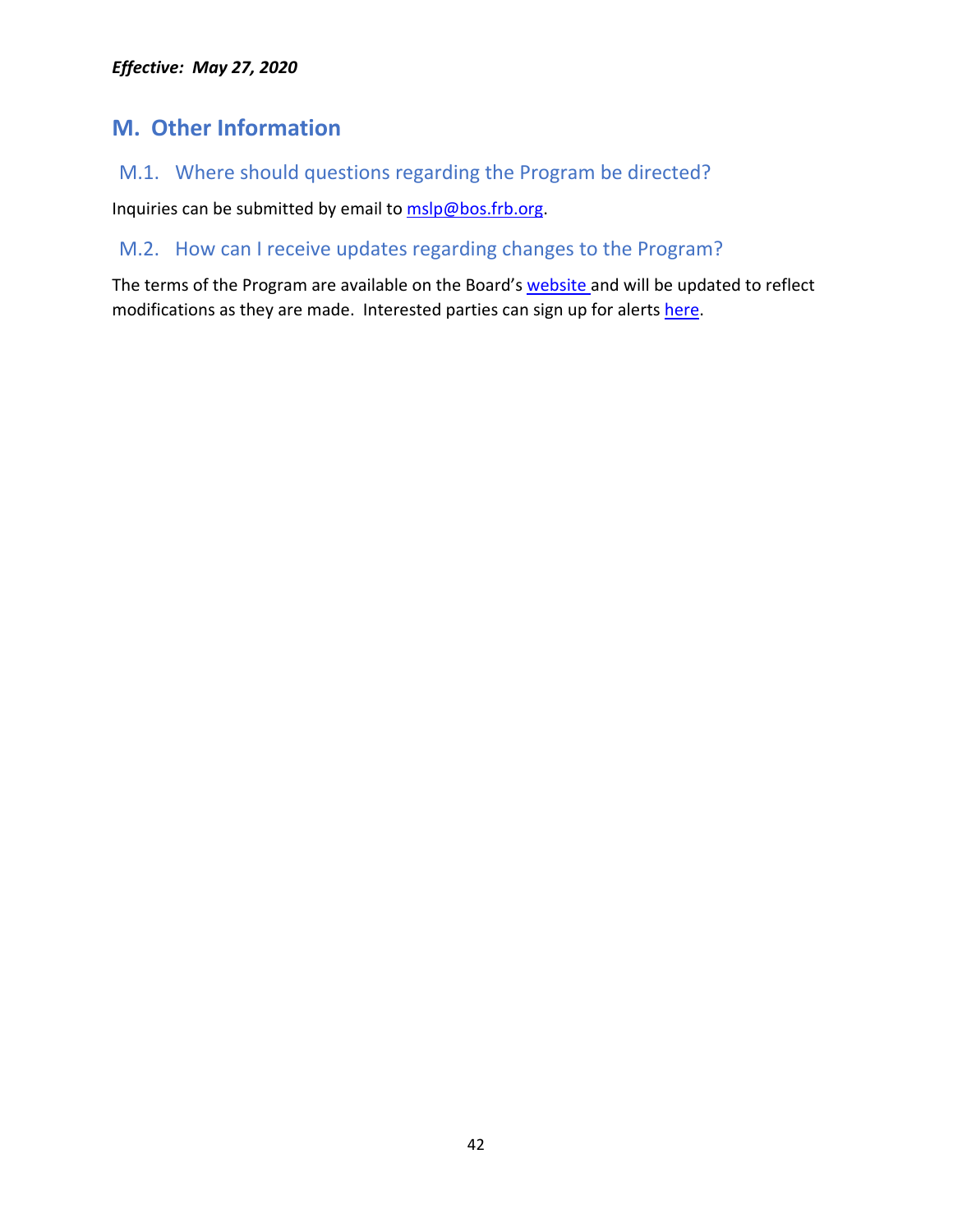### **Appendix A: Loan Document Checklist**

Each participating Eligible Lender should use its own loan documentation in relation to Main Street loans. Such documentation should be substantially similar, including with respect to required covenants, to the loan documentation that the Eligible Lender uses in its ordinary course lending to similarly situated borrowers, adjusted only as appropriate to reflect the requirements of the Program. In order for the Main Street SPV to participate in a loan, the loan documentation must reflect the required components set out in the charts below.

<span id="page-42-0"></span>

|                | <b>Term</b>                             | <b>MSNLF</b>                                                                                                                                             | <b>MSPLF</b>                                                                                                                                                  |                                                                                                                                                         | <b>MSELF</b>                                                                                                                                                                                      |  |
|----------------|-----------------------------------------|----------------------------------------------------------------------------------------------------------------------------------------------------------|---------------------------------------------------------------------------------------------------------------------------------------------------------------|---------------------------------------------------------------------------------------------------------------------------------------------------------|---------------------------------------------------------------------------------------------------------------------------------------------------------------------------------------------------|--|
|                |                                         |                                                                                                                                                          |                                                                                                                                                               | <b>Upsized Tranche</b>                                                                                                                                  | <b>Underlying Loan</b>                                                                                                                                                                            |  |
| $\mathbf 1$    | Maturity                                | 4 years                                                                                                                                                  | 4 years                                                                                                                                                       | 4 years                                                                                                                                                 | remaining maturity of at least<br>18 months (taking into account<br>any adjustments made to the<br>maturity of the underlying loan<br>after April 24, 2020, including<br>at the time of upsizing) |  |
| $\overline{2}$ | Principal and<br>Interest<br>Deferral   | 1 year                                                                                                                                                   | 1 year                                                                                                                                                        | 1 year                                                                                                                                                  | no requirements applicable<br>under the Program                                                                                                                                                   |  |
| 3              | Capitalization<br>of Unpaid<br>Interest | <b>Yes</b>                                                                                                                                               | Yes                                                                                                                                                           | <b>Yes</b>                                                                                                                                              | no requirements applicable<br>under the Program                                                                                                                                                   |  |
| 4              | <b>Interest Rate</b>                    | adjustable rate of LIBOR<br>$(1 or 3 month) + 300$<br>basis points                                                                                       | adjustable rate of LIBOR<br>$(1 or 3 month) + 300$<br>basis points                                                                                            | adjustable rate of LIBOR (1 or 3<br>$month$ ) + 300 basis points                                                                                        | no requirements applicable<br>under the Program                                                                                                                                                   |  |
| 5              | Principal<br>Amortization<br>Schedule   | one-third at the end of<br>the second year, one-<br>third at the end of the<br>third year, and one-third<br>at maturity at the end of<br>the fourth year | 15% at the end of the<br>second year, 15% at the<br>end of the third year,<br>and a balloon payment<br>of 70% at maturity at<br>the end of the fourth<br>year | 15% at the end of the second<br>year, 15% at the end of the<br>third year, and a balloon<br>payment of 70% at maturity at<br>the end of the fourth year | no requirements applicable<br>under the Program                                                                                                                                                   |  |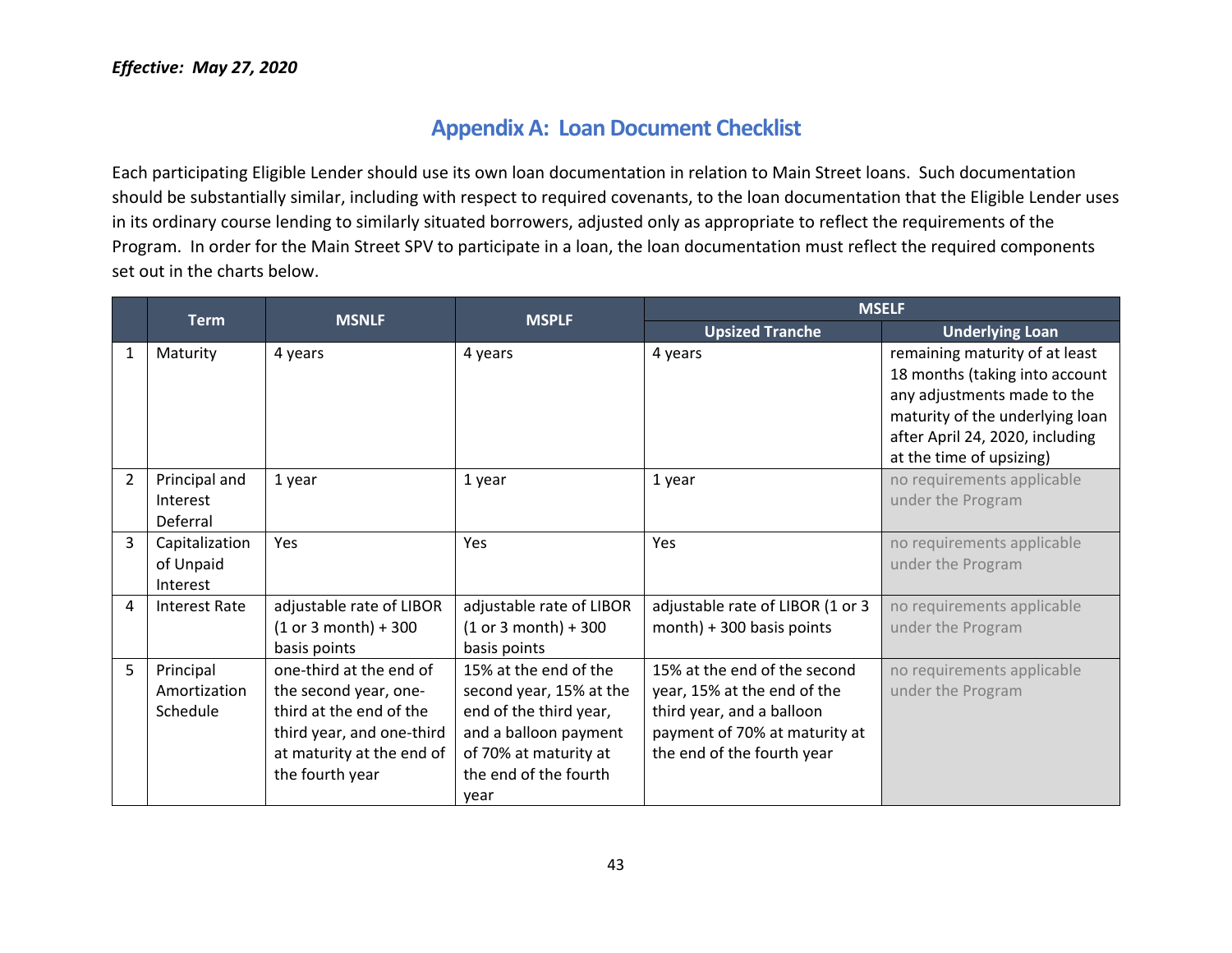|                | <b>Term</b> | <b>MSNLF</b>              | <b>MSPLF</b>              |                                                                   | <b>MSELF</b>                                               |
|----------------|-------------|---------------------------|---------------------------|-------------------------------------------------------------------|------------------------------------------------------------|
|                |             |                           |                           | <b>Upsized Tranche</b>                                            | <b>Underlying Loan</b>                                     |
| 6              | Minimum     | \$500,000                 | \$500,000                 | \$10 million                                                      | no requirements applicable                                 |
|                | Loan Size   |                           |                           |                                                                   | under the Program                                          |
| $\overline{7}$ | Maximum     | the lesser of (i) \$25    | the lesser of (i) \$25    | the lesser of (i) \$200 million, (ii)                             | no requirements applicable                                 |
|                | Loan Size   | million or (ii) an amount | million or (ii) an amount | 35% of the Eligible Borrower's                                    | under the Program                                          |
|                |             | that, when added to the   | that, when added to the   | existing outstanding and                                          |                                                            |
|                |             | Eligible Borrower's       | Eligible Borrower's       | undrawn available debt that is                                    |                                                            |
|                |             | existing outstanding and  | existing outstanding and  | pari passu in priority with the                                   |                                                            |
|                |             | undrawn available debt,   | undrawn available debt,   | <b>MSELF Upsized Tranche (and</b>                                 |                                                            |
|                |             | does not exceed four      | does not exceed six       | underlying loan) and equivalent                                   |                                                            |
|                |             | times the Eligible        | times the Eligible        | in secured status (i.e., secured                                  |                                                            |
|                |             | Borrower's adjusted       | Borrower's adjusted       | or unsecured), or (iii) an                                        |                                                            |
|                |             | 2019 EBITDA               | 2019 EBITDA               | amount that, when added to                                        |                                                            |
|                |             |                           |                           | the Eligible Borrower's existing                                  |                                                            |
|                |             |                           |                           | outstanding and undrawn                                           |                                                            |
|                |             |                           |                           | available debt, does not exceed                                   |                                                            |
|                |             |                           |                           | six times the Eligible                                            |                                                            |
|                |             |                           |                           | Borrower's adjusted 2019                                          |                                                            |
|                |             |                           |                           | <b>EBITDA</b>                                                     |                                                            |
| 8              | Priority /  | May not include any       | May not include any       | May not include any provisions that would cause the MSELF         |                                                            |
|                | Security    | provisions that would     | provisions that would     | Upsized Tranche to be contractually subordinated to other debt    |                                                            |
|                | Requirement | cause the MSNLF Loan      | cause the MSPLF Loan      | in or outside of bankruptcy.                                      |                                                            |
|                |             | to be contractually       | to be contractually       |                                                                   |                                                            |
|                |             | subordinated to other     | subordinated to other     | Must include a standard lien covenant or negative pledge that is  |                                                            |
|                |             | debt in or outside of     | debt in or outside of     | of the type and that contains the exceptions, limitations, carve- |                                                            |
|                |             | bankruptcy.               | bankruptcy.               | outs, baskets, materiality thresholds, and qualifiers that are    |                                                            |
|                |             |                           |                           | consistent with those used by the Eligible Lender in its ordinary |                                                            |
|                |             |                           | Must include a standard   | course lending to similarly situated borrowers.                   |                                                            |
|                |             |                           | lien covenant or          | See Appendix B for a model covenant.<br>$\bullet$                 |                                                            |
|                |             |                           | negative pledge that is   | $\bullet$                                                         | For MSELF Upsized Tranches where the underlying loan is    |
|                |             |                           | of the type and that      |                                                                   | part of a multi-lender facility, any lien covenant or      |
|                |             |                           | contains the exceptions,  |                                                                   | negative pledge that was negotiated in good faith prior to |
|                |             |                           | limitations, carve-outs,  |                                                                   |                                                            |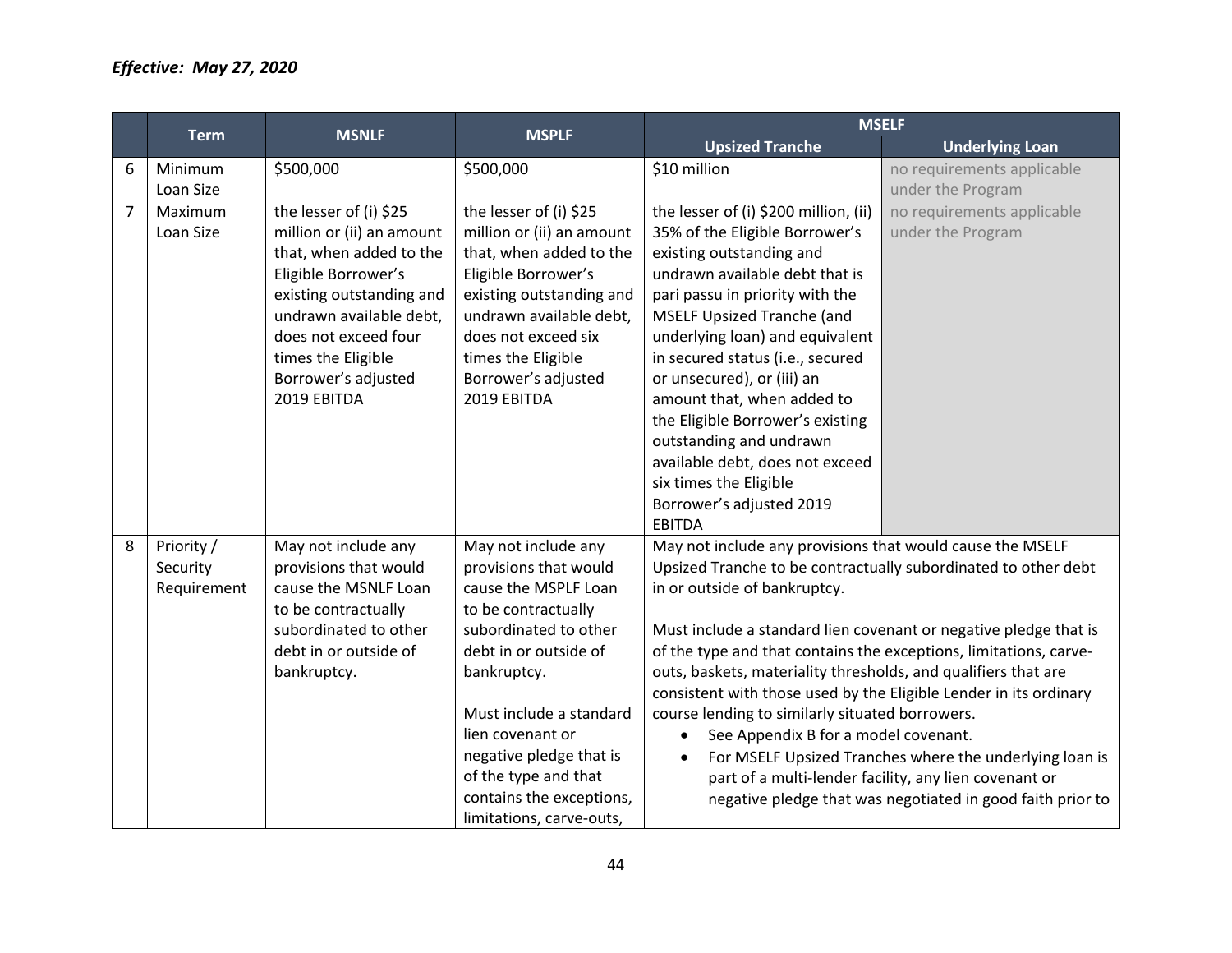|    |                                                                                                        | <b>MSNLF</b>                                                                                                                                                      | <b>MSPLF</b>                                                                                                                                                                                                                                  |                                                                                                                                                                                                                                                                                                                                                                  | <b>MSELF</b>                                                    |
|----|--------------------------------------------------------------------------------------------------------|-------------------------------------------------------------------------------------------------------------------------------------------------------------------|-----------------------------------------------------------------------------------------------------------------------------------------------------------------------------------------------------------------------------------------------|------------------------------------------------------------------------------------------------------------------------------------------------------------------------------------------------------------------------------------------------------------------------------------------------------------------------------------------------------------------|-----------------------------------------------------------------|
|    | <b>Term</b>                                                                                            |                                                                                                                                                                   |                                                                                                                                                                                                                                               | <b>Upsized Tranche</b>                                                                                                                                                                                                                                                                                                                                           | <b>Underlying Loan</b>                                          |
|    |                                                                                                        |                                                                                                                                                                   | baskets, materiality<br>thresholds, and<br>qualifiers that are<br>consistent with those<br>used by the Eligible<br>Lender in its ordinary<br>course lending to<br>similarly situated<br>borrowers. See<br>Appendix B for a model<br>covenant. | deemed sufficient.                                                                                                                                                                                                                                                                                                                                               | April 24, 2020, as part of the underlying loan shall be         |
| 9  | Prepayment                                                                                             | permitted without<br>penalty                                                                                                                                      | permitted without<br>penalty                                                                                                                                                                                                                  | permitted without penalty                                                                                                                                                                                                                                                                                                                                        | no requirements applicable<br>under the Program                 |
| 10 | <b>Type</b>                                                                                            | term loan                                                                                                                                                         | term loan                                                                                                                                                                                                                                     | term loan                                                                                                                                                                                                                                                                                                                                                        | term or revolving credit facility                               |
| 11 | Origination<br>Date                                                                                    | after April 24, 2020                                                                                                                                              | after April 24, 2020                                                                                                                                                                                                                          | after April 24, 2020                                                                                                                                                                                                                                                                                                                                             | on or before April 24, 2020                                     |
| 12 | Borrower<br>Certifications<br>and<br>Covenants<br>Material<br><b>Breach</b><br>Mandatory<br>Prepayment | Must include a<br><b>Borrower Certifications</b><br>and Covenants material<br>breach mandatory<br>prepayment provision<br>(see model provision in<br>Appendix B). | Must include a<br><b>Borrower Certifications</b><br>and Covenants material<br>breach mandatory<br>prepayment provision<br>(see model provision in<br>Appendix B).                                                                             | Must include a Borrower Certifications and Covenants material<br>light of existing voting arrangements (see Appendix B for more<br>information).                                                                                                                                                                                                                 | breach mandatory prepayment provision to the extent feasible in |
| 13 | Cross-<br>Acceleration<br>Provision                                                                    | Must include a cross<br>acceleration provision<br>(see model provision in<br>Appendix B).                                                                         | Must include a cross<br>acceleration provision<br>(see model provision in<br>Appendix B).                                                                                                                                                     | Must include a cross acceleration provision (see model provision<br>in Appendix B).<br>For MSELF Upsized Tranches where the underlying loan is part of<br>a multi-lender facility, any cross-default or cross-acceleration<br>provision that was negotiated in good faith prior to April 24,<br>2020, as part of the underlying loan shall be deemed sufficient. |                                                                 |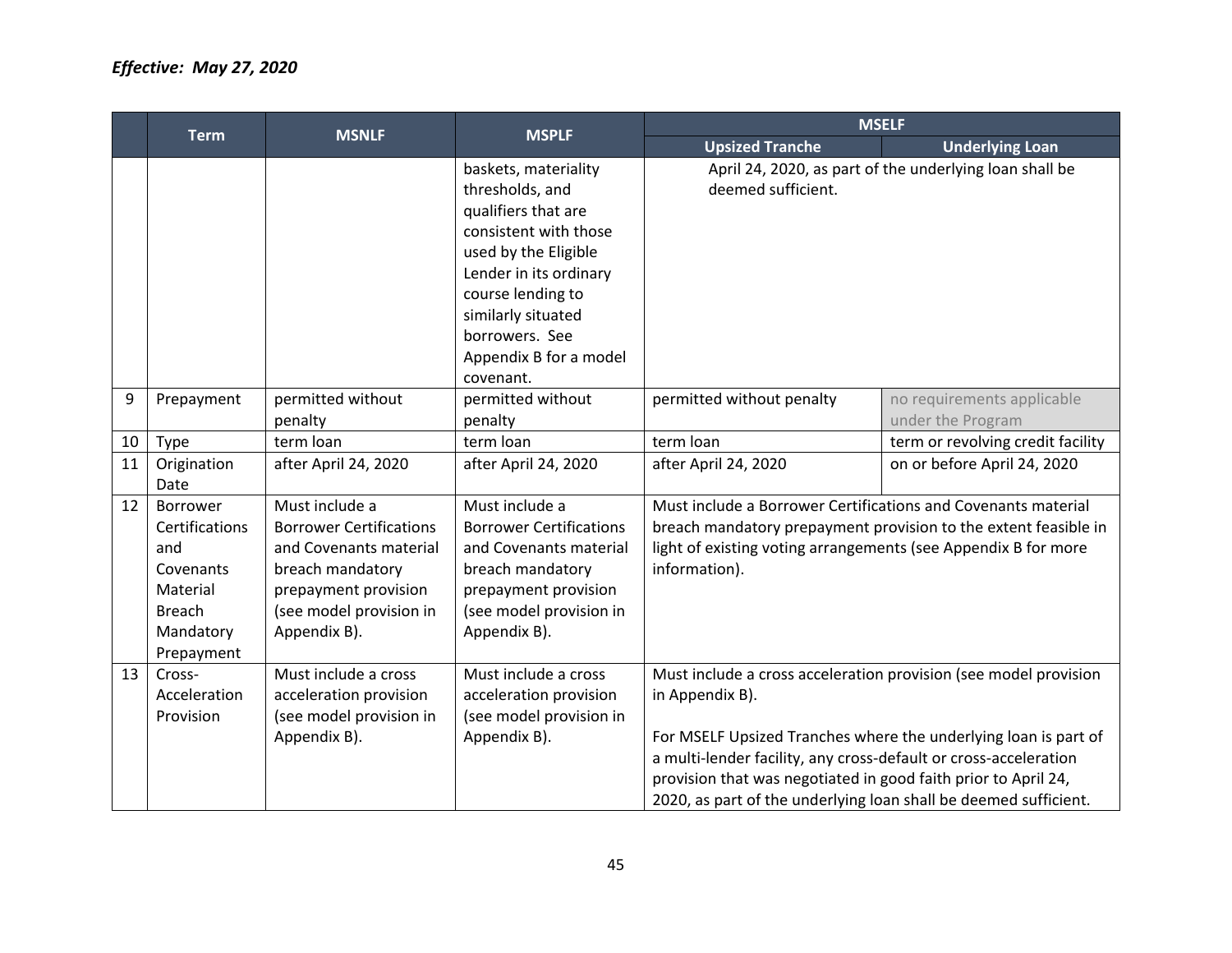|    | <b>MSNLF</b><br><b>Term</b> |                                                                                                                                                                      | <b>MSPLF</b>                                                                                                                                                         | <b>MSELF</b>                                                                                                                                                                                                                                                                                                                                                                                                           |                        |
|----|-----------------------------|----------------------------------------------------------------------------------------------------------------------------------------------------------------------|----------------------------------------------------------------------------------------------------------------------------------------------------------------------|------------------------------------------------------------------------------------------------------------------------------------------------------------------------------------------------------------------------------------------------------------------------------------------------------------------------------------------------------------------------------------------------------------------------|------------------------|
|    |                             |                                                                                                                                                                      |                                                                                                                                                                      | <b>Upsized Tranche</b>                                                                                                                                                                                                                                                                                                                                                                                                 | <b>Underlying Loan</b> |
| 14 | Collateral                  | If secured, collateral<br>should be described in<br>accordance with the<br>bank's ordinary<br>practices in its loan<br>documentation.                                | If secured, collateral<br>should be described in<br>accordance with the<br>bank's ordinary<br>practices in its loan<br>documentation.                                | If secured, collateral should be described in accordance with the<br>bank's ordinary practices in its loan documentation                                                                                                                                                                                                                                                                                               |                        |
| 15 | Financial<br>Reporting      | Must include a quarterly<br>financial reporting<br>covenant requiring the<br>financial information set<br>out in Appendix C (see<br>model covenant in<br>Appendix B) | Must include a quarterly<br>financial reporting<br>covenant requiring the<br>financial information set<br>out in Appendix C (see<br>model covenant in<br>Appendix B) | Must include a quarterly financial reporting covenant requiring<br>the financial information set out in Appendix C (see model<br>covenant in Appendix B).<br>For MSELF Upsized Tranches where the underlying loan is part of<br>a multi-lender facility, any financial reporting provision that was<br>negotiated in good faith prior to April 24, 2020, as part of the<br>underlying loan shall be deemed sufficient. |                        |

In addition to the above, any Eligible Lender that elects to make receipt of a binding commitment letter from the Main Street SPV a condition of closing (see question [L.4](#page-39-5) above), should include language similar to the model provision below in its loan documentation:

*In the "Conditions to All Borrowings" section*:

"(i) the [Eligible Lender] shall have received a commitment letter from MS Facilities LLC that it will purchase a participation interest in \$[PRINCIPAL AMOUNT TO BE PARTICIPATED] aggregate principal amount of the [APPLICABLE LOAN DEFINITION].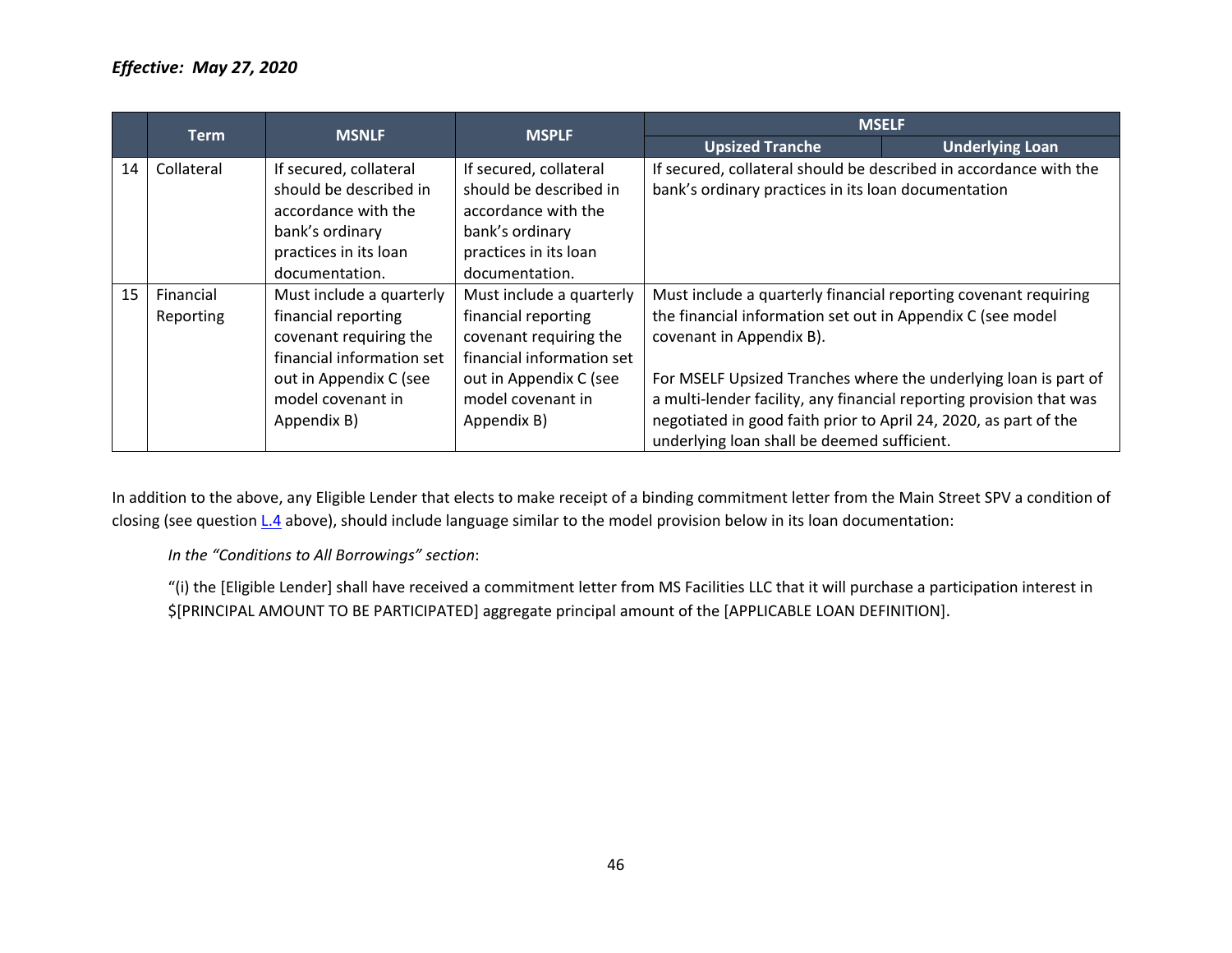## **Appendix B: Required Covenants in Loan Documentation**

<span id="page-46-0"></span>Each participating Eligible Lender should use its own documentation for Main Street loans. Such documentation should be substantially similar, including with respect to required covenants, to the loan documents that the Eligible Lender uses in its ordinary course lending to similarly situated borrowers, adjusted only as appropriate to reflect the requirements of the Program. Appendix A sets out the components that must be reflected in such documentation. Model covenants are provided below in relation to #8, #12, #13, and #15 of Appendix A.

*Please note*: Eligible Lenders are not required to use the model covenants provided; these are provided only as examples for the convenience of Eligible Lenders. Eligible Lenders are permitted to use variations of such provisions to the extent they serve the same substantive purpose and are otherwise substantially similar to provisions that the Eligible Lender uses in its ordinary course lending to similarly situated borrowers.

## <span id="page-46-1"></span>**I. Priority and Security Covenant**

Each Main Street facility includes a requirement concerning the priority and/or security of the loan, which must be reflected in the loan documentation through the presence or absence of certain covenants.

#### I.A. MSNLF Loans

MSNLF Loans must not be, at the time of origination or at any time during the term of the MSNLF Loan, contractually subordinated in terms of priority to any of the Eligible Borrower's other loans or debt instruments. See question [B.3](#page-9-3) for more information about how to interpret this term. In accordance with this term, the loan documentation should not include any provisions that would cause the MSNLF Loan to be contractually subordinated to any other debt whether in or outside of bankruptcy. For the avoidance of doubt, prohibitions on contractual subordination do not prevent the incurrence of obligations that have mandatory priority under the Bankruptcy Code or other insolvency laws, or other relevant law or regulation, that apply to entities generally.

### I.B. MSPLF Loans and MSELF Upsized Tranches that are Part of Bilateral **Facilities**

MSPLF Loans and MSELF Upsized Tranches must be, at the time of origination and at all times thereafter, senior to or pari passu with, in terms of priority and security, the Eligible Borrower's other Loans or Debt Instruments (other than Mortgage Debt). See questions [C.6](#page-11-2) and [D.12](#page-17-0) for more information about how to interpret these terms in the context of the MSPLF and MSELF, respectively.

In accordance with this term, the loan documentation for MSPLF Loans and MSELF Upsized Tranches that are part of bilateral facilities (i.e., where the Eligible Lender is the only lender)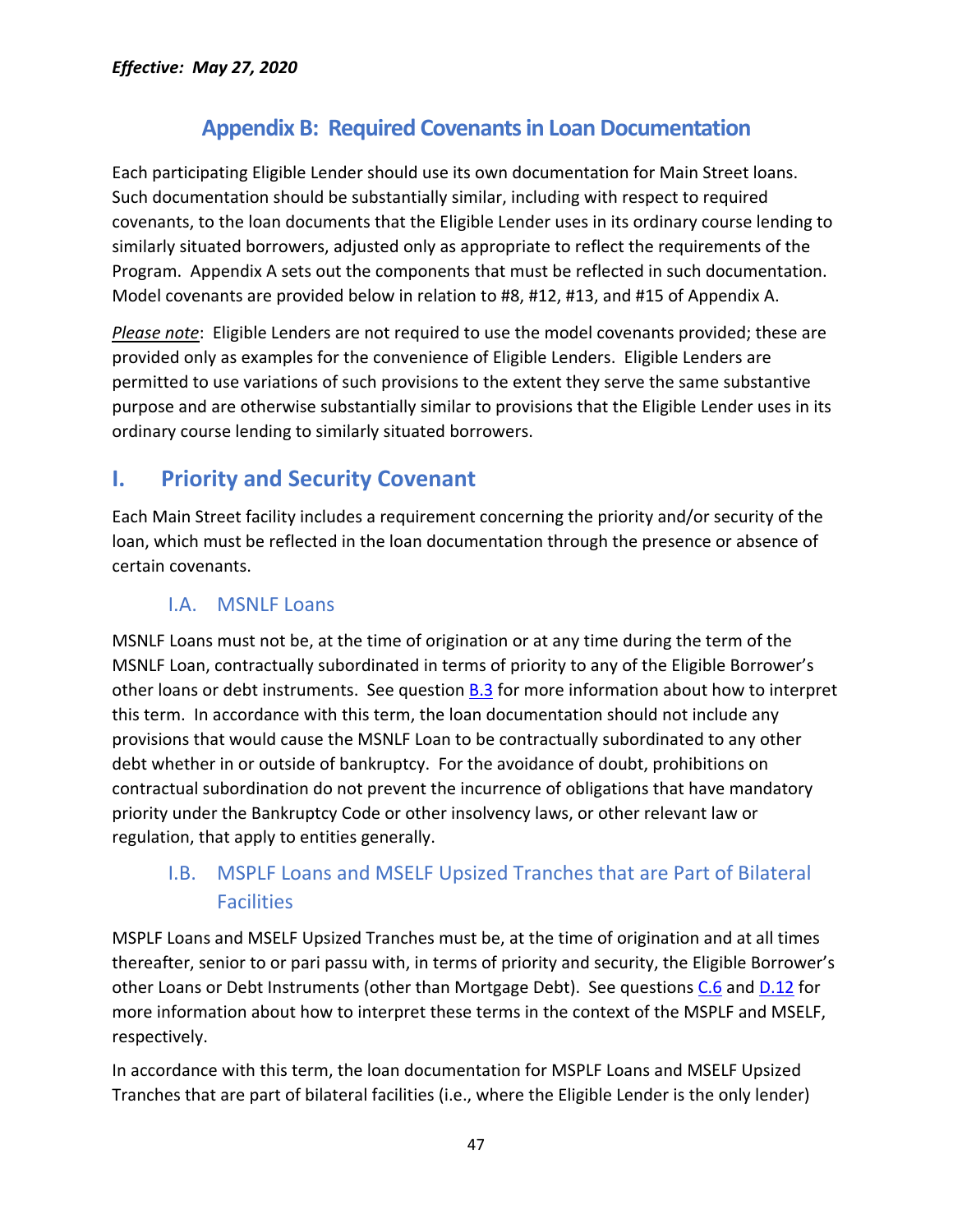should not include any provisions that would cause the MSPLF Loan or MSELF Upsized Tranche to be contractually subordinated to any other debt whether in or outside of bankruptcy. See section I.A of this Appendix B for more information.

In addition, the loan documentation for MSPLF Loans and MSELF Upsized Tranches that are part of bilateral facilities must contain a lien covenant or negative pledge that is of the type – and that contains exceptions, limitations, carve-outs, baskets, materiality thresholds, and qualifiers – that is consistent with those used by the Eligible Lender in its ordinary course lending to similarly situated borrowers. A model lien covenant is set out below for the convenience of Eligible Lenders.

#### *In the "Negative Covenants" section*:

"The Borrower will not, nor will it permit any subsidiary to, create, incur, assume or suffer to exist any Lien upon any of its property, assets or revenues, whether now owned or hereafter acquired, securing any debt for borrowed money or any obligations evidenced by a bond, debenture, note, loan agreement or other similar instrument, or any guarantee of the foregoing, other than the following:

- (a) Liens securing obligations under the [MSPLF Loan][MSELF loan];
- (b) [Liens on real property in connection with loans with respect to which substantially all of the proceeds were used for acquisition, construction, fit-out, and/or renovation of the property];
- (c) [Junior Liens securing permitted Indebtedness]; or
- (d) [Liens on receivables assets and related assets incurred in connection with a receivables facility, provided that such debt is secured only by the newly acquired property].

Lien covenants included in Main Street loan documentation may include carve-outs at the discretion of the Eligible Lender in accordance with its customary underwriting practices with respect to similarly situated borrowers. The carve-outs from the lien covenant listed above illustrate the types of carve outs, among others, that Eligible Lenders may choose to include in a Main Street loan's lien covenant.

#### I.C. MSELF Upsized Tranches that are Part of Multi-Lender Facilities

MSELF Upsized Tranches must be, at the time of origination and at all times thereafter, senior to or pari passu with, in terms of priority and security, the Eligible Borrower's other Loans or Debt Instruments (other than Mortgage Debt). See question **D.12** for more information about how to interpret this term.

In accordance with this term, the loan documentation for MSELF Upsized Tranches that are part of multi-lender facilities (i.e., where there are multiple lenders) should not include any provisions that would cause the MSELF Upsized Tranche to be contractually subordinated to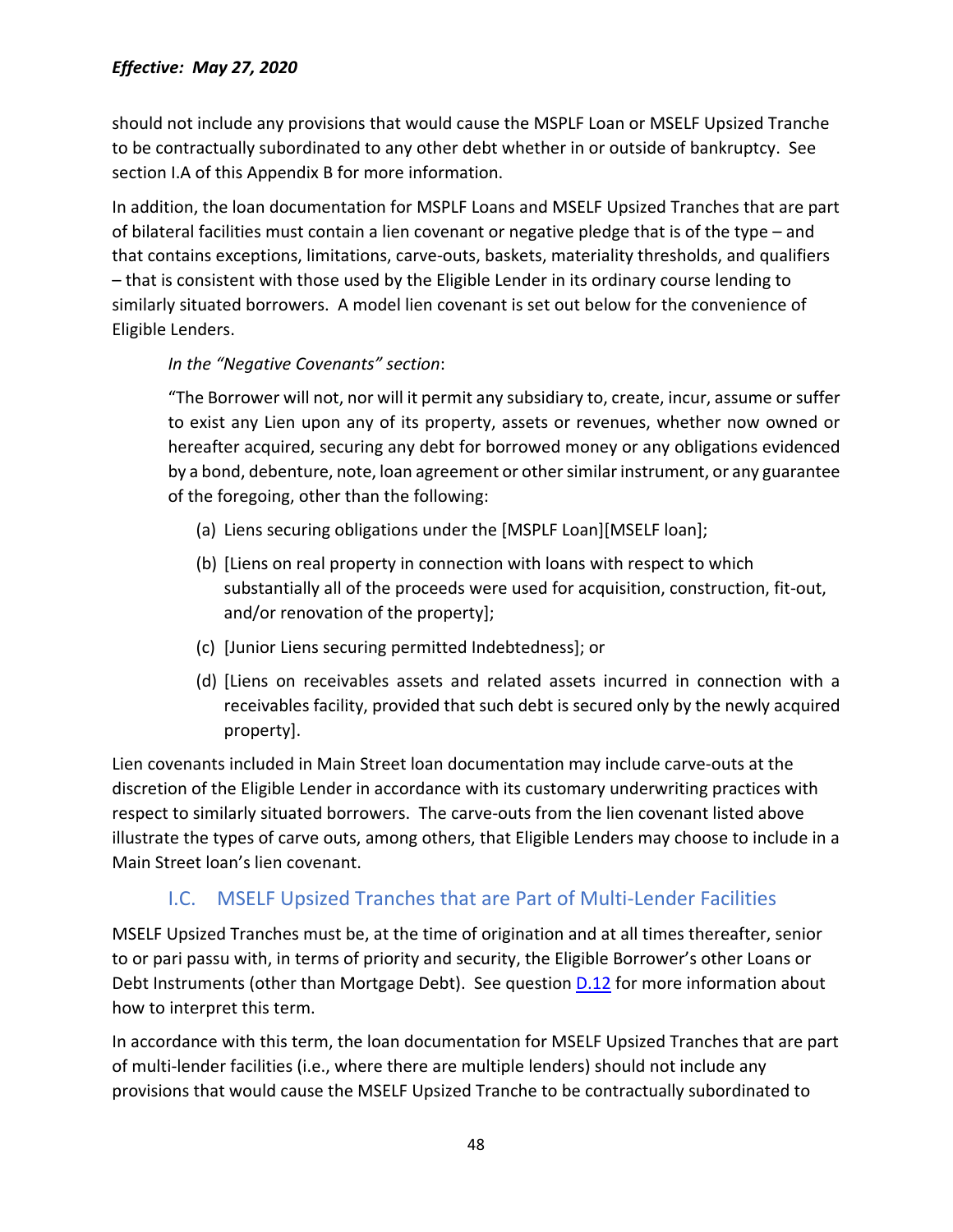any other debt whether in or outside of bankruptcy. See section I.A of this Appendix B for more information.

For MSELF Upsized Tranches that are part of multi-lender facilities, the facility must include a provision like the one described in section I.B of this Appendix B, unless the loan documentation has a lien covenant that was negotiated in good faith prior to April 24, 2020.

## <span id="page-48-0"></span>**II. Borrower Certifications and Covenants Material Breach Mandatory Prepayment Provision**

Each participating borrower must submit signed Borrower Certifications and Covenants in connection with the Main Street Loan. If the Board determines that the borrower made a material misstatement in certifications, or materially breached covenants, relating to CARES Act, the Federal Reserve Act, or the Board's Regulation A, the Board will notify the Eligible Lender to trigger a mandatory prepayment requirement under the Main Street loan. To implement these measures, the Borrower Certifications and Covenants should be referenced in loan documents for Main Street loans as set out below.

## II.A. MSNLF Loans, MSPLF Loans, and MSELF Upsized Tranches that are Part of Bilateral Facilities

For all MSNLF Loans, MSPLF Loans, and MSELF Upsized Tranches that are part of a bilateral facility, the loan documents must contain a mandatory prepayment provision related to a material breach of the Eligible Borrower certifications in Section 2 (CARES Act Borrower Eligibility Certifications and Covenants) and Section 3 (FRA and Regulation A Borrower Eligibility Certifications) of the Borrower Certifications and Covenants. A model provision is set out below for convenience.

#### *In the "Mandatory Prepayment" section*:

"If, on any date (such date, a "Trigger Date"), the Board of Governors of the Federal Reserve System or a designee thereof has, after consultation with [the Administrative Agent][the Eligible Lender], notified [the Administrative Agent][the Eligible Lender] in writing that the Borrower has materially breached, made a material misrepresentation with respect to or otherwise failed to comply with certifications in Section 2 (CARES Act Borrower Eligibility Certifications and Covenants) or Section 3 (FRA and Regulation A Borrower Eligibility Certifications) of the Borrower Certifications and Covenants in any material respect or that any such certification has failed to be true and correct in any material respect, then [the Administrative Agent][the Eligible Lender] shall promptly so notify the Borrower and the Borrower shall, no later than two (2) Business Days after such Trigger Date, prepay the [Eligible Loan] in full, along with any accrued and unpaid interest thereon."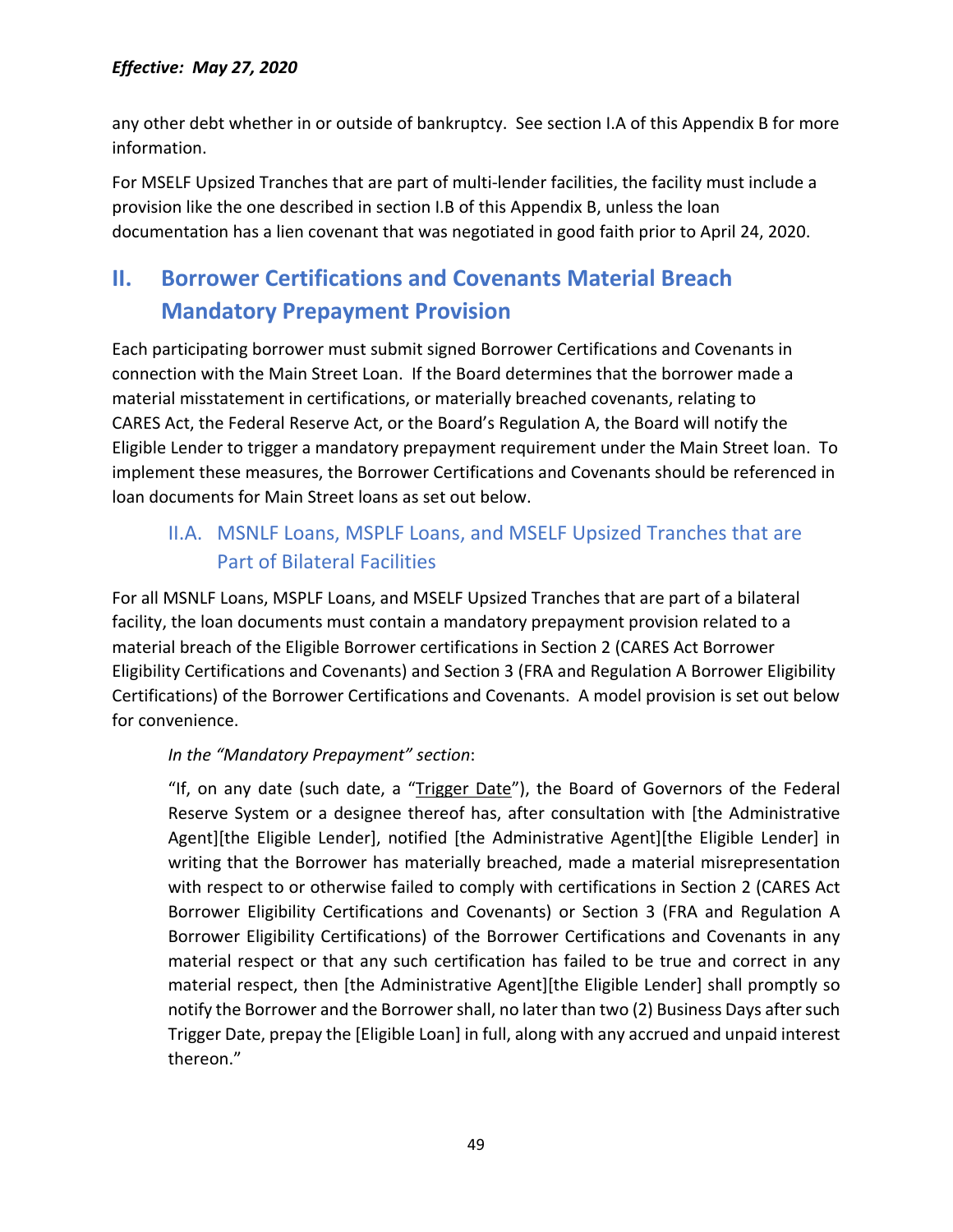### II.B. MSELF Upsized Tranches that are Part of Multi-Lender Facilities

For MSELF Upsized Tranches that are part of multi-lender facilities, a mandatory prepayment provision substantially similar to the model mandatory prepayment provision set out in section II.A of this Appendix B must be included if the percentage (or number) of lenders required to consent to a new mandatory prepayment provision under the existing agreements (typically a simple majority) consents to any other changes to the loan documents in the process of upsizing the loan or selling the participation to the Main Street SPV. Further, if 100% of the lenders agree to any other changes to the loan documents in the process of upsizing the loan or selling the participation to the Main Street SPV, this mandatory prepayment provision must be inserted into the loan documents and treated as a "sacred right," the amendment, waiver, or modification of which would require 100% lender consent.

## <span id="page-49-0"></span>**III. Cross-Acceleration Provision**

Each Main Street loan should contain a cross-acceleration provision that would trigger an event of default under the Main Street loan if a different loan extended to the Eligible Borrower by the Eligible Lender or the Eligible Lender's commonly controlled affiliate is accelerated.

## III.A. MSNLF Loans, MSPLF Loans, and MSELF Upsized Tranches that are Part of Bilateral Facilities

For all MSNLF Loans, MSPLF Loans, and MSELF Upsized Tranches that are part of a bilateral facility, the loan documents must contain a cross-acceleration provision that would be triggered if other debt owed by the Eligible Borrower to the Eligible Lender or any commonly controlled affiliate of the Eligible Lender is accelerated. A model provision is set out below for the convenience of Eligible Lenders.

#### *In the "Event of Default" section*:

"(i) [the Borrower or any Subsidiary shall fail to make any payment when due (whether by scheduled maturity, required prepayment, acceleration, demand, or otherwise) in respect of any Indebtedness (other than Indebtedness under the Loan Documents) owing to the [ELIGIBLE LENDER] or any commonly controlled Affiliate of the [ELIGIBLE LENDER], in each case beyond the applicable grace period with respect thereto, if any; or (ii) the Borrower or any Subsidiary shall fail to observe or perform any other agreement or condition relating to any such Indebtedness or contained in any instrument or agreement evidencing, securing or relating thereto, or any other event occurs, the effect of which failure to make a payment, default or other event described in cause (i) or (ii) is to cause such Indebtedness to become due or to be repurchased, prepaid, defeased or redeemed (automatically or otherwise), or an offer to repurchase, prepay, defease or redeem such Indebtedness to be made, prior to its stated maturity; provided that clause (ii) shall not apply to secured Indebtedness that becomes due as a result of the voluntary sale or transfer of the property or assets securing such Indebtedness, if such sale or transfer is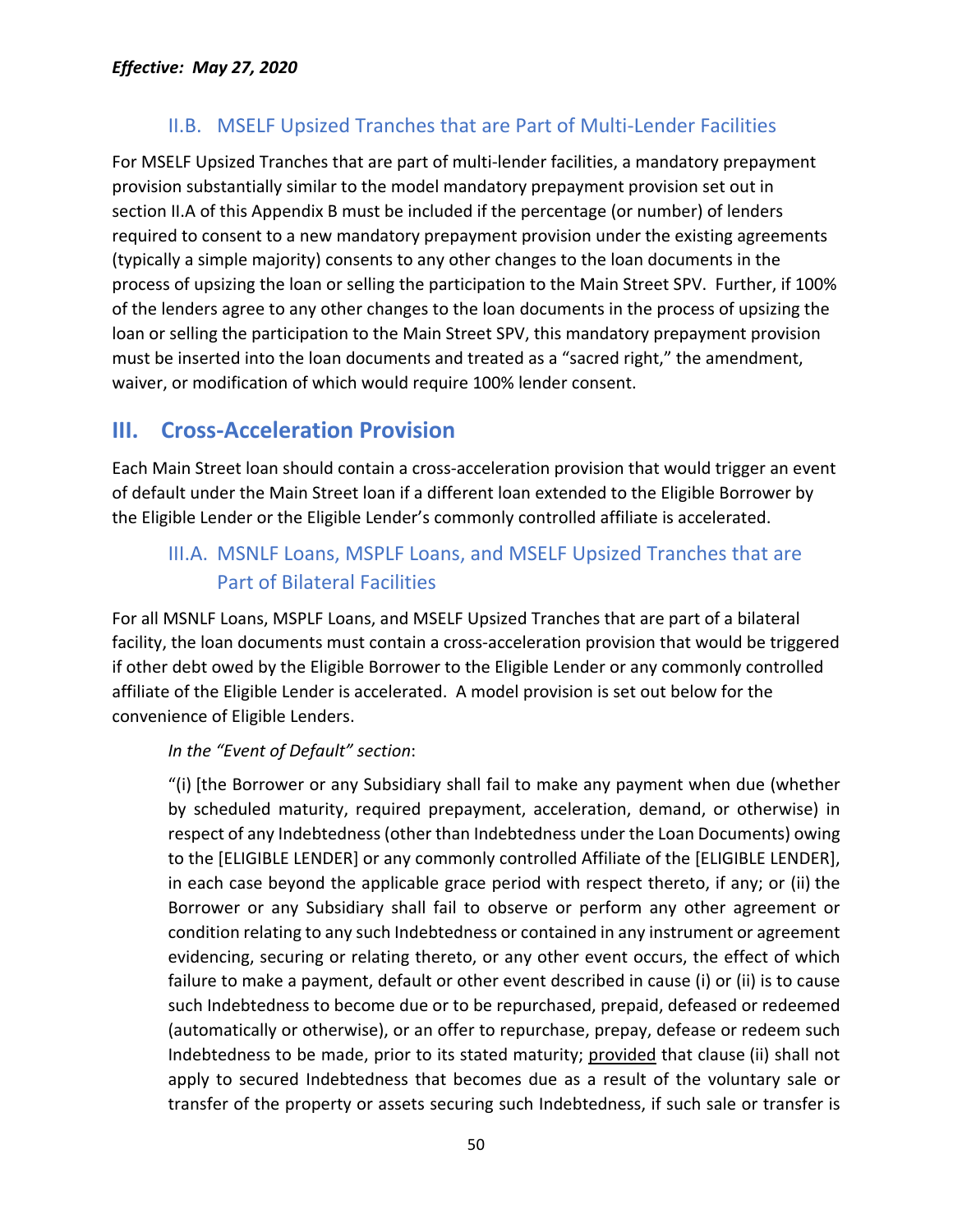permitted hereunder and under the documents providing for such Indebtedness and such Indebtedness is repaid when required under the documents providing for such Indebtedness;"

### III.B. MSELF Upsized Tranches that are Part of Multi-Lender Facilities

For MSELF Upsized Tranches that are part of multi-lender facilities, the facility must include a provision like the one described in section III.A of this Appendix B, unless the loan documentation has a cross-default or cross-acceleration provision that was negotiated in good faith prior to April 24, 2020.

## <span id="page-50-0"></span>**IV. Financial Reporting Covenant**

Each Main Street loan should contain a financial reporting covenant requiring the regular delivery of certain financial information and calculations.

## IV.A. MSNLF Loans, MSPLF Loans, and MSELF Upsized Tranches that are Part of Bilateral Facilities

For MSNLF Loans, MSPLF Loans, and MSELF Upsized Tranches that are part of a bilateral facility, the loan documents must contain a financial reporting covenant requiring the quarterly delivery of Borrower financial information and calculations set out in Appendix C. A model covenant is set out below for the convenience of Eligible Lenders.

#### *In the "Affirmative Covenants" section*:

"as soon as available, but in any event within [60] days after the end of each fiscal quarter of the Borrower, the Borrower shall deliver to the [Administrative Agent] [Eligible Lender] financial reporting in a form and substance reasonably acceptable to the [Administrative Agent] [Eligible Lender] setting forth the financial information, and where applicable reasonably detailed calculations of the required data, set forth in [*See Appendix C to these FAQs*] as at the end of such fiscal quarter of the Borrower, which financial reporting and calculations, in each case, shall be true and accurate in all material respects and, where applicable, present fairly in all material respects the financial condition of the Borrower for the period covered thereby in accordance with GAAP, consistently applied."

#### IV.B. MSELF Upsized Tranches that are Part of Multi-Lender Facilities

For MSELF Upsized Tranches that are part of multi-lender facilities, the facility must include a provision like the one described in section IV.A of this Appendix B, unless the loan documentation has a financial reporting covenant that was negotiated in good faith prior to April 24, 2020.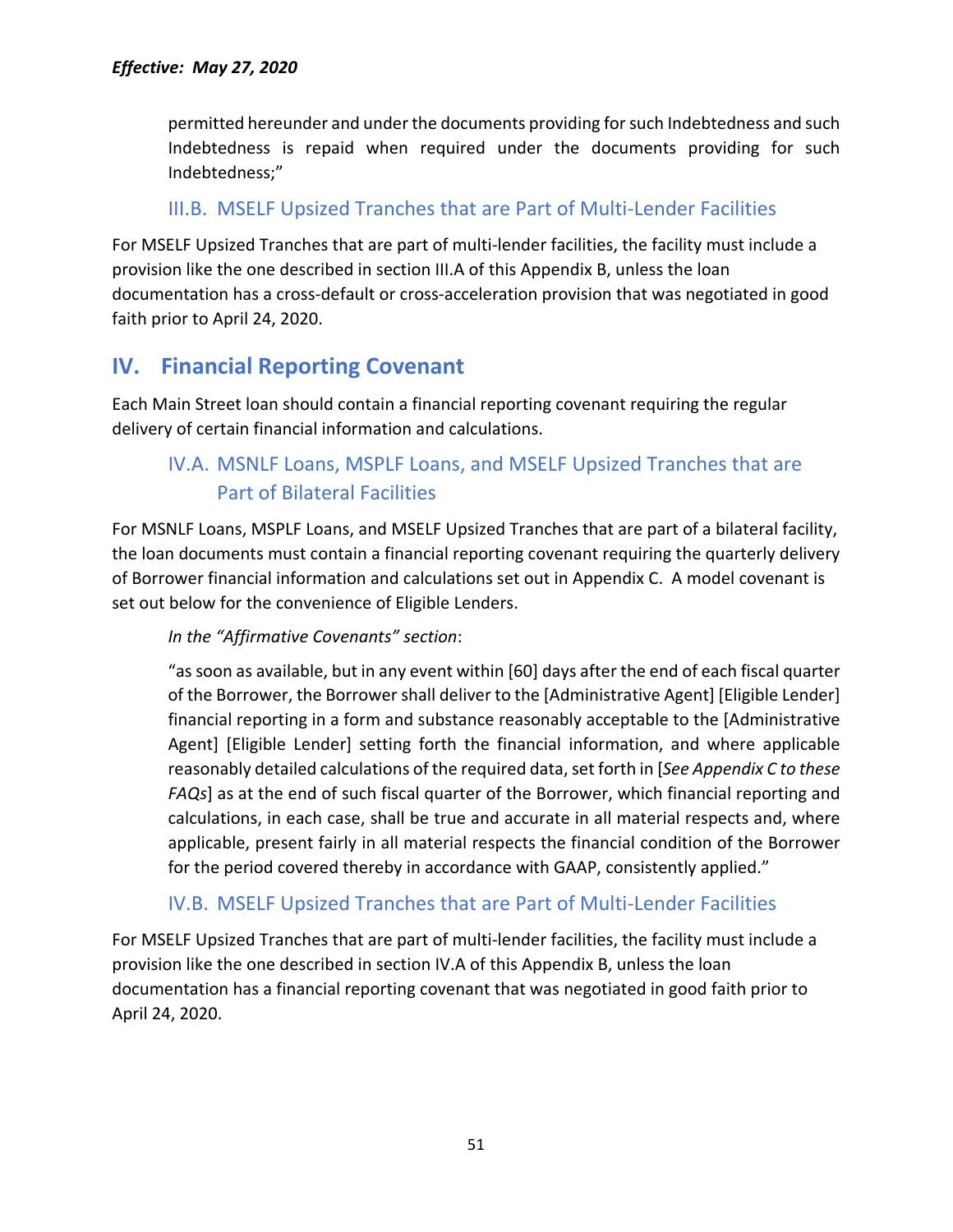## **Appendix C: Required Financial Reporting**

<span id="page-51-0"></span>Each Main Street loan should contain a financial reporting covenant requiring the regular delivery of certain financial information and calculations. The items listed in Table I below must be provided by each Main Street borrower to their Eligible Lender at least annually. The items listed in Table II must be provided by each Main Street borrower to their Eligible Lender at least quarterly; the quarterly requirements vary based on the Main Street facility in which the borrower is participating.

| Table I: Data Required Annually from All Main Street Borrowers |                                                                                                                                                                                                                   |  |  |  |
|----------------------------------------------------------------|-------------------------------------------------------------------------------------------------------------------------------------------------------------------------------------------------------------------|--|--|--|
| <b>Required Data</b>                                           | <b>Definition</b>                                                                                                                                                                                                 |  |  |  |
| <b>Total Assets</b>                                            | The sum of current assets, fixed assets, and other non-current assets (including, but<br>not limited to, intangible assets, deferred items, investments, and advances).                                           |  |  |  |
| <b>Current Assets</b>                                          | Cash, accounts receivable, inventory, and other short-term assets that are likely to be<br>converted into cash, used, sold, exchanged, or otherwise expensed in the normal<br>course of business within one year. |  |  |  |
| Cash & Marketable<br><b>Securities</b>                         | Cash, depository accounts, and marketable securities that can be easily sold and<br>readily converted into cash.                                                                                                  |  |  |  |
| <b>Tangible Assets</b>                                         | Assets having a physical existence, measured as total assets less intangible assets.<br>Tangible assets are distinguished from intangible assets, such as trademarks,<br>copyrights, and goodwill.                |  |  |  |
| <b>Total Liabilities</b>                                       | The total amount of all outstanding obligations, both current and noncurrent.                                                                                                                                     |  |  |  |
| <b>Current Liabilities</b>                                     | Short term debt, accounts payable, and other current liabilities that are due within<br>one year.                                                                                                                 |  |  |  |
| Total Debt (Incl. Undrawn<br>Available Lines of Credit)        | Existing outstanding and committed debt (including any undrawn available amounts).                                                                                                                                |  |  |  |
| <b>Total Equity</b>                                            | Measured as total assets minus total liabilities.                                                                                                                                                                 |  |  |  |
| <b>Total Revenue</b>                                           | Total income generated by the sale of goods or services from ongoing operations.<br>Total Revenue excludes any non-recurring sales or gains.                                                                      |  |  |  |
| Net Income                                                     | The income (or loss) after expenses and losses have been subtracted from all<br>revenues and gains for the fiscal period, including discontinued operations.                                                      |  |  |  |
| <b>Unadjusted EBITDA</b>                                       | Earnings before interest expense, income tax expense, depreciation expense, and<br>amortization expense. The starting point is net income.                                                                        |  |  |  |
| <b>Adjusted EBITDA</b>                                         | Unadjusted EBITDA adjusted for any non-recurring, one-time, or irregular items. The<br>Adjusted EBITDA measurement should align with the relevant facility's term sheet.                                          |  |  |  |
| <b>Depreciation Expense</b>                                    | Non-cash expense measured based on the use of fixed assets, recognized over the<br>useful life of the fixed assets.                                                                                               |  |  |  |
| <b>Amortization Expense</b>                                    | Non-cash expense measured based on the use of intangible assets, recognized over<br>the life of the intangible asset.                                                                                             |  |  |  |
| <b>Interest Expense</b>                                        | The periodic finance expense of short term and long term debt.                                                                                                                                                    |  |  |  |
| <b>Tax Expense</b>                                             | Federal, state and local income tax expenses.                                                                                                                                                                     |  |  |  |
| <b>Rent Expense</b>                                            | The contractual costs of occupying leased real estate.                                                                                                                                                            |  |  |  |
| Dividends / Equity<br>Distributions                            | Distributions to equity owners.                                                                                                                                                                                   |  |  |  |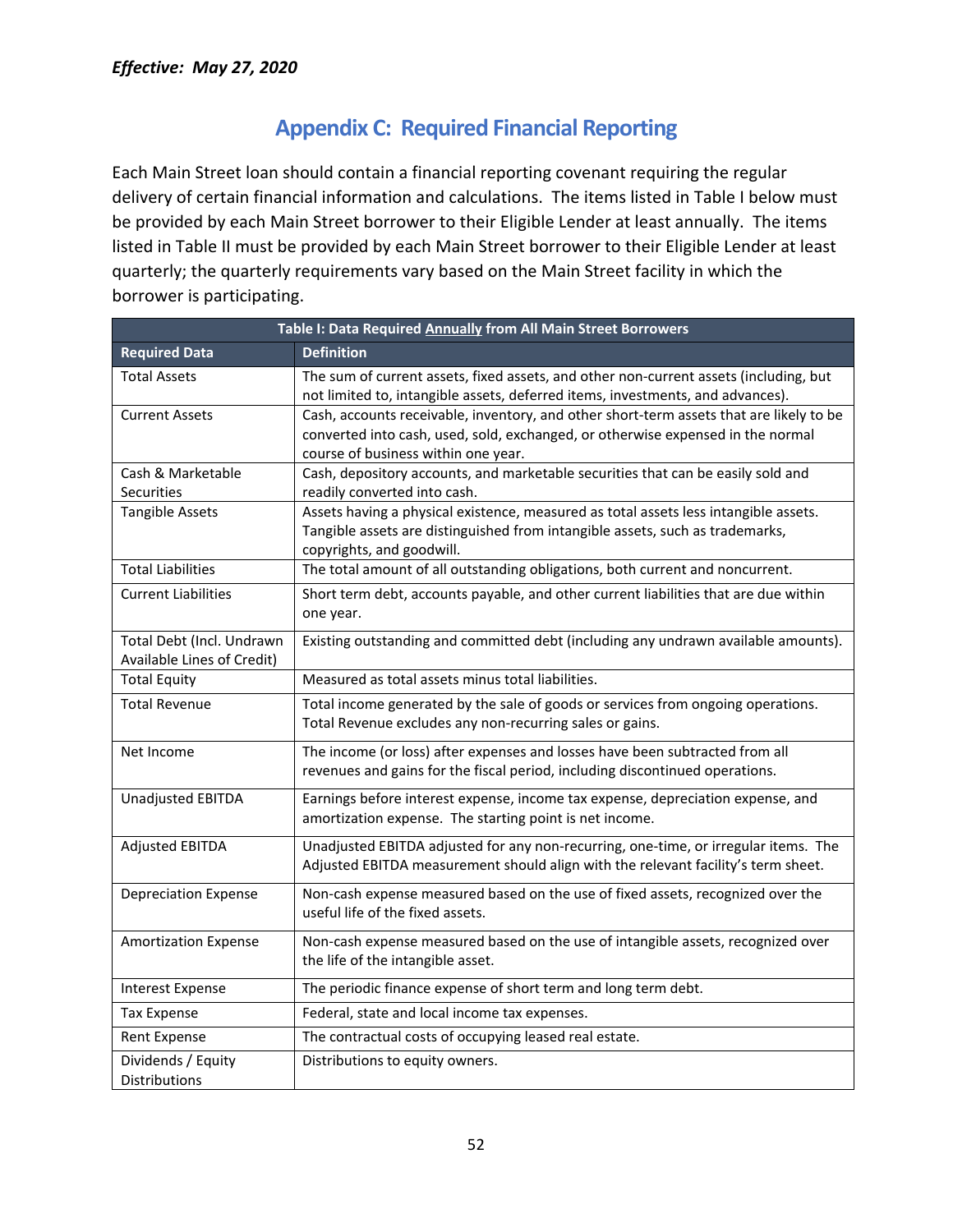| Table I: Data Required Annually from All Main Street Borrowers |                                                                                                                                                                                                                                                                       |  |  |
|----------------------------------------------------------------|-----------------------------------------------------------------------------------------------------------------------------------------------------------------------------------------------------------------------------------------------------------------------|--|--|
| <b>Required Data</b>                                           | <b>Definition</b>                                                                                                                                                                                                                                                     |  |  |
| Accounts Receivable (net<br>of allowances)                     | Amounts owed to the borrower resulting from providing goods and/or services.<br>Accounts receivable will be net of any allowances for uncollectible amounts.                                                                                                          |  |  |
| Inventory (net of<br>reserves)                                 | Value of the raw materials, work in process, supplies used in operations, finished<br>goods, and merchandise bought which are intended to be sold in the ordinary course<br>of business. Inventory should be net of reserves.                                         |  |  |
| Fixed Assets, Gross                                            | Tangible property used in the business and not for resale, including buildings,<br>furniture, fixtures, equipment, and land. Report fixed assets gross of depreciation.                                                                                               |  |  |
| Accumulated<br>Depreciation                                    | Cumulative depreciation of all fixed assets up to the Date of Financial Information.                                                                                                                                                                                  |  |  |
| Accounts Payable (A/P)                                         | The obligations owed to the borrower's creditors arising from the entity's ongoing<br>operations, including the purchase of goods, materials, supplies, and services.<br>Accounts payable excludes short term and long term debt.                                     |  |  |
| Short Term Debt                                                | Debt obligations of the borrower due with a term of less than one year, including the<br>current portion of any Long Term Debt.                                                                                                                                       |  |  |
| Long Term Debt                                                 | Debt obligations of the borrower that are due in one year or more, excluding the<br>current portion that is otherwise captured in Short Term Debt.                                                                                                                    |  |  |
| Description of EBITDA<br>Adjustments                           | Description of items that are added to Unadjusted EBITDA to determine Adjusted<br>EBITDA.                                                                                                                                                                             |  |  |
| <b>Total Expenses</b>                                          | All money spent and costs incurred, both recurring and non-recurring, to generate<br>revenue. Expenses exclude items capital in nature (i.e., expenses that are allowed to<br>be capitalized and included in the cost basis of a fixed asset).                        |  |  |
| <b>Operating Expenses</b>                                      | Money spent and costs incurred related to normal business operations including<br>selling, general & administrative expenses, depreciation, and amortization (i.e., total<br>expenses less non-recurring expenses). Exclude capital expenditures.                     |  |  |
| Operating Income                                               | Profit (or loss) realized from continuing operations (i.e., revenue less operating<br>expenses).                                                                                                                                                                      |  |  |
| <b>Fixed Charges</b>                                           | Expenses that recur on a regular basis, regardless of the volume of business (i.e.,<br>lease payments, rental payments, loan interest payments, or insurance payments).                                                                                               |  |  |
| Capitalized Expenditures                                       | Non-operating expenditures capitalized to fixed assets.                                                                                                                                                                                                               |  |  |
| <b>Guarantor Net Assets</b>                                    | Total assets less total liabilities of the guarantor (also referred to as net worth).                                                                                                                                                                                 |  |  |
| Sr. Debt Balance                                               | Debt amount ranking senior to the Main Street loan.                                                                                                                                                                                                                   |  |  |
| <b>Additional Pari Passu</b><br>Debt Balance                   | Debt amount ranking pari passu to the Main Street loan.                                                                                                                                                                                                               |  |  |
| Collateral Type (Non-Real<br>Estate)                           | If the loan is secured by collateral that is not predominantly real estate, including if<br>the collateral provided is different types, report the predominant type of collateral<br>(e.g., inventory, receivables, securities, etc.) by aggregate value.             |  |  |
| <b>Collateral Type (Real</b><br>Estate)                        | If the loan is secured by real estate collateral, indicate the property type (e.g., hotel,<br>multifamily, residential, industrial, etc.). If the loan is secured by multiple real estate<br>property types, report the predominant property type by aggregate value. |  |  |
| <b>Collateral Value</b>                                        | For loans that require ongoing or periodic valuation of the collateral, report the                                                                                                                                                                                    |  |  |
| Reporting                                                      | market value of the collateral as of the reporting date.                                                                                                                                                                                                              |  |  |
| <b>Collateral Value Date</b>                                   | Define the as-of date that corresponds with the Collateral Value Reporting field.                                                                                                                                                                                     |  |  |
| Covenant Status (Pass /<br>Fail)                               | Yes/no, indicating if the facility has satisfied covenant tests.                                                                                                                                                                                                      |  |  |
| Date of Covenant Default                                       | If applicable, report the date when borrower defaulted covenants.                                                                                                                                                                                                     |  |  |
| Nature of Covenant                                             | If applicable, describe the covenant default (i.e., missing financial statements, ratio                                                                                                                                                                               |  |  |
| Default                                                        | trigger).                                                                                                                                                                                                                                                             |  |  |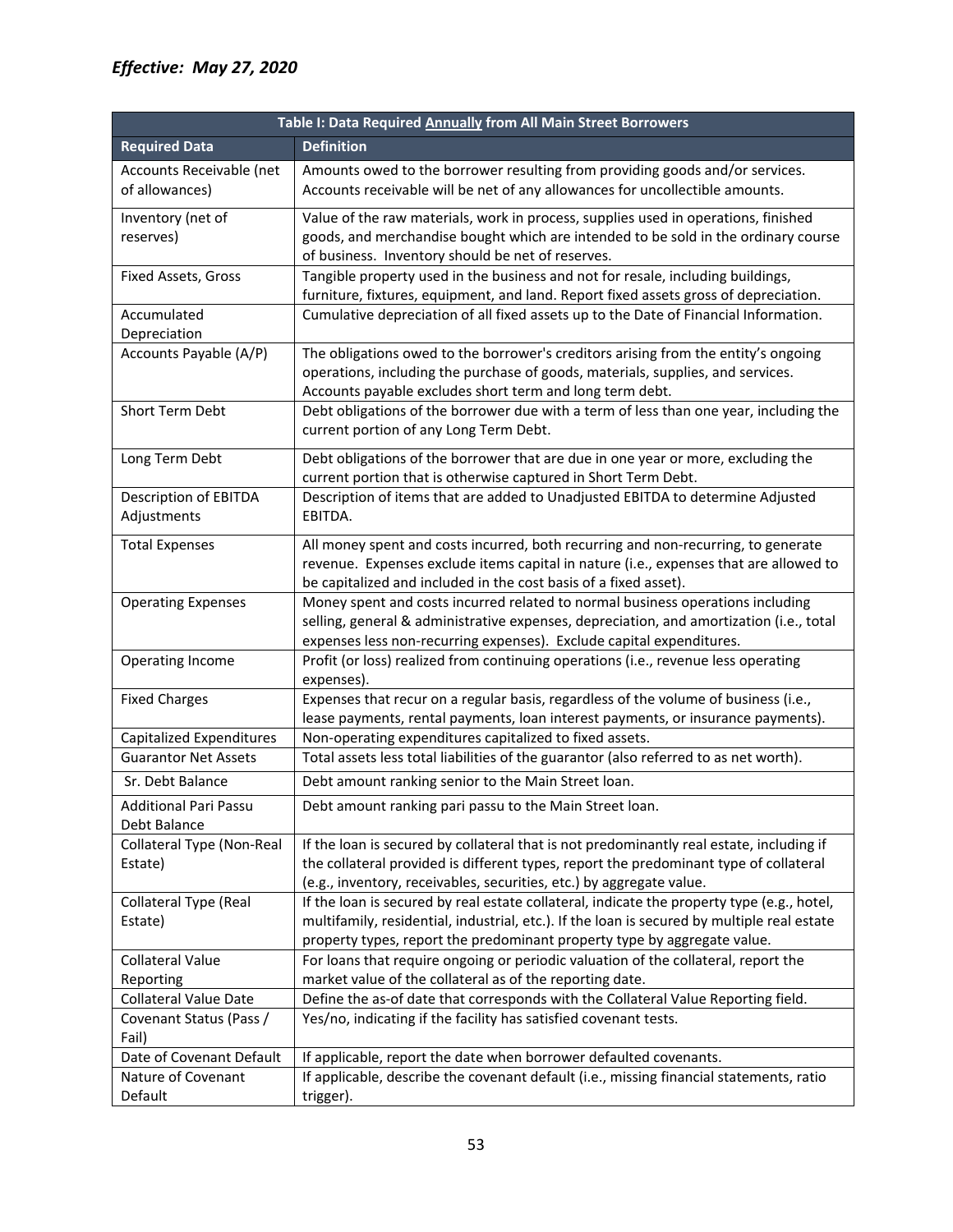| <b>Table I: Data Required Annually from All Main Street Borrowers</b> |                                                                       |  |  |
|-----------------------------------------------------------------------|-----------------------------------------------------------------------|--|--|
| <b>Required Data</b>                                                  | <b>Definition</b>                                                     |  |  |
| Date of Covenant Cure                                                 | If applicable, report the date when borrower cured previous defaults. |  |  |

| Table II: Data Required Quarterly from Main Street Borrowers by Main Street Facility |              |              |              |                                                                                                                                                                                                                      |  |  |
|--------------------------------------------------------------------------------------|--------------|--------------|--------------|----------------------------------------------------------------------------------------------------------------------------------------------------------------------------------------------------------------------|--|--|
| <b>Required Data</b>                                                                 | <b>MSELF</b> | <b>MSNLF</b> | <b>MSPLF</b> | <b>Definition</b>                                                                                                                                                                                                    |  |  |
| <b>Total Assets</b>                                                                  | Yes          | Yes          | Yes          | The sum of current assets, fixed assets, and other non-<br>current assets (including, but not limited to, intangible<br>assets, deferred items, investments, and advances).                                          |  |  |
| <b>Current Assets</b>                                                                | Yes          | Yes          | Yes          | Cash, accounts receivable, inventory, and other short term<br>assets that are likely to be converted into cash, used, sold,<br>exchanged, or otherwise expensed in the normal course of<br>business within one year. |  |  |
| Cash & Marketable<br>Securities                                                      | Yes          | Yes          | Yes          | Cash, depository accounts, and marketable securities that<br>can be easily sold and readily converted into cash.                                                                                                     |  |  |
| <b>Tangible Assets</b>                                                               | Yes          | No           | No           | Assets having a physical existence measured as total assets<br>less intangible assets. Tangible assets are distinguished<br>from intangible assets, such as trademarks, copyrights, and<br>goodwill.                 |  |  |
| <b>Total Liabilities</b>                                                             | Yes          | Yes          | Yes          | The total amount of all outstanding obligations, both<br>current and noncurrent.                                                                                                                                     |  |  |
| <b>Current Liabilities</b>                                                           | Yes          | Yes          | Yes          | Short term debt, accounts payable, and other current<br>liabilities that are due within one year.                                                                                                                    |  |  |
| Total Debt (Incl.<br>Undrawn Available<br>Lines of Credit)                           | Yes          | Yes          | Yes          | Existing outstanding and committed debt (including any<br>undrawn available amounts).                                                                                                                                |  |  |
| <b>Total Equity</b>                                                                  | Yes          | Yes          | Yes          | Measured as total assets minus total liabilities.                                                                                                                                                                    |  |  |
| <b>Total Revenue</b>                                                                 | Yes          | Yes          | Yes          | Total income generated by the sale of goods or services<br>from ongoing operations. Total Revenue excludes any non-<br>recurring sales or gains.                                                                     |  |  |
| Net Income                                                                           | Yes          | Yes          | Yes          | The income (or loss) after expenses and losses have been<br>subtracted from all revenues and gains for the fiscal period,<br>including discontinued operations.                                                      |  |  |
| Unadjusted EBITDA                                                                    | Yes          | Yes          | Yes          | Earnings before interest expense, income tax expense,<br>depreciation expense and amortization expense. The<br>starting point is net income.                                                                         |  |  |
| <b>Adjusted EBITDA</b>                                                               | Yes          | Yes          | Yes          | Unadjusted EBITDA adjusted for any non-recurring, one-<br>time or irregular items. The Adjusted EBITDA measurement<br>should align with the relevant facility's term sheet.                                          |  |  |
| Depreciation<br>Expense                                                              | Yes          | No           | No           | Non-cash expense measured based on the use of fixed<br>assets, recognized over the useful life of the fixed assets.                                                                                                  |  |  |
| Amortization<br>Expense                                                              | Yes          | No           | No           | Non-cash expense measured based on the use of intangible<br>assets, recognized over the life of the intangible asset.                                                                                                |  |  |
| <b>Interest Expense</b>                                                              | Yes          | Yes          | Yes          | The periodic finance expense of short term and long term<br>debt.                                                                                                                                                    |  |  |
| Tax Expense                                                                          | Yes          | No           | No           | Federal, state and local income tax expenses.                                                                                                                                                                        |  |  |
| Rent Expense                                                                         | Yes          | No           | No           | The contractual costs of occupying leased real estate.                                                                                                                                                               |  |  |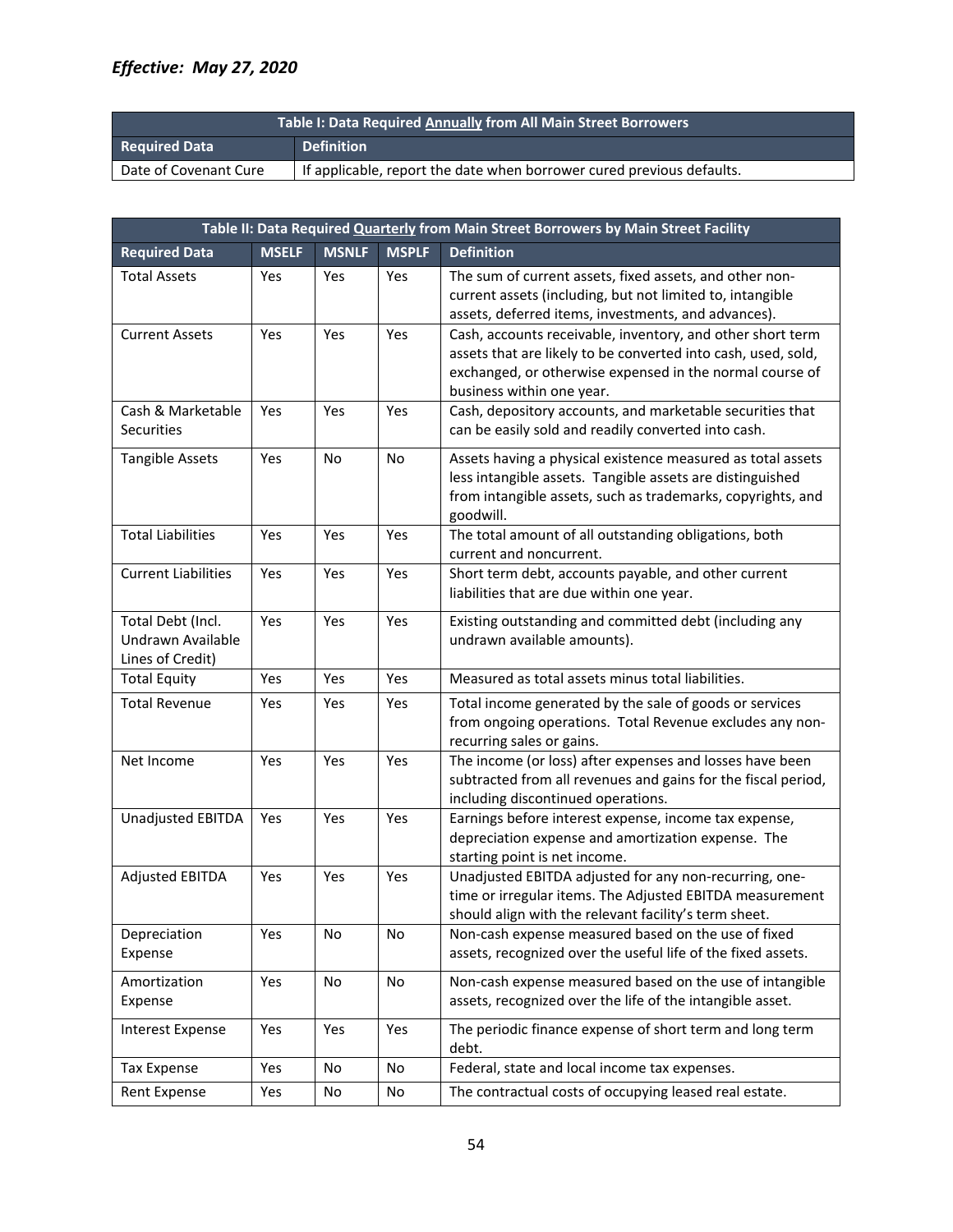| Table II: Data Required Quarterly from Main Street Borrowers by Main Street Facility |              |              |              |                                                                                                                                                                                                                                                         |  |  |
|--------------------------------------------------------------------------------------|--------------|--------------|--------------|---------------------------------------------------------------------------------------------------------------------------------------------------------------------------------------------------------------------------------------------------------|--|--|
| <b>Required Data</b>                                                                 | <b>MSELF</b> | <b>MSNLF</b> | <b>MSPLF</b> | <b>Definition</b>                                                                                                                                                                                                                                       |  |  |
| Dividends / Equity<br>Distributions                                                  | Yes          | Yes          | Yes          | Distributions to equity owners.                                                                                                                                                                                                                         |  |  |
| <b>Accounts</b><br>Receivable (net of<br>allowances)                                 | Yes          | No           | No           | Amounts owed to the borrower resulting from providing<br>goods and/or services. Accounts receivable will be net of<br>any allowances for uncollectible amounts.                                                                                         |  |  |
| Inventory (net of<br>reserves)                                                       | Yes          | No           | No           | Value of the raw materials, work in process, supplies used in<br>operations, finished goods, and merchandise bought which<br>are intended to be sold in the ordinary course of business.<br>Inventory should be net of reserves.                        |  |  |
| Fixed Assets, Gross                                                                  | Yes          | <b>No</b>    | <b>No</b>    | Tangible property used in the business and not for resale,<br>including buildings, furniture, fixtures, equipment, and land.<br>Report fixed assets gross of depreciation.                                                                              |  |  |
| Accumulated<br>Depreciation                                                          | Yes          | No           | No           | Cumulative depreciation of all fixed assets up to the Date of<br>Financial Information.                                                                                                                                                                 |  |  |
| <b>Accounts Payable</b><br>(A/P)                                                     | Yes          | No           | No           | The obligations owed to the borrower's creditors arising<br>from the entity's ongoing operations, including the<br>purchase of goods, materials, supplies, and services.<br>Accounts payable excludes short term and long term debt.                    |  |  |
| Short Term Debt                                                                      | Yes          | No           | No           | Debt obligations of the borrower due with a term of less<br>than one year, including the current portion of any Long<br>Term Debt.                                                                                                                      |  |  |
| Long Term Debt                                                                       | Yes          | No           | <b>No</b>    | Debt obligations of the borrower that are due in one year or<br>more, excluding the current portion that is otherwise<br>captured in Short Term Debt.                                                                                                   |  |  |
| Description of<br><b>EBITDA</b><br>Adjustments                                       | Yes          | No           | <b>No</b>    | Description of items that are added to Unadjusted EBITDA<br>to determine Adjusted EBITDA.                                                                                                                                                               |  |  |
| <b>Total Expenses</b>                                                                | Yes          | No           | No           | All money spent and costs incurred, both recurring and non-<br>recurring, to generate revenue. Expenses exclude items<br>capital in nature (i.e., expenses that are allowed to be<br>capitalized and included in the cost basis of a fixed asset).      |  |  |
| Operating<br>Expenses                                                                | Yes          | Yes          | Yes          | Money spent and costs incurred related to normal business<br>operations, including selling, general & administrative<br>expenses, depreciation, and amortization (i.e. total<br>expenses less non-recurring expenses). Exclude capital<br>expenditures. |  |  |
| Operating Income                                                                     | Yes          | Yes          | Yes          | Profit (or loss) realized from continuing operations (i.e.,<br>revenue less operating expenses).                                                                                                                                                        |  |  |
| <b>Fixed Charges</b>                                                                 | Yes          | No           | No           | Expenses that recur on a regular basis, regardless of the<br>volume of business (i.e., lease payments, rental payments,<br>loan interest payments, or insurance payments).                                                                              |  |  |
| Capitalized<br>Expenditures                                                          | Yes          | Yes          | Yes          | Non-operating expenditures capitalized to fixed assets.                                                                                                                                                                                                 |  |  |
| <b>Guarantor Net</b><br>Assets                                                       | Yes          | No           | No           | Total assets less total liabilities of the guarantor (also<br>referred to as net worth).                                                                                                                                                                |  |  |
| Sr. Debt Balance                                                                     | Yes          | Yes          | Yes          | Debt amount ranking senior to the Main Street loan.                                                                                                                                                                                                     |  |  |
| <b>Additional Pari</b><br>Passu Debt<br>Balance                                      | Yes          | Yes          | Yes          | Debt amount ranking pari passu to the Main Street loan.                                                                                                                                                                                                 |  |  |